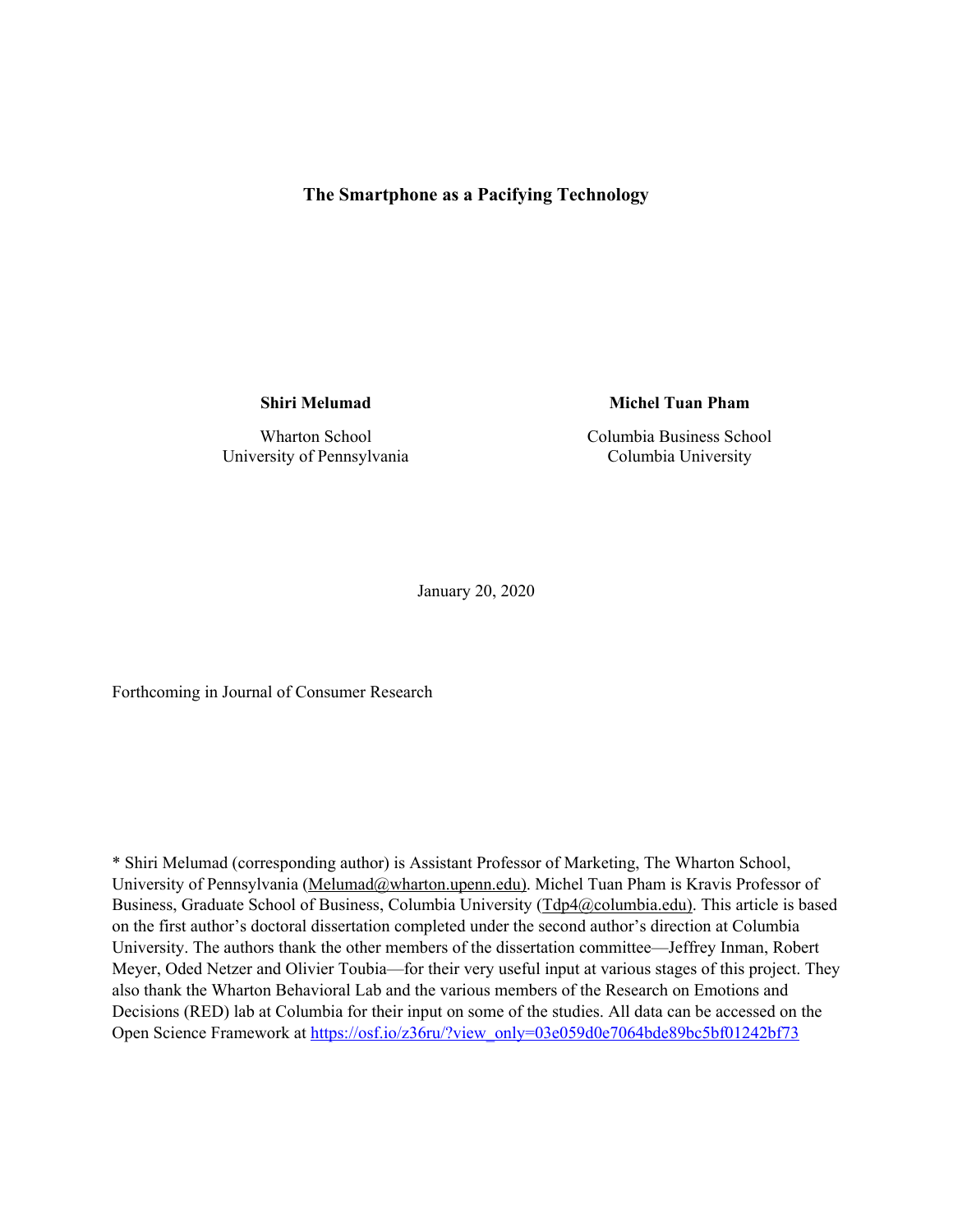#### **Contribution statement**

Smartphones have become one of the most ubiquitous and frequently used consumer possessions, with owners spending over three-and-a-half hours per day on their device with no sign of abatement (eMarketer 2019). Yet very little is known about the psychology underlying smartphone usage, and the research that does exist describes it primarily through the negative lens of "addiction." The purpose of the current research is to examine the nature of consumers' relationship to their smartphone and to develop a more nuanced theoretical account than has been offered thus far. We maintain that in addition to its pragmatic value, one's smartphone can deliver certain emotional benefits: namely, enhanced feelings of psychological comfort. In that sense, we contend that smartphones are not unlike "adult pacifiers." We propose a theoretical account for why consumers develop this type of relationship to the device, arguing that the comfort derived from one's phone arises from the haptic benefits it affords as well as its reassuring presence, a result of its portability, personal nature, and the feelings of privacy experienced on the device. We report results from field and laboratory studies that demonstrate both the distinct ability of smartphones to serve as a source of comfort and, thus, a palliative aid in times of stress, as well as the drivers of this effect. In the first field study we provide evidence for the proposed mechanisms underlying this psychological comfort and its predicted downstream consequences. In three controlled experiments we then show that in moments of stress, participants preferentially seek out their smartphone over other objects at their disposal (study 2), and that consumers who engage with their smartphone show greater relief from stress than those who engage in the same task on their laptop (study 3) or a similar smartphone belonging to someone else (study 4). We conclude by discussing potential boundary conditions and implications for consumer welfare and marketing.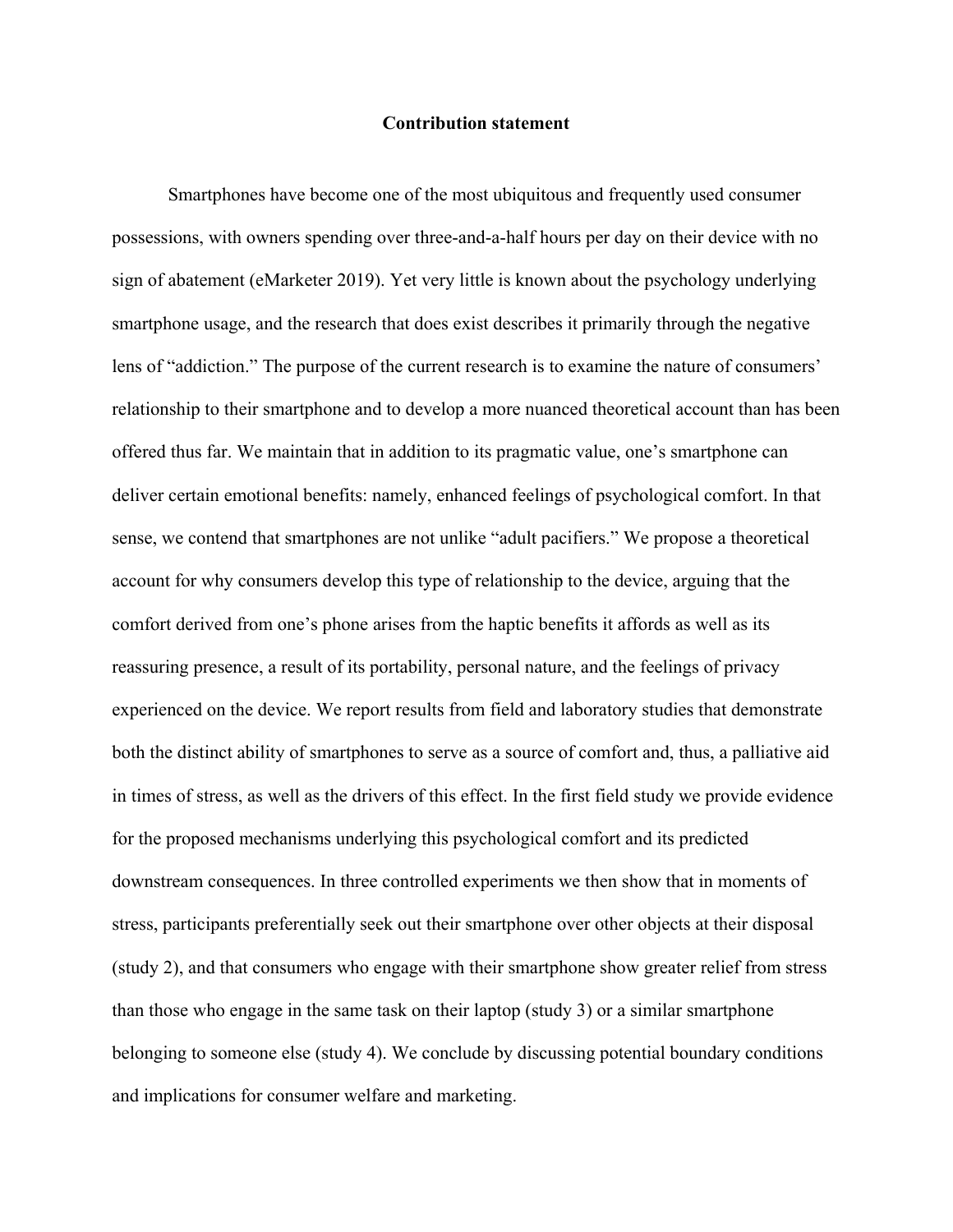#### **Abstract**

In light of consumers' growing dependence on their smartphones, this article investigates the nature of the relationship that consumers form with their smartphone and its underlying mechanisms. We propose that in addition to obvious functional benefits, consumers in fact derive emotional benefits from their smartphone, in particular, feelings of psychological comfort and, if needed, actual stress relief. In other words, in a sense, smartphones are not unlike "adult pacifiers." This psychological comfort arises from a unique combination of properties that turn smartphones into a reassuring presence for their owners: the portability of the device, its personal nature, the subjective sense of privacy experienced while on the device, and the haptic gratification it affords. Results from one large-scale field study and three laboratory experiments support the proposed underlying mechanisms and document downstream consequences of the psychological comfort that smartphones provide. The findings show, for example, that (a) in moments of stress, consumers exhibit a greater tendency to seek out their smartphone (study 2); and (b) engaging with one's smartphone provides greater stress relief than engaging in the same activity with a comparable device such as one's laptop (study 3) or a similar smartphone belonging to someone else (study 4).

*Keywords:* product attachment, psychology of technology, mobile marketing, digital marketing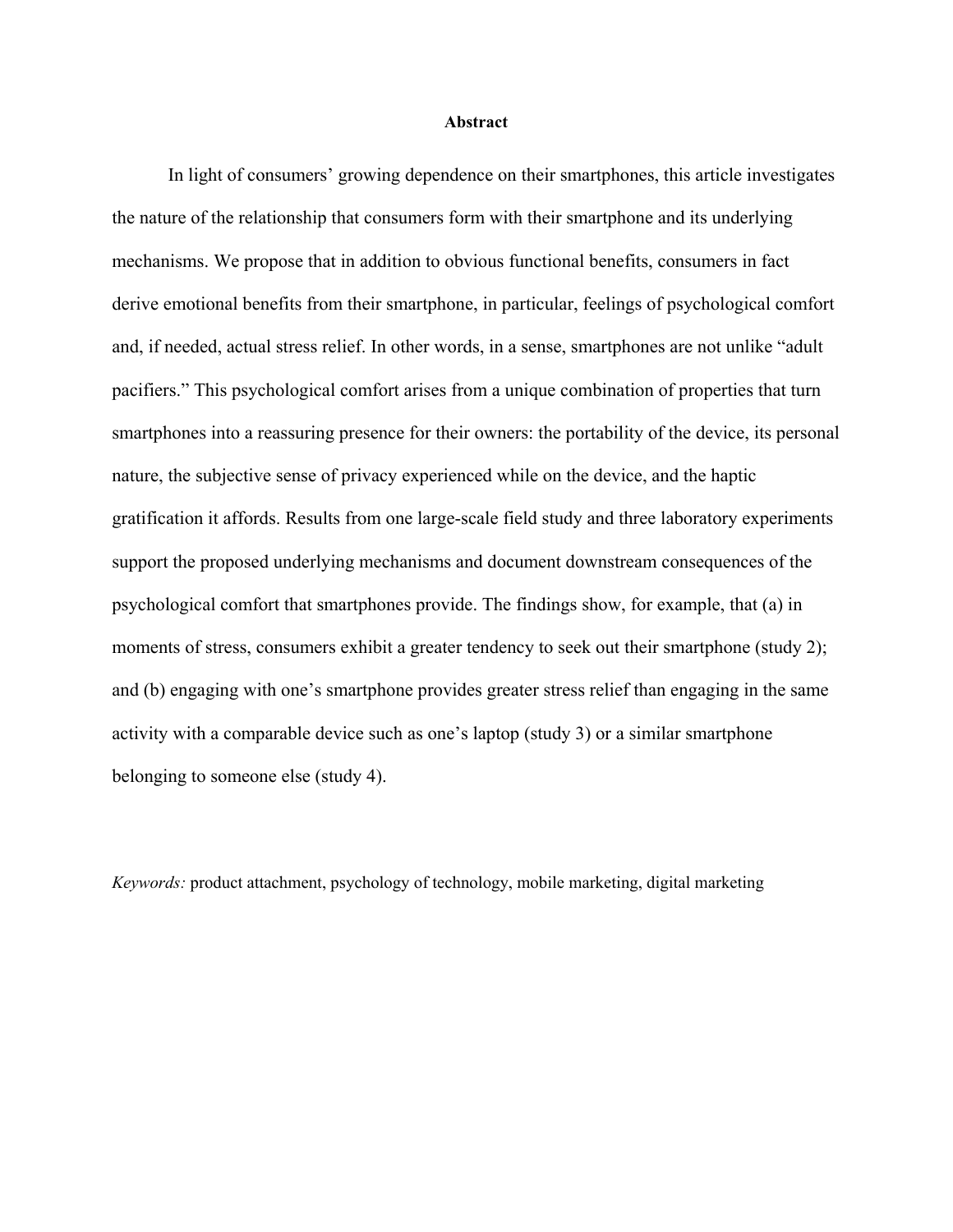Arguably, no recent technological innovation has had a more transformative effect on consumers' lives than the virtually indispensable smartphone. Eighty-one percent of adult Americans own the device (Pew 2019), with one-third of all consumer purchases—over \$1 trillion—now occurring on mobile platforms (Forrester 2018). Virtually everywhere, whether on public transit, at dinner, in bed, or even while crossing the street, consumers can be found engrossed in their devices, calling or texting friends, listening to music, or viewing the latest content posted on social media. Indeed, the extent of smartphone usage has become so immense that one-half of owners describe their device as something that they "could not live without" (Perrin 2017).

In spite of the central role that these devices play in the consumption economy, one question has received surprisingly little attention in consumer research: What is the nature of consumers' relationship to their smartphone? The purpose of this article is to explore this issue by shedding new light on the characteristics and underpinnings of this relationship. Drawing on results from a large field study and three controlled laboratory experiments, we offer evidence that consumers are drawn to their smartphones not just because of the immense array of practical benefits they provide, but also because of a deeper emotional benefit: Smartphones can serve as a source of psychological comfort for their owners. In a sense, one's smartphone is not unlike an "adult pacifier."

 Consistent with this general proposition, we show that consumers are especially drawn to their smartphone in moments of stress, and that once engaged with, smartphones are sufficiently comforting to alleviate the stress. Moreover, this effect is specific to feelings of comfort in particular—not just any type of positive affect. We also offer findings that shed light on the drivers of this relationship, showing that smartphones are particularly comforting because of a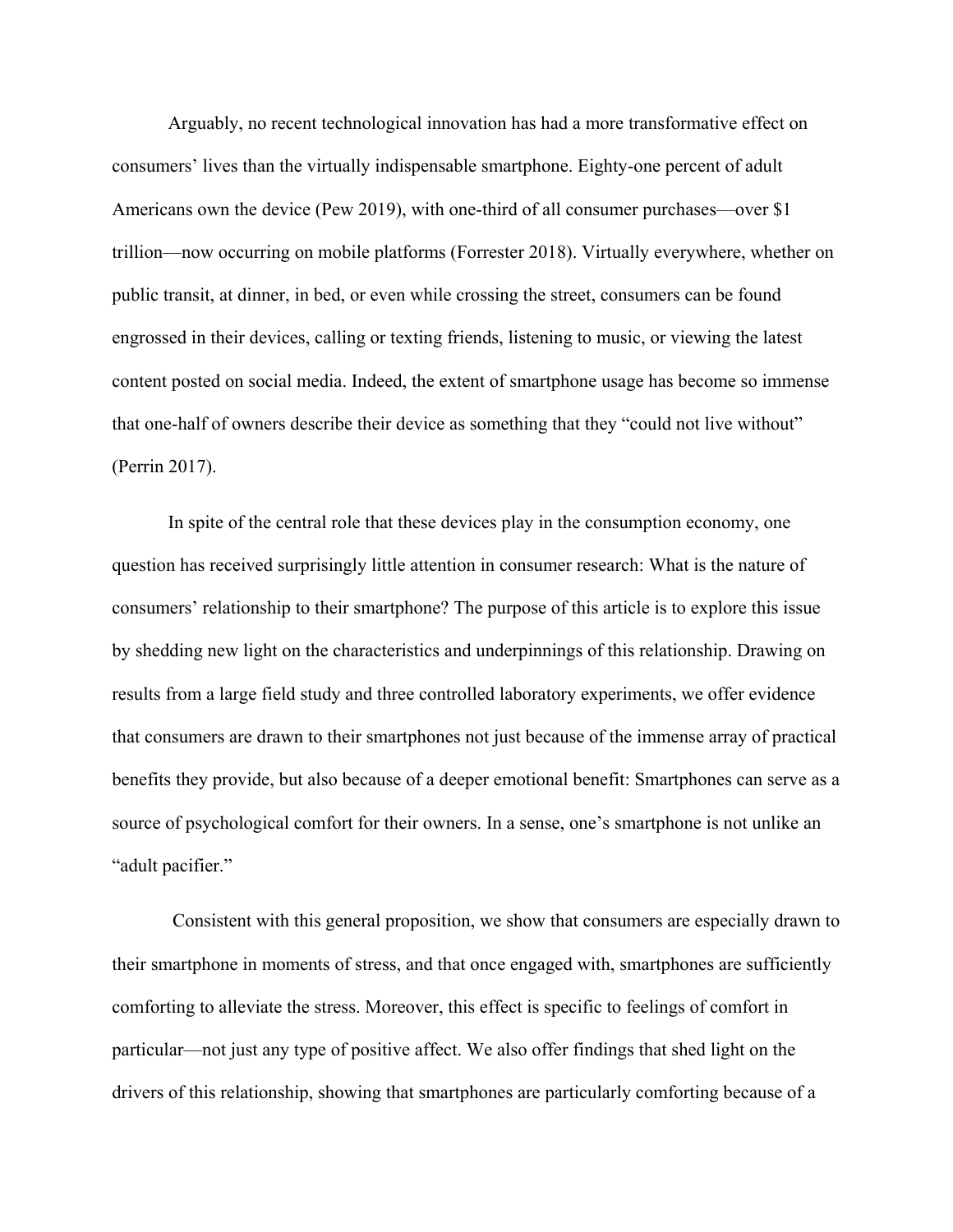unique combination of properties: (a) they are highly personal objects; (b) they are highly portable; (c) they provide a private space where users can escape their external environment; (d) they possess haptic properties that consumers find pleasurable; all of which allow phones to (e) provide a reassuring presence for owners. The sense of reassurance afforded by one's phone, in turn, enables the device to act as a general source of psychological comfort.

We divide our presentation into four sections. We begin by reviewing prior work on which we base our predictions and propose a theoretical account of how the unique combination of physical and functional properties available on smartphones allows the device to serve as a source of psychological comfort for owners. We then report the results of four studies that test our hypotheses. We conclude by discussing the implications of our findings for consumer welfare, marketers, and the broader study of consumer product attachment.

#### How Do We Relate to Our Smartphones?

 In recent years, an emerging body of academic literature—and much popular press—has discussed the relationship that people seem to develop with their smartphone (e.g., Alter 2017; Fullwood et al. 2017; Wilmer, Sherman, and Chein 2017). Perhaps the most common account of this relationship is that it resembles a behavioral addiction (Alter 2017; Bernroider, Krumay, and Margiol 2014; De-Sola Gutiérrez, Rodríguez de Fonseca, and Rubio 2016; Grant et al. 2010; Roberts, Pullig, and Manolis 2015)—a compulsive desire to engage in a behavior despite the risks of social, physical, or financial harm that it might impose (Albrecht, Kirschner, and Grüsser 2007). As an illustration of this, prior work shows that respondents report a variety of problematic behaviors with their smartphone, such as use of the device that hinders productivity (e.g., using one's phone at work), the degradation of interpersonal interactions (e.g., using one's phone at dinner with a friend), or a generally unsafe style of usage (e.g., texting while driving;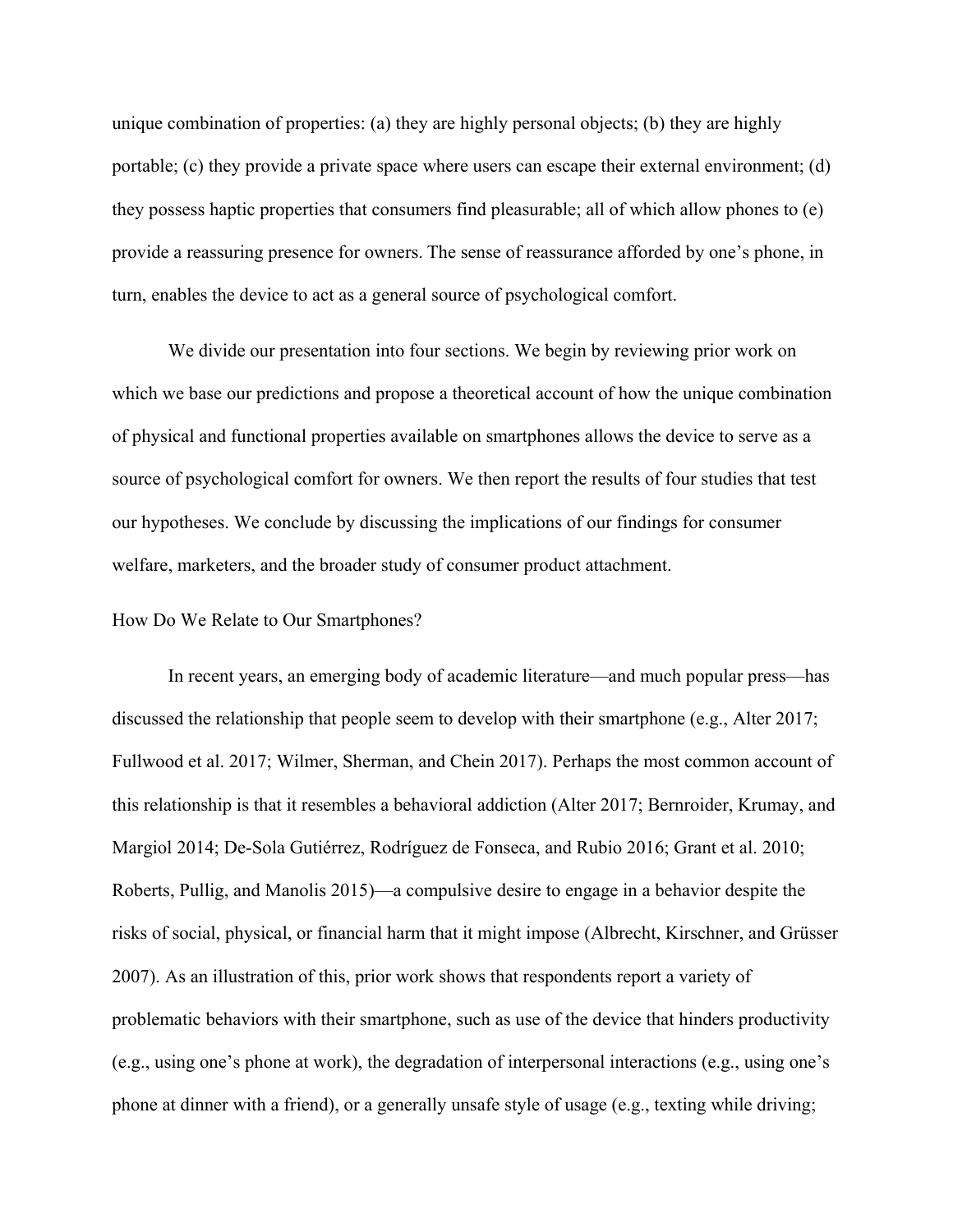Bianchi and Phillips 2005; Vahedi and Saiphoo 2017; Yen et al. 2009). Relatedly, in one of the only studies of smartphone use in consumer research, Ward et al. (2017) found that participants restricted from their smartphones experienced cognitive load and consequently demonstrated impaired performance on a cognitive task. Likewise, research outside marketing consistently shows that people experience heightened anxiety and stress when restricted from interacting with their phones (Cheever et al. 2014; Clayton, Leshner, and Almond 2015; Hunter et al. 2018; Panova and Lleras 2016).

 While research on cellphone addiction has been useful in documenting the apparent dependency of some consumers on the device, it is important to note that excessive smartphone use is not recognized as a clinical form of addiction according to the *Diagnostic and Statistical Manual for Mental Disorders (DSM-5),* and debate exists over whether it could be clinically characterized as such (e.g., Panova and Carbonell 2018). More importantly, while extant research describes the class of behaviors some users demonstrate with their phone, it is relatively silent on the psychological mechanisms that give rise to this dependence. To the degree that such origins have been explored, the focus has been to examine co-variation between personality types and reliance on specific functional applications of the devices—such as how extraversion versus introversion relates to users' dependence on text messaging (e.g., Bianchi and Phillips 2005; Igarashi et al. 2008), social media (van Koningsbruggen et al. 2017), and gaming (Cole and Hooley 2013). In fact, an important feature of this work is the assumption that there is nothing unique about smartphones *per se* that make them addictive; rather, the so-called addiction is thought to arise from the specific functionalities the phones provide (e.g., access to social media), not the device itself. Hence, in principle, this account would predict that the same "addictive" needs could be satisfied by any device offering similar functionalities—whether it be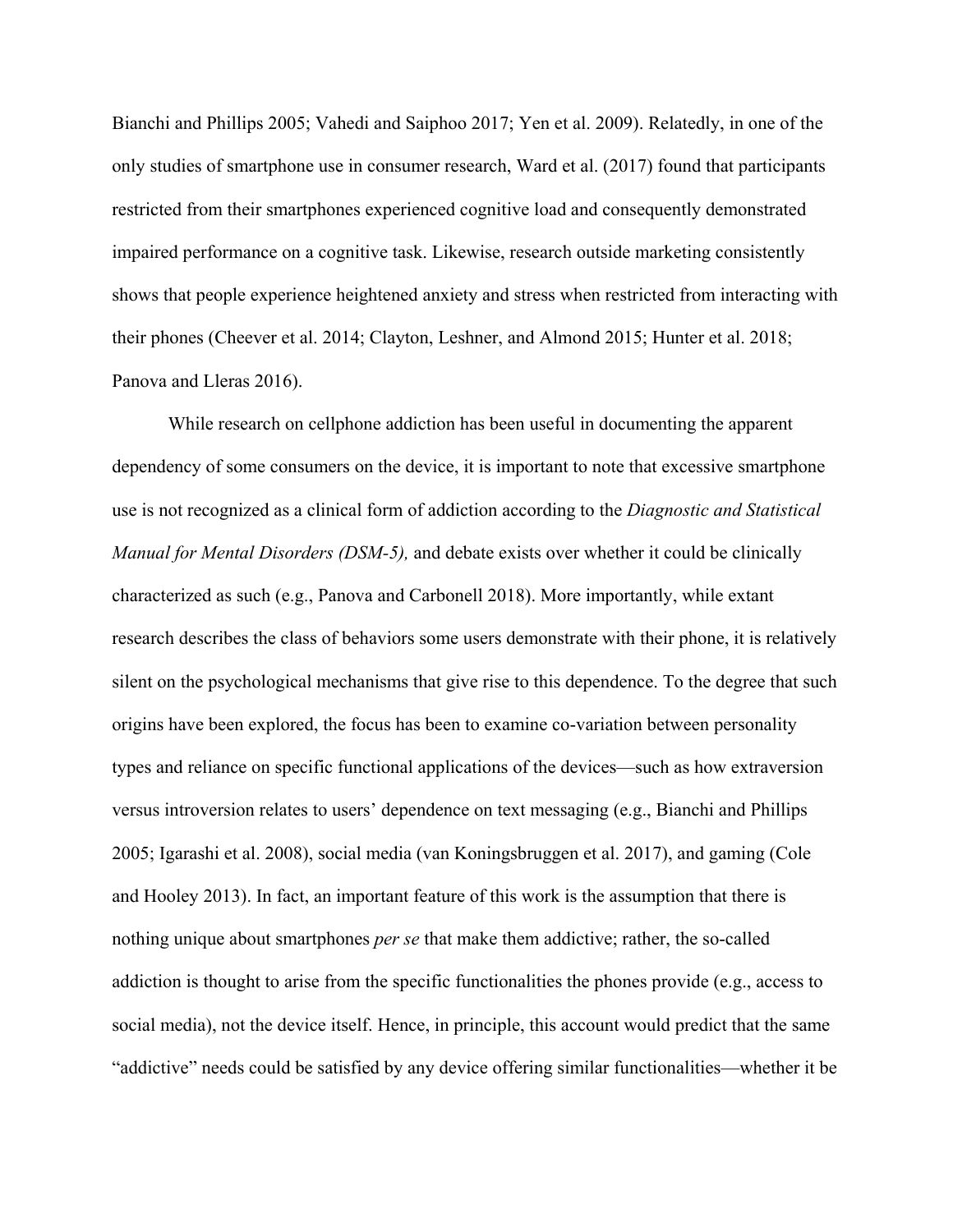a laptop, tablet, or smartphone—and regardless of whether one owns the device or it belongs to someone else.

While functionalities undoubtedly play an important role in explaining why consumers form attachments to their smartphone, in this research we argue that there is a deeper psychological explanation for this special relationship. We propose that consumers are drawn to their phone because it offers a unique combination of functional, haptic, and personal ownership benefits that allow the device to serve as a source of psychological comfort. Thus, while the very notion of "smartphone addiction" frames the relationship that people have with their phone in an exclusively negative light, here we argue that consumers also derive emotional and psychological benefits from use of their device.

## Smartphones as a Source of Psychological Comfort

The idea that individuals can develop deep emotional bonds with material objects has a long tradition in both consumer research and psychology (e.g., Ball and Tasaki 1992; Belk 1988; Nedelisky and Steele 2009; Schifferstein and Zwartkruis-Pelgrim 2008). For example, young children often develop ties to transitional or attachment objects, such as blankets and teddy bears, that give them comfort in moments of stress and lead to a sense of separation anxiety when unavailable (e.g., Passman 1977; Winnicott 1953). For children, these ties are presumed to have a developmental function, allowing the child to transition away from the comfort and security of his or her primary caregiver (e.g., Bowlby 1969; Winnicott 1953). While the developmental drivers that give rise to childhood attachment objects are typically outgrown by early adolescence, adults too can develop emotional attachments to material objects that have similar behavioral earmarks as children's attachments to transitional objects (e.g., Bachar et al. 1998; Keefer, Landau, and Sullivan 2014). For example, prior work shows that most adults report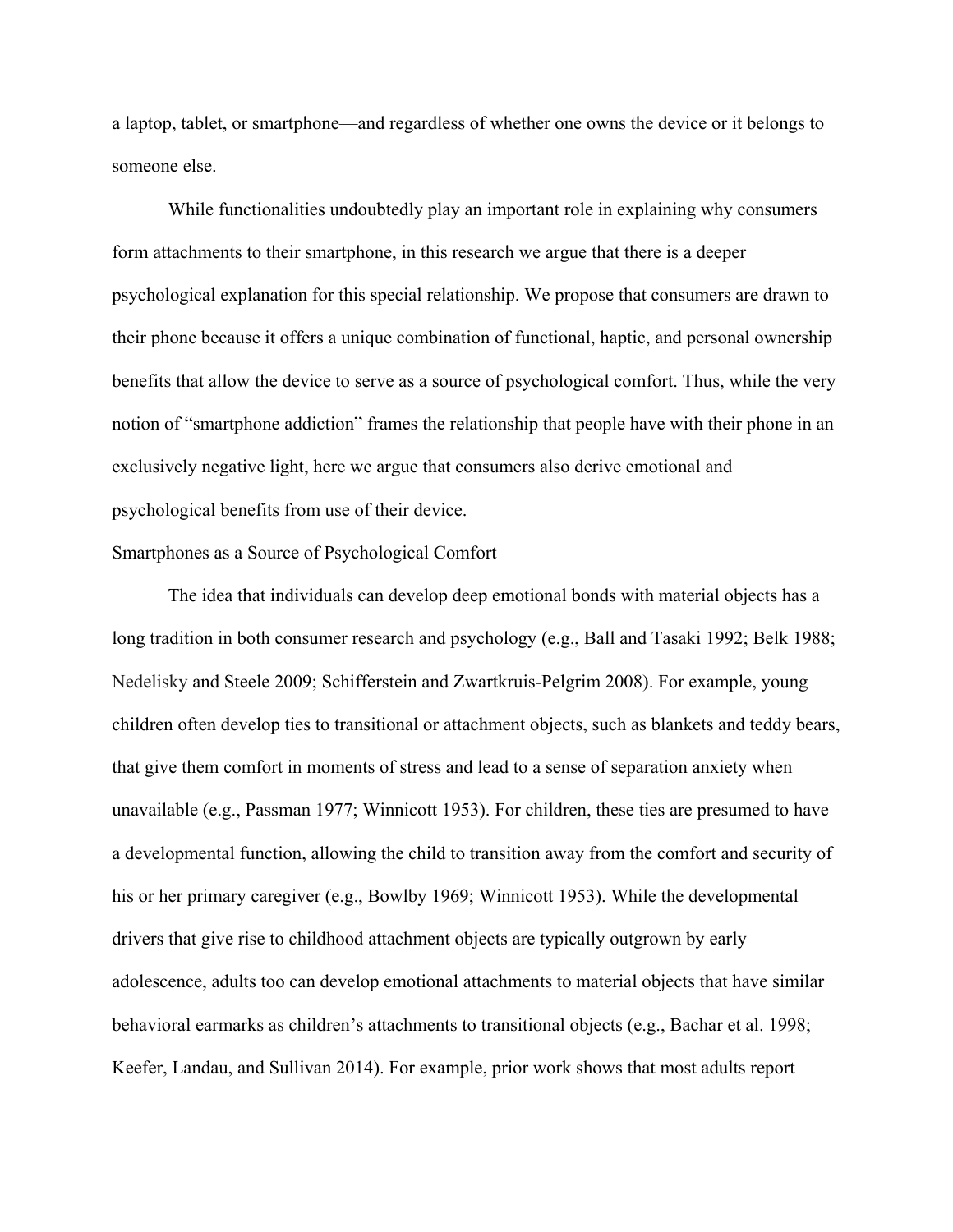having "special possessions" that are both highly cared for and provide feelings of warmth and security (e.g., Schultz, Kleine, and Kernan 1989; Wallendorf and Arnould 1988).

Notably, even if the analogy is only paramorphic (see, e.g., Hoffman 1960, for a discussion of the distinction between isomorphic and paramorphic representations of psychological processes), consumers' smartphones possess properties that are parallel to those that characterize attachment objects for children. For one, much like a child's attachment object is small and lightweight enough to be carried around for use across various contexts (e.g., Lehman et al. 1992; Winnicott 1953), a smartphone is highly portable, enabling the owner to access its benefits virtually always. Attachment objects also tend to have a tactile quality, with their benefits primarily derived through physical touch—such as a child soothing herself by gripping and stroking her teddy bear (e.g., Busch et al. 1973; Lehman et al. 1992). Similarly, most smartphones are ergonomically designed to enhance and facilitate the user's tactile experience with the device (e.g., Aquino 2016), and consumers must physically interact with their device through its touchscreen interface to access its benefits. In combination with the item exhibiting the key physical traits of an attachment object, the child must *expect* it to provide certain positive outcomes—a learned association that develops for fixed or constant objects that consistently or reliably provide a particular set of positive outcomes (e.g., Cairns 1966). Consumers likewise come to expect their smartphone to deliver a specific combination of positive outcomes, such as social interaction with loved ones or informational updates, in an immediate and consistent fashion (e.g., Aoki and Downes 2003; Oulasvirta et al. 2012). Finally, similar to the highly personal nature of attachment objects (e.g., children have their own security blanket, pacifier or stuffed animal that is not to be shared with others), smartphones are also highly personal objects; for example, one's phone is rarely shared with anyone else and is often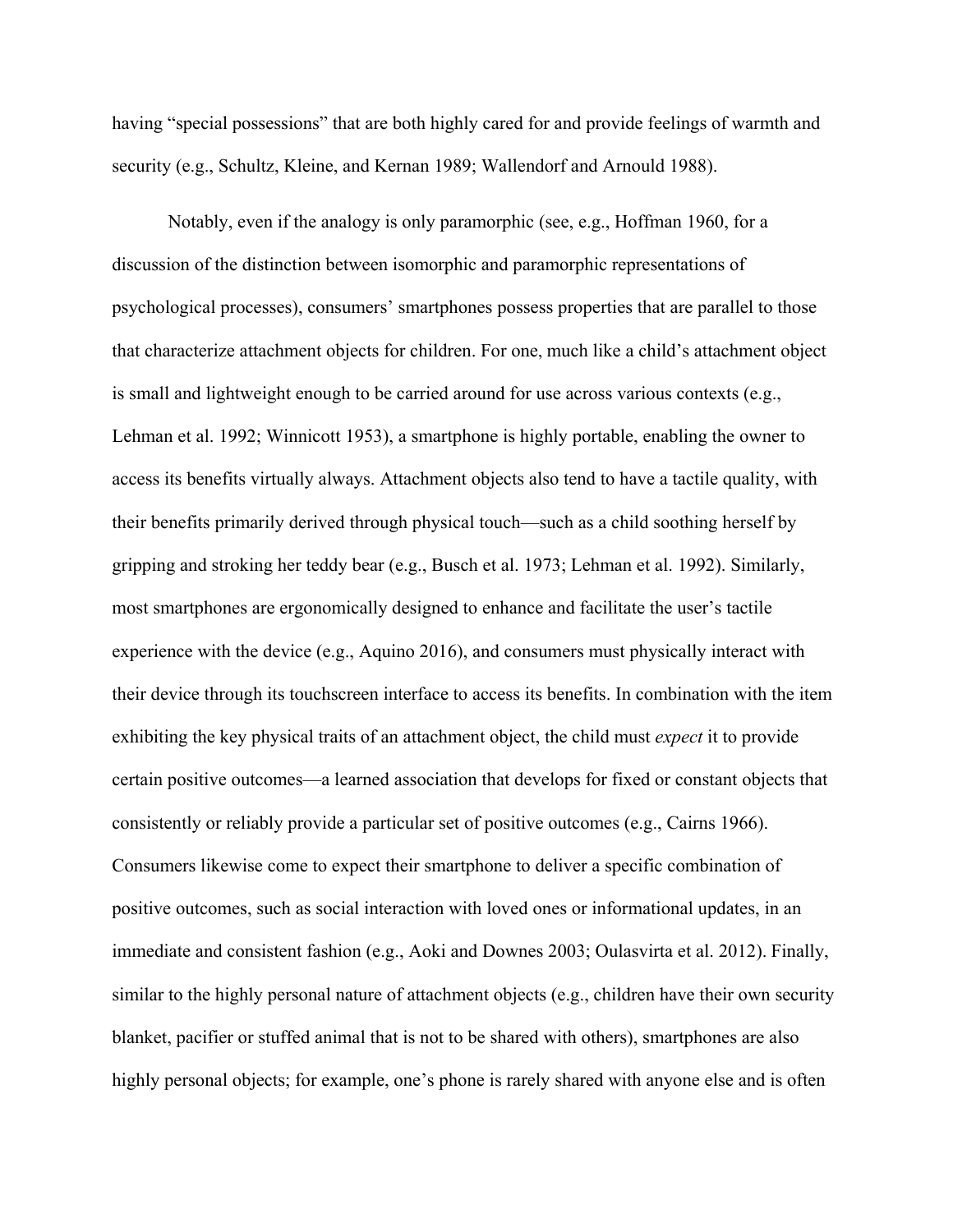highly customized (e.g., personalized case; unique set of apps).

The central thesis of this article is that smartphones are endowed with a unique combination of properties that lead them to be viewed not just as pragmatic tools, but also as sources of comfort for owners—not unlike pacifiers for children. This thesis, in turn, makes specific predictions about downstream consequences of using the device. For example, owners will show a heightened tendency to seek out and engage with the device in moments of stress; and, once engaged with, the device will provide relief from stress. This proposition is compatible with other phenomena documented with the device, such as the anxiety (e.g., Cheever et al. 2014) and cognitive load (Ward et al. 2017) that users experience when separated from their smartphone.

Figure 1 illustrates the hypothesized mechanisms by which smartphones come to provide psychological comfort to their owners. In particular, we argue that as a result of four particular properties of the device—its portability, associated sense of privacy, personal nature, and haptic benefits—smartphones provide a reassuring presence for their owners, which leads the device to serve as a source of psychological comfort. We review these properties in turn:

## [Insert figure 1 about here]

1. *Smartphones are portable.* An essential property of smartphones that allows them to be a reassuring presence for owners is their portability. Their inherently compact nature enables these devices to be carried around by owners practically everywhere and at all times. As a result, the vast array of functionalities available on the device such as communication features, social media, entertainment, and news updates—can be accessed at virtually any time and place, making one's device dependable and readily available.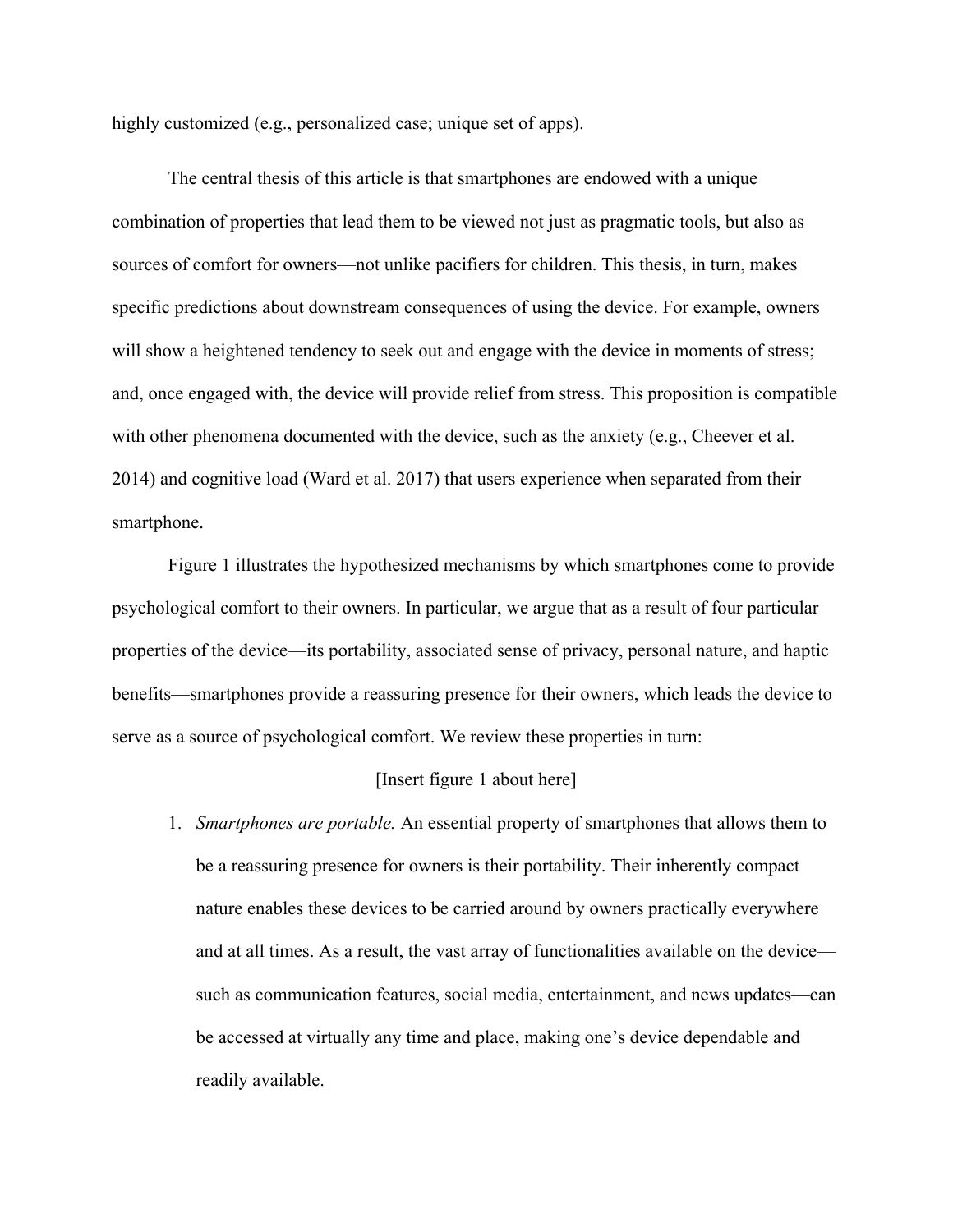- 2. *Smartphones afford a sense of privacy.* A second critical property of smartphones is the sense of privacy that users experience while engaging with the device. One's smartphone creates a private space in which users can immerse themselves in activities of their choosing—not unlike a teenager retreating to her room to listen to music or an adult retreating to his "man cave" to play video games. This sense of privacy is reinforced by the small screen of these devices, which encourages users to immerse themselves in their device and away from their external environment. In addition, the relatively small screen of a smartphone makes users feel as though their activities are less observable to others around them. The idea that use of a smartphone provides a heightened sense of privacy is consistent with some authors' conceptualization of mobile phones as a form of "refuge" (Trub and Barbot 2016). It is also consistent with research showing that computer-mediated environments facilitate the disclosure of personal information by enhancing users' sense of privacy (e.g., Joinson 2001).
- 3. *Smartphones are highly personal possessions*. Smartphones have properties that make them highly personal objects for owners. For example, as mentioned above, today's smartphones involve a great deal of customization (e.g., selected apps, organization of content, personalized cases) and are in many ways connected to a person's identity: unlike landline numbers, cellphone numbers are typically linked to a single person, and the device typically contains highly personal content such as personal messages, cherished photos, and favorite songs. Further, many owners tend to use the device for very personal reasons such as communicating with family, checking private messages, and interacting with friends on social media. Moreover, its portability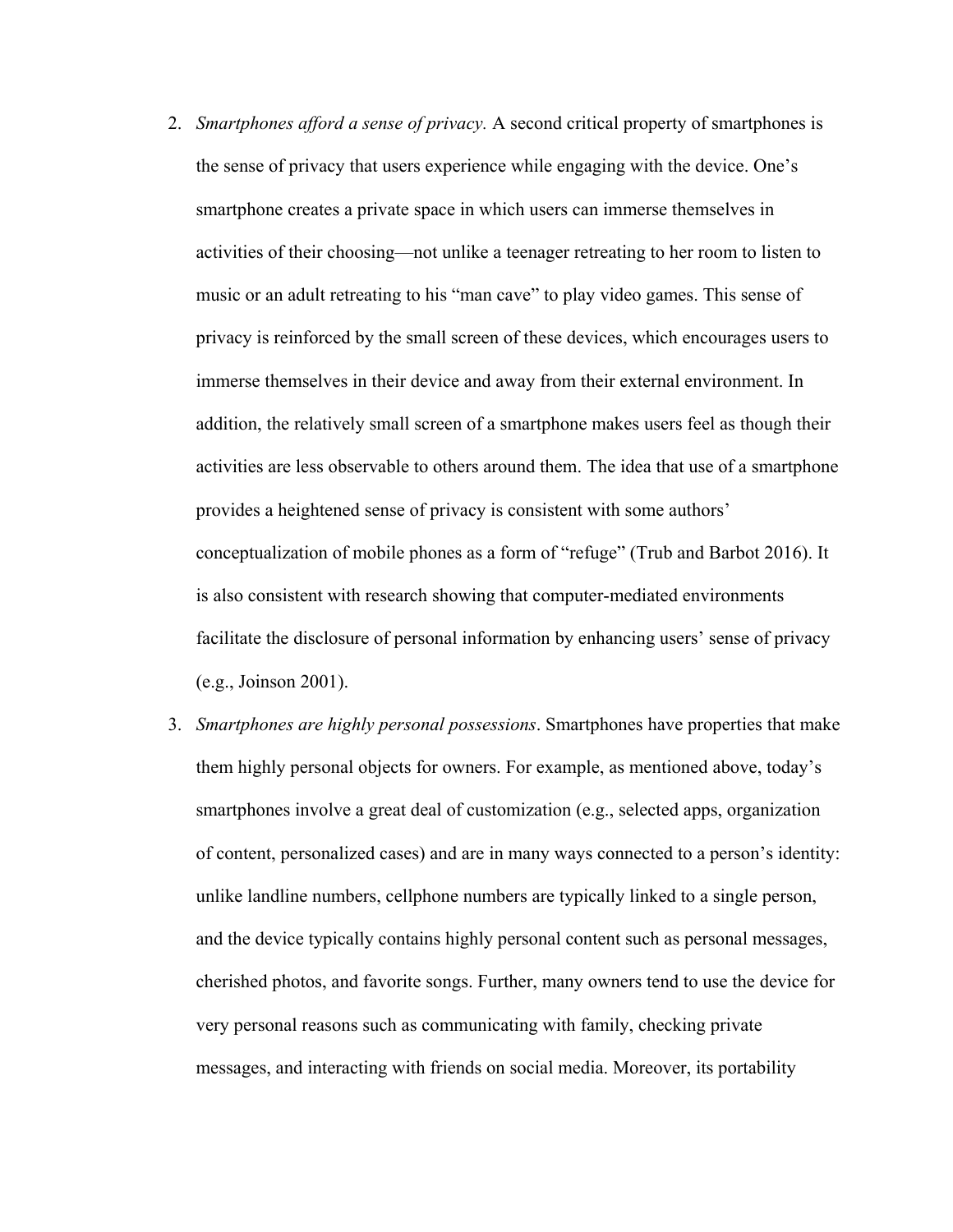implies that owners carry the device around on their person throughout most of the day, and many even keep it close to their bedside at night—features that further enhance the personal nature of the device relative to other personal objects (Fullwood et al. 2017).

4. *Smartphones provide haptic benefits.* Another defining feature is the ergonomic design that makes smartphones easy and pleasant to hold in one's hands. Moreover, most interactions with the device occur through physically touching and swiping its touchscreen interface. Importantly, such haptic qualities have been shown to generate hedonic benefits in the form of comfort and pleasure (Peck and Childers 2003; Shu and Peck 2011; Vaucelle, Bonanni, and Ishii 2009).

#### Predictions and Empirical Overview

We propose that this unique combination of properties—the knowledge that, whenever and wherever they want, consumers can retreat to a "private space" that is highly personal and functional and even provides haptic pleasure—enables the device to serve as a reassuring presence for owners. The reassuring presence provided by one's phone, in turn, leads the device to play a special role for owners: that of providing feelings of psychological comfort when needed. The goal of the empirical work that follows is to substantiate this general thesis, which yields three specific empirical predictions:

*P1*: The psychological comfort that consumers derive from their smartphone arises from a combination of four properties that render it a reassuring presence in their lives: (a) its highly personal nature, (b) its portability, (c) the sense of privacy it provides, and (d) its rich haptic qualities.

*P2*: In moments of stress, consumers show an increased tendency to seek out and engage with their smartphone as a means of coping with their discomfort (even when other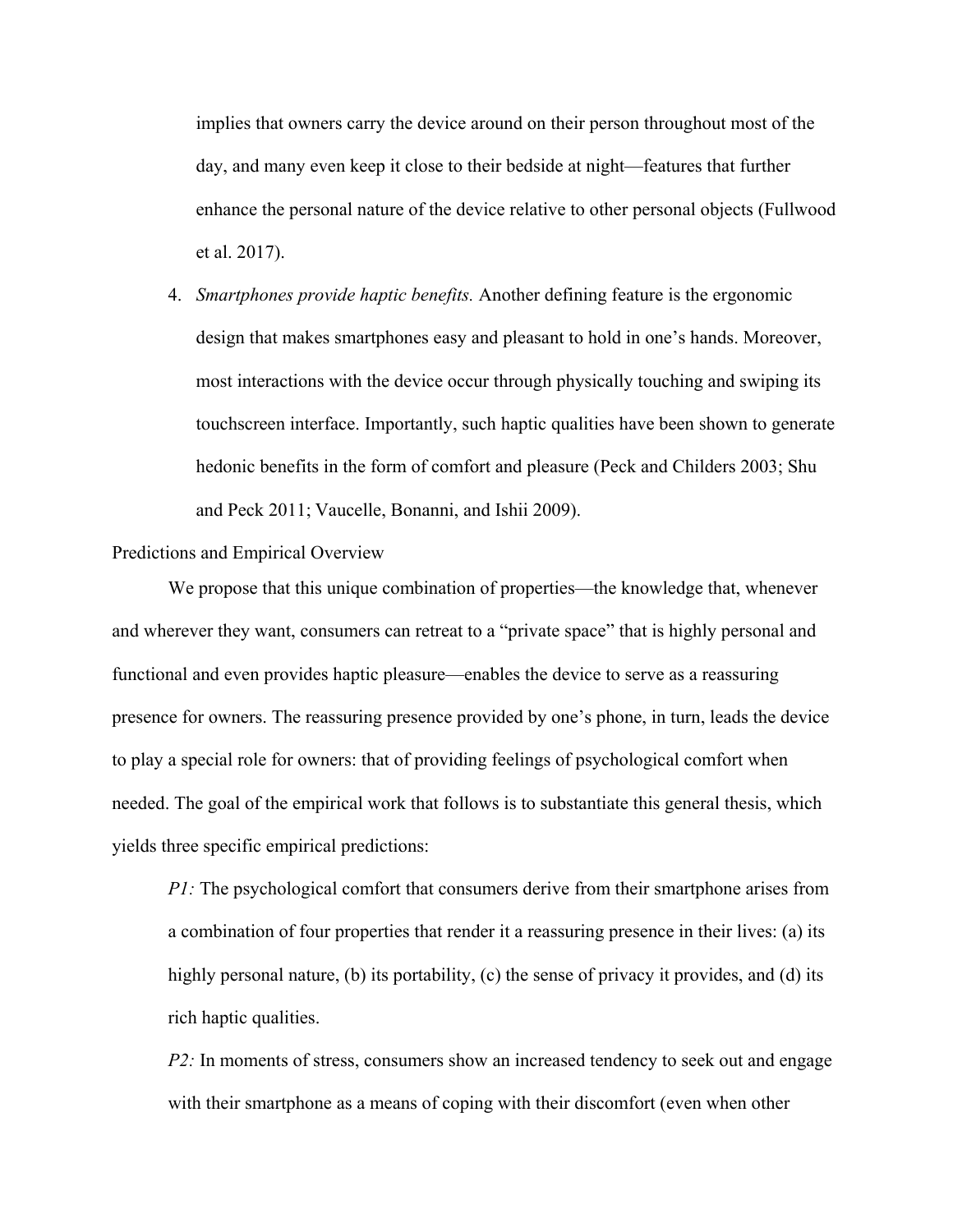objects are at their disposal).

*P3:* Because of the psychological comfort that smartphones provide, even brief engagement with one's phone can afford relief from a stressful situation.

> *P3A*: This effect is greater when using one's smartphone than when using another personal device with comparable functionality: one's laptop.

*P3B*: This effect is greater when using one's smartphone than when using an otherwise similar smartphone belonging to someone else.

We test these predictions across four studies. In the first study we obtain correlational evidence for the hypothesized drivers of the enhanced psychological comfort associated with smartphones as well as its downstream consequences (figure 1). We then report the results of three controlled experiments that demonstrate the palliative effects of using one's smartphone, showing that the device is sought out in moments of stress (study 2) and that, once engaged with, the device indeed provides greater relief than comparable devices (studies 3–4). In web appendix 1 we additionally report the results of a fifth study that lend further support for our hypotheses in a real-world context of stress, showing that consumers who recently quit smoking rely more heavily on their smartphone as a substitute for the palliative effects afforded by cigarettes.

#### **STUDY 1**

The purpose of this first study was twofold: (a) to test the mechanisms hypothesized to underlie the role of smartphones as sources of psychological comfort, and (b) to assess some downstream consequences of this psychological comfort. As explained earlier, we theorize that smartphones come to serve as a key source of psychological comfort for consumers as a result of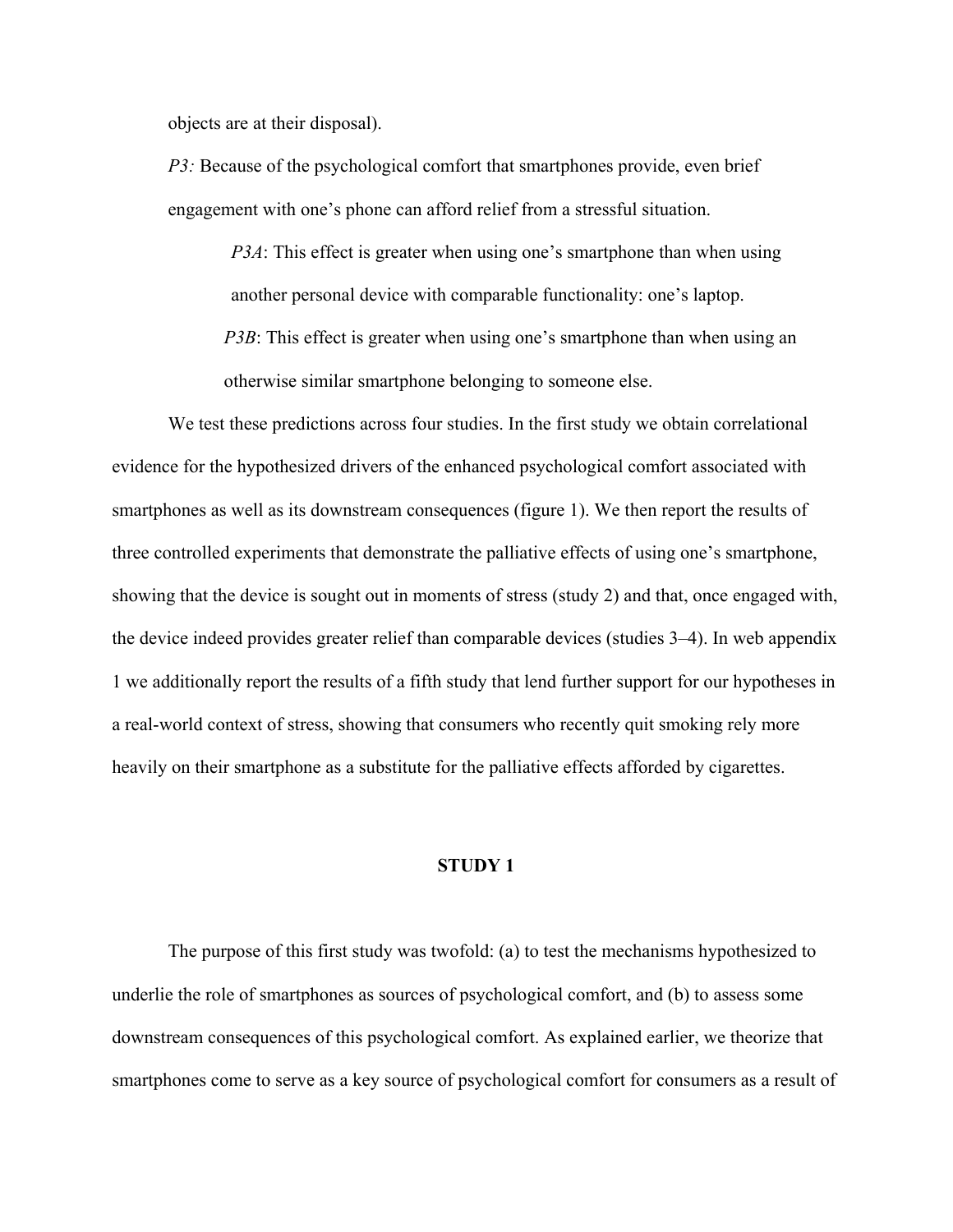four specific properties: Smartphones (a) tend to be highly personal, (b) are very portable, (c) can provide a heightened sense of privacy, and (d) have rich haptic qualities. These properties combine to make smartphones a reassuring presence for owners, ultimately enabling the device to enhance feelings of psychological comfort when engaged with (P1).

We also examined whether the extent to which smartphones provide psychological comfort varies across consumers. For example, consistent with our conceptualization (see P2), the more external stress people experience in their lives, the more we expect them to rely on their phone as a source of stress relief. Demographic traits may also play a role: Older consumers, for instance, may be less dependent on their phone as a source of comfort than younger consumers, since older individuals are more likely to have developed alternate means of coping with stress (prior to the introduction of the smartphone). Likewise, consumers who have fewer positive associations with their smartphone—such as those who primarily use the device for work—may derive less psychological comfort from it.

## Method

To test these predictions, 885 participants from the MTurk panel (46% female) were surveyed about their use of and attitudes toward their smartphone. In addition, to obtain a comparison baseline, a separate sample of 470 MTurk participants responded to the same survey but with the questions rephrased to refer to their primary PC (e.g., laptop). These different sample sizes were based on *a priori* power calculations that reflected the different types of analyses planned for the two samples: Given that participants' responses about their smartphone were the primary focus of interest (e.g., examining the relationship between smartphone usage and levels of daily stress), we sought a sample size that would be large enough to detect small effects ( $d = 0.2$  with 80% power at  $\alpha = 0.05$ ). In contrast, given that the PC sample was collected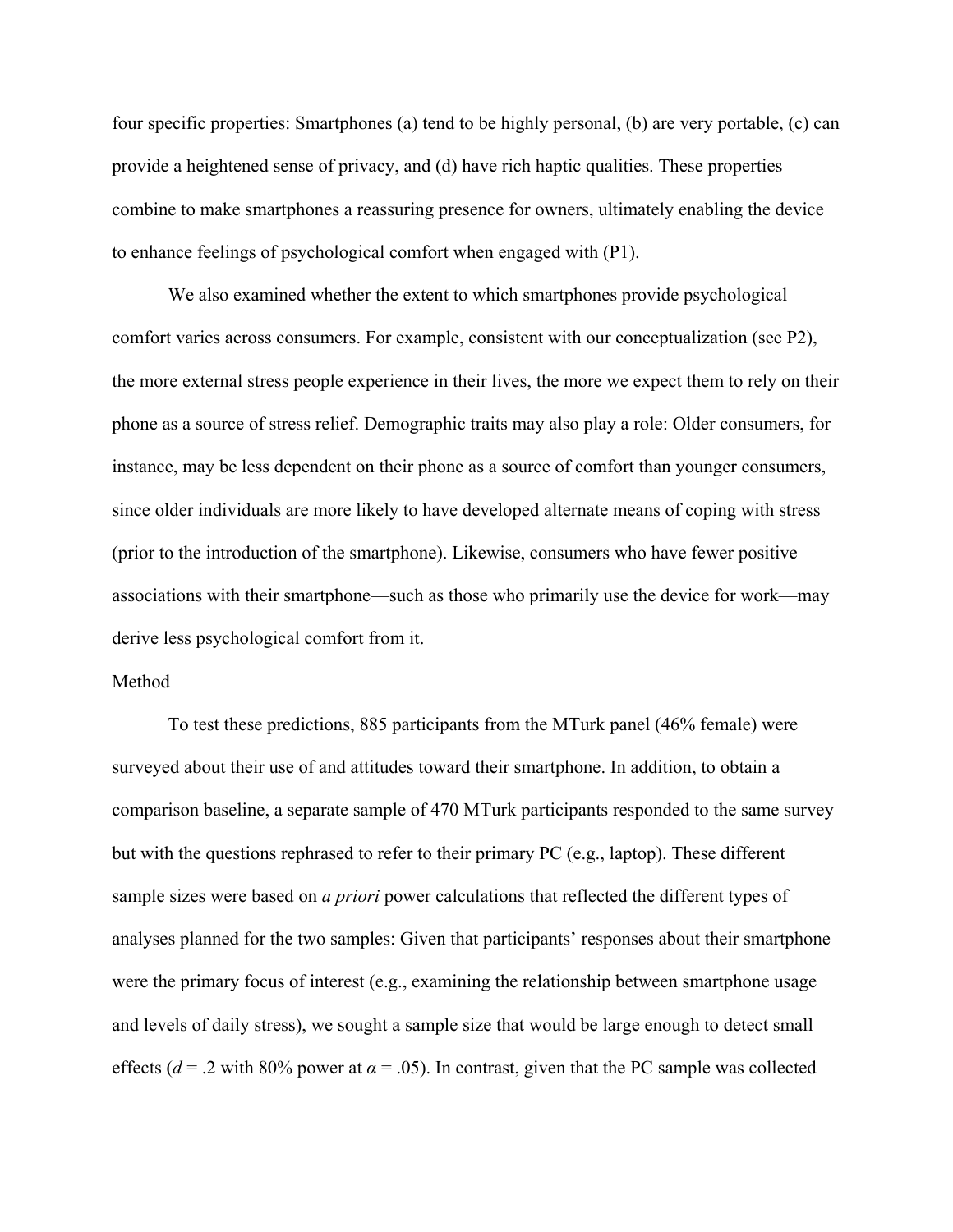solely as a basis for simple contrasts with the smartphone sample, we anticipated larger effect sizes (e.g.,  $d = 0.3$ – $0.5$ ) for which a smaller sample size was required to achieve the same power.

The survey, reproduced in web appendix 2, was composed of four sections designed to measure the theorized psychological constructs depicted in figure 1, their downstream consequences, as well as possible correlates of the effects. Each set of measures will be reviewed in turn.

*Main dependent measure.* The degree to which smartphones provide psychological comfort to their owners was measured through five 7-point items such as "Using my smartphone provides a source of comfort" and "When using my smartphone I feel safe and secure" (1: "Not at all" to 7: "Very much so";  $\alpha$  = .94).

*Antecedents of psychological comfort.* The first proposed antecedent of psychological comfort—the *reassuring presence afforded by one's phone*—was measured on a four-item scale with items such as "Whenever I need my phone I know it will be there for me" and "I think of my phone as a reliable companion" (on a scale of 1: "Not at all" to 7: "Very much so";  $\alpha$  = .88). This construct was expected to arise from four hypothesized properties of the device: its *perceived portability, sense of privacy, personal nature,* and *haptic pleasure* (all of which were measured on the same 7-point scale). The *perceived portability* of the device was measured as a five-item scale with items such as "It is easy to reach for my phone whenever I need it" and "Wherever I go, my phone goes"  $(\alpha = .88)$ . The *sense of privacy* afforded by the device was measured as a four-item scale with items such as "My phone enables me to retreat to my private space" and "When I use my phone I feel like I am in my own safe space" ( $\alpha$  = .94). The extent to which the device has a *personal nature* was measured as a five-item scale with items such as "I think of my smartphone as a very personal object" and "I would feel uncomfortable if someone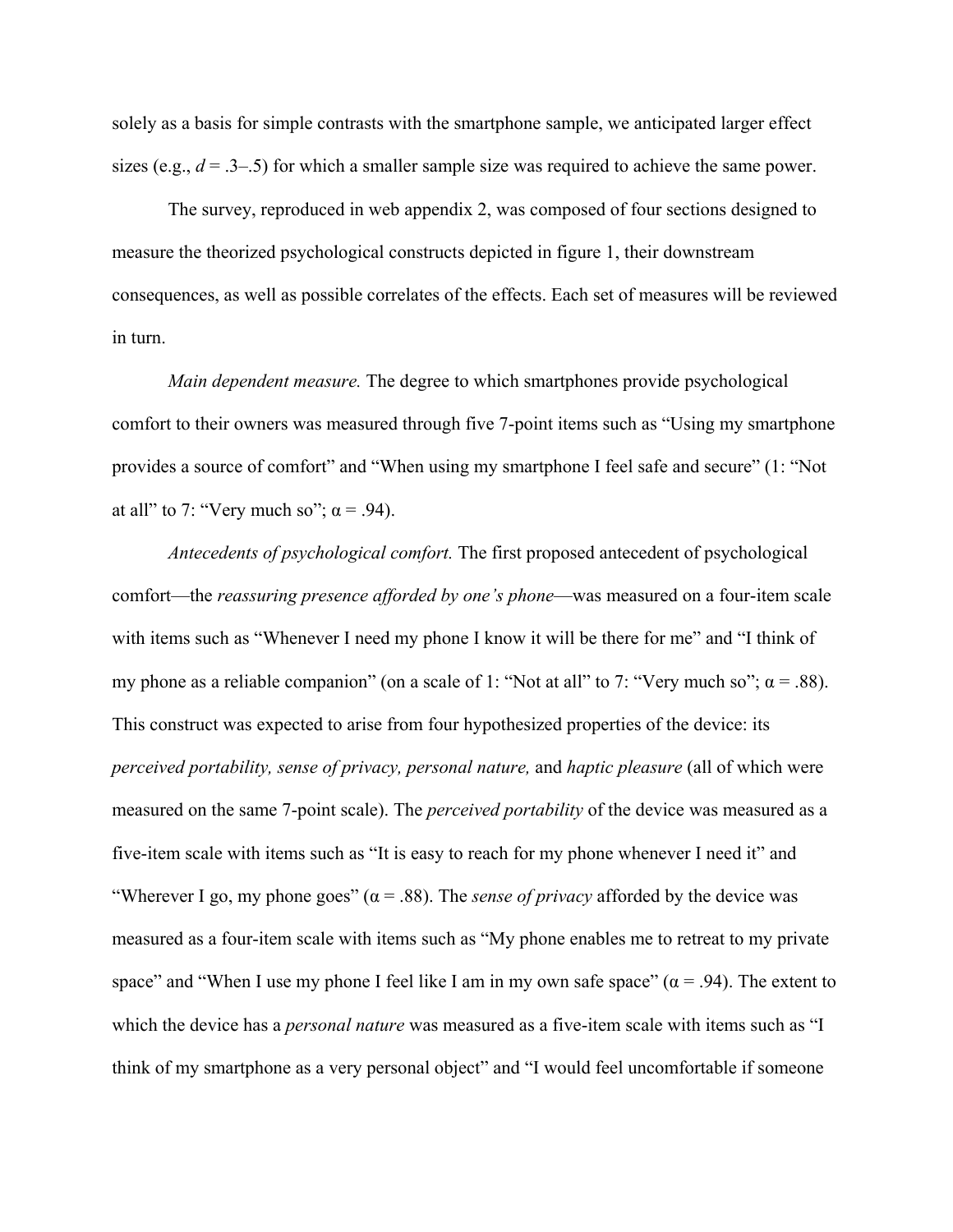used my smartphone"  $(\alpha = .85)$ . Finally, the *haptic pleasure* derived from interacting with the device was measured as a four-item scale with items such as "I enjoy the physical feeling of touching or holding my phone" and "Touching or swiping my phone's screen/keypad feels pleasant" ( $\alpha$  = .95).

*Downstream consequence: Use of phone as relief from stress.* To examine a potential downstream consequence of the psychological comfort expected to arise from smartphones, participants were asked to answer four items assessing the degree to which they used their phone as a means of coping with different exogenous sources of stress (on a scale of 1: "Not at all" to 7: "Very much so"): "Using my phone helps me escape my daily pressures," "I often turn to my phone in a moment of stress or anxiety," "If I am in an uncomfortable social situation I turn to my phone," and "I use my phone as a way of comforting myself when I feel stressed" ("stress relief" index;  $\alpha$  = .91).

*Individual differences.* To measure the extent to which *usage contexts* predicted the degree of comfort associated with one's phone, participants were asked to indicate the degree to which they relied on their phone for social, entertainment, and work-related purposes. We theorized that consumers who use their phones more for "hedonic" purposes, such as communicating with friends/family and entertainment, would generally derive greater comfort from their smartphone than those who use it for more "utilitarian" reasons, namely, work-related purposes. We were also interested in whether the extent to which one's phone is used to alleviate stress differs across different types of stress—specifically personal stresses (e.g., breakups, loneliness) and stress from work-related problems (e.g., meeting a late-night deadline). We therefore asked participants to rate the extent to which they were subject to different *types of external stresses* including health, financial, family, and work-related stress. Items related to the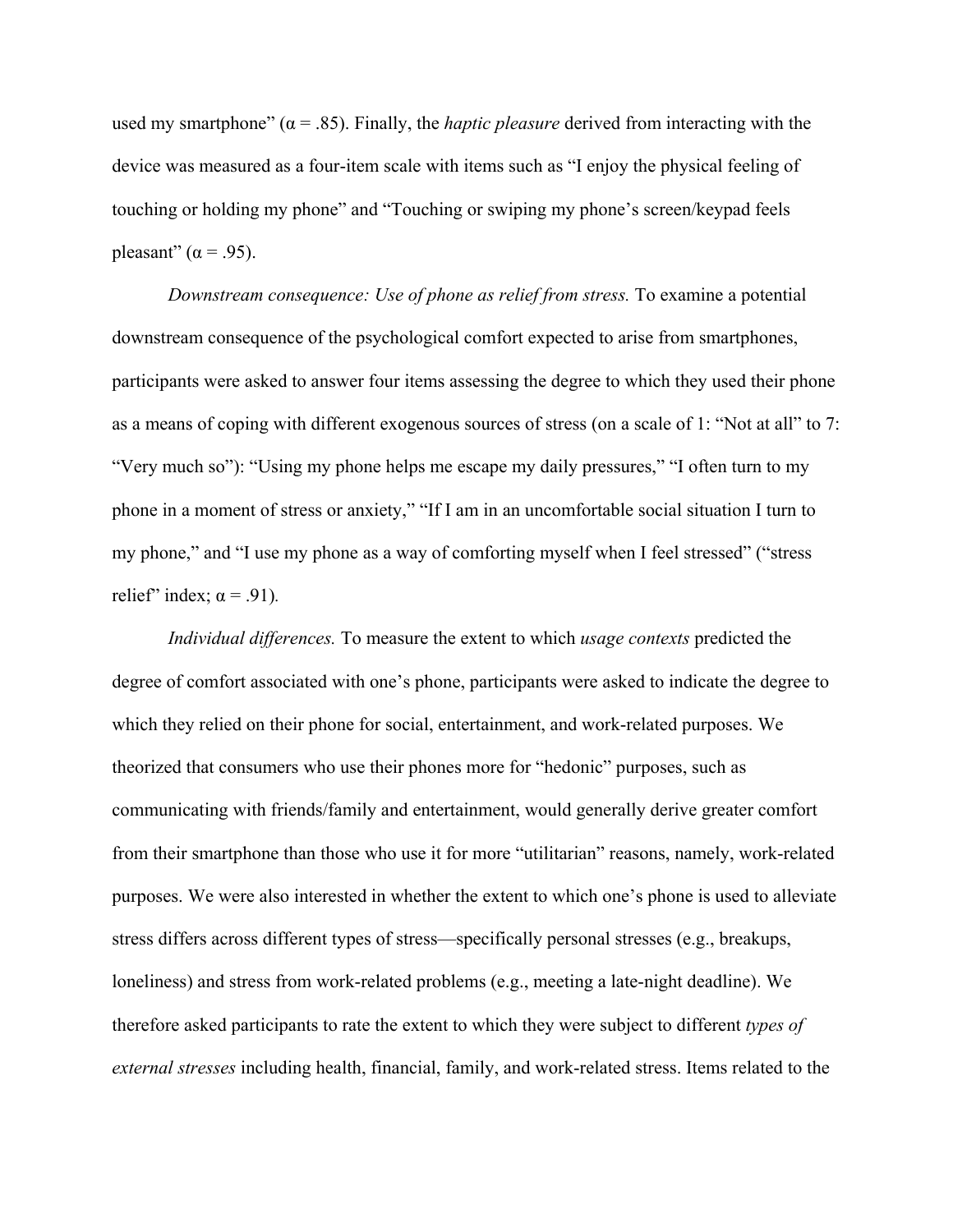first three domains were averaged to form an index of "personal stress" ( $\alpha$  = .82), and items related to the latter domain were averaged into an index of "work-related stress" ( $\alpha$  = .65). Finally, participants were asked a number of *demographic* questions including their age and gender, as well as *general device usage* questions such as length of ownership and estimated hours of use per day.

#### Results and Discussion

We report and discuss this study's findings in three stages. We begin by offering modelfree evidence of the degree to which participants perceive their phone as a source of comfort, and the extent to which they report using it as a means of relieving stress. We then report the results of two structural equation models that test our theoretical predictions. The first tests our central hypothesis about the antecedents of the psychological comfort provided by smartphones as well as a key downstream consequence: the use of one's phone for stress relief. The second model examines how the degree of comfort derived from one's phone and its use for stress relief covaries with individual-difference factors, such as the degree of daily stress faced by owners and contexts in which the device is used (work vs. personal). A correlation matrix of all variables used in the analysis is reported in web appendix 3.

*Model-free Evidence: Do Consumers Derive Comfort from Their Smartphone?* As theorized, participants indicated that their smartphone serves as a source of psychological comfort for them, rating it significantly above the scale midpoint  $(M = 4.51; t(884) = 9.53, p <$ .001). Moreover, participants assessing their smartphone rated the device as a stronger source of psychological comfort than did participants assessing their PC ( $M_{PC}$  = 3.62;  $F(1, 1353)$  = 88.63;  $\eta^2$  = .06; *p* < .001).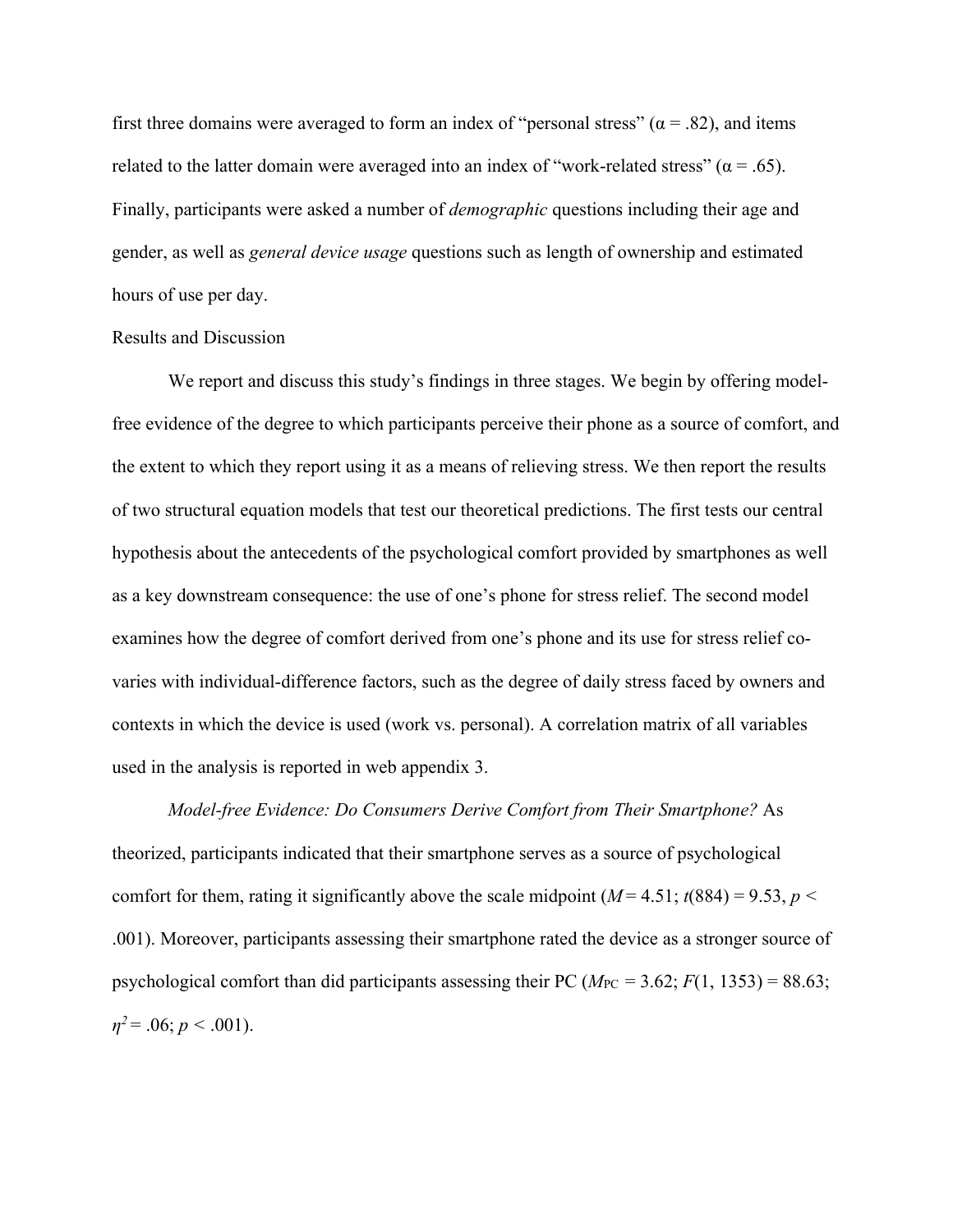Similar support was observed for the predicted antecedents of psychological comfort. First, participants evaluating their smartphone rated it as significantly above the scale midpoint in terms of providing a reassuring presence ( $M_{\text{Reasonance}} = 5.18$ ;  $t(884) = 25.11$ ,  $p < .001$ ), haptic pleasure ( $M_{\text{Haptic}} = 4.65$ ;  $t(884) = 12.59$ ,  $p < .001$ ), feelings of privacy ( $M_{\text{Private}} = 4.69$ ;  $t(884) =$ 12.33,  $p < .001$ ), being a particularly personal object (*M*<sub>Personal</sub> = 5.25;  $t(884) = 26.39, p < .001$ ), and being highly portable ( $M_{\text{Portable}} = 6.21$ ;  $t(884) = 67.16$ ,  $p < .001$ ). Smartphones were also rated as exhibiting most of these properties to a greater extent than PCs. Compared to PCs, smartphones were seen as providing more of a reassuring presence  $(M_{PC} = 4.50; F(1, 1353) =$ 66.26;  $\eta^2 = .05$ ;  $p < .001$ ), conveying greater haptic pleasure ( $M_{\text{PC}} = 4.42$ ;  $F(1, 1353) = 6.05$ ;  $\eta^2 =$ .004;  $p = .014$ ), being more portable ( $M_{PC} = 4.09$ ;  $F(1, 1353) = 875.88$ ;  $\eta^2 = .39$ ;  $p < .001$ ), and being a more personal object ( $M_{PC} = 4.86$ ;  $F(1, 1353) = 20.93$ ;  $\eta^2 = .02$ ;  $p < .001$ ). The only dimension on which participants reported no difference was in the degree to which the devices provide a sense of privacy ( $M_{\text{PC}}$  = 4.72; F < 1), suggesting that while users indeed derive a sense of privacy from using their phone, this may be a benefit afforded by one's PC as well.

Participants also reported experiencing the hypothesized downstream consequence of psychological comfort. Participants rated the extent to which they used their smartphone as a means of relieving stress as significantly higher than the midpoint on average ( $M<sub>Stress</sub>$ <sub>relief</sub> = 4.61;  $t(884) = 31.86, p < .001$ , and additionally, they reported exhibiting this behavior more with their smartphone than with their PC ( $M_{PC} = 4.12$ ;  $F(1, 1353) = 27.60$ ;  $\eta^2 = .02$ ;  $p < .001$ ).

*Testing the Theoretical Model.* As depicted in figure 1, we hypothesize that four distinctive properties of smartphones—their portability, personal nature, haptic benefits, and capacity to provide a sense of privacy—make them a reassuring presence in the lives of consumers, which results in enhanced feelings of psychological comfort when using the device.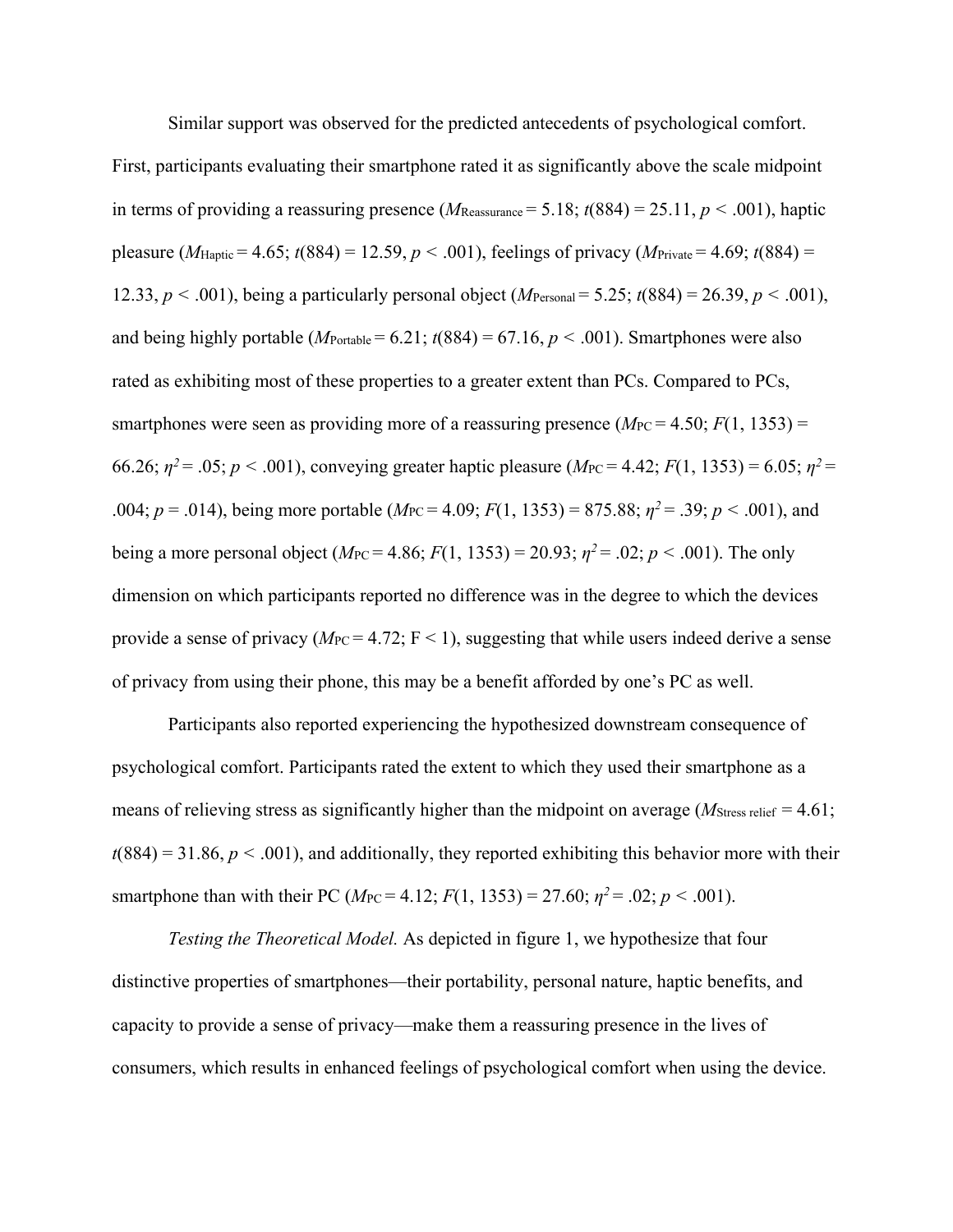This enhanced psychological comfort, in turn, allows the device to serve as a source of relief from stress. To test this account, we submitted the measures of the various theoretical constructs to a structural path model of the hypothesized process (using SAS's Proc CALIS). Standardized maximum-likelihood estimates of the parameters of the model are reported in figure 2A.

#### [Insert figure 2A about here]

The estimated model provides a good fit to the data (Bentler Comparative Fit Index [BCFI] = .88; standardized root mean squared residual [SRMSR] = .08), with estimates of the parameters supporting the hypothesized path structure. As predicted, the model supports the proposition that the reassuring presence afforded by one's smartphone leads to enhanced psychological comfort from the device ( $r_{\text{Reassurance} \rightarrow \text{Comfort}} = .48$ ,  $t = 21.61$ ,  $p < .001$ ). This reassuring presence, in turn, is driven by perceptions of the portability of the device (*b*Portable Reassurance = .23,  $t = 9.60$ ,  $p < .001$ ), perceptions of the phone as a personal object (*b*Personal >Reassurance = .10,  $t = 3.77$ ,  $p < .001$ ), perceptions of privacy when using a phone (*b*Privacy→Reassurance = .28,  $t = 9.28$ ,  $p < .001$ ), and the perceived haptic benefits it affords (*b*Haptic→Reassurance = .36,  $t = 12.82$ ,  $p < .001$ ). The analysis shows that these perceived haptic benefits do not just contribute to the reassuring presence afforded by the device but also directly affect the psychological comfort it provides ( $b_{\text{Haptic} \rightarrow \text{Comfort}} = .46$ ,  $t = 12.82$ ,  $p < .001$ ). Finally, the analysis supports the proposition that the more comfort derived from the device, the more it serves as a source of relief from stress ( $b$ Comfort $\rightarrow$ Stress relief = .64,  $t = 32.81$ ,  $p < .001$ ).

*Examining Individual Differences.* To examine whether the degree of comfort and stress relief afforded by one's phone varies across different individual factors, we estimated an expanded form of the proposed process model that included two sets of additional paths. One set of paths estimated how much the degree of psychological comfort derived from a smartphone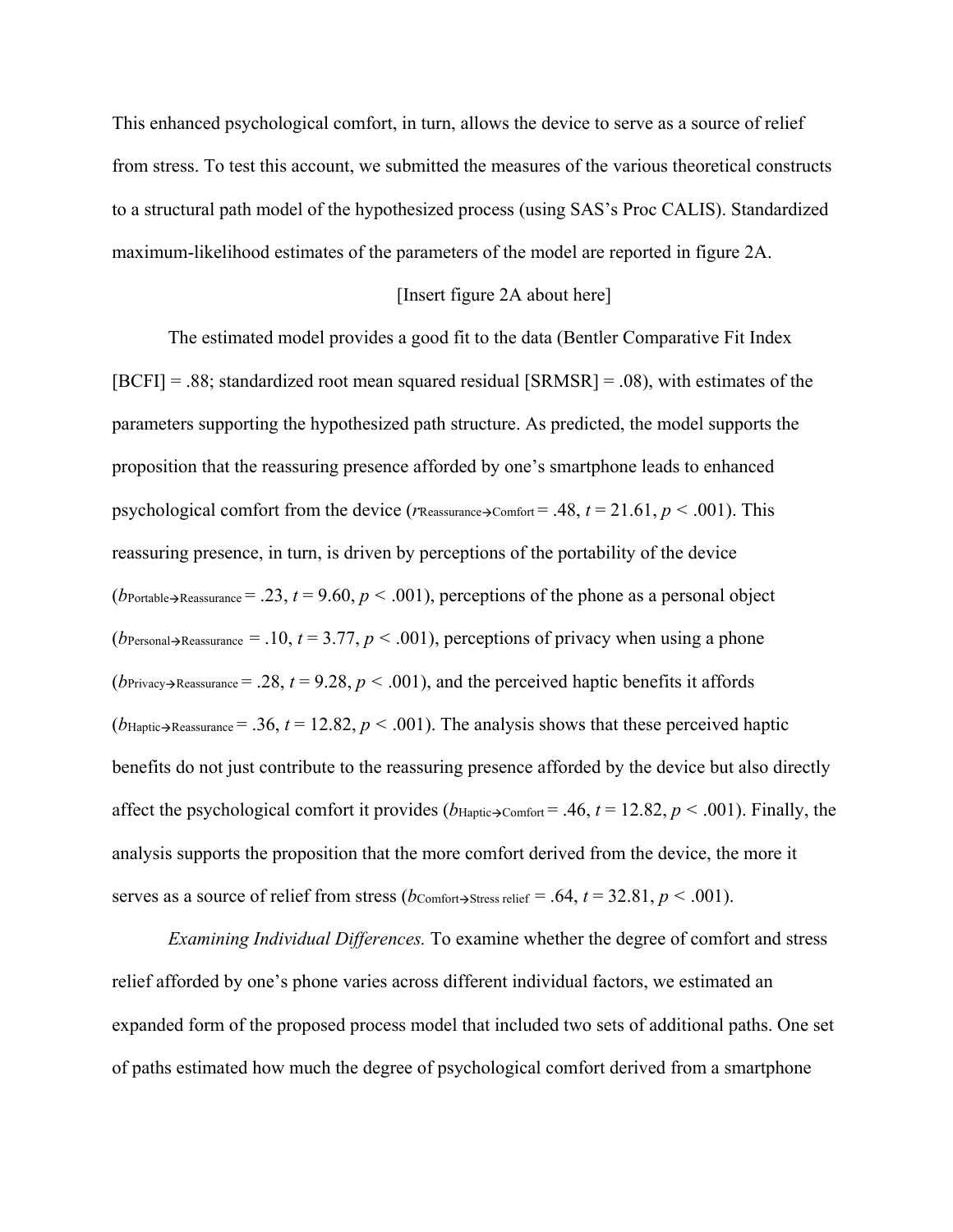depends on the person's age, gender, use for work, and use for social or entertainment purposes. A second set of paths estimated how much the tendency to rely on a smartphone for stress relief depends on personal sources of stress (family, health, financial) and on work-related stress.

The resulting model, depicted in figure 2B, again provides a good fit to the data ( $BCFI =$ .89; SRMS = .06). As expected, the more participants relied on their smartphone for "hedonic" purposes (e.g., entertainment), the more comfort they reported deriving from the device (*b*Hedonic use $\rightarrow$ Comfort = .07, *t* = 3.30, *p* < .001). In contrast, the use of one's smartphone for work purposes was unrelated to the psychological comfort derived from the device ( $b_{Work use }$ )-Comfort = .01,  $t =$ .45, NS). These results suggest that the psychological comfort that many consumers derive from their smartphone is not driven by its form factor alone: it is also driven by the types of activities that users tend to engage in on the device. Participants' age had a negative correlation with psychological comfort ( $b_{\text{Age}\rightarrow\text{Comfort}}$  = -.05, *t* = -2.86, *p* = .004), indicating that younger consumers are more prone to associate their smartphones with psychological comfort than older consumers. There was no relation between gender and degree of comfort derived from the device  $(b_{\text{Gender}}- \text{Comfort} = -.00, NS)$ , suggesting that men and women are similarly likely to derive psychological comfort from their smartphone.

## [Insert figure 2B about here]

Consistent with our general conceptualization, participants who reported relying most on their phone as a means of coping with stress tended to be those under the greatest level of personal stress (e.g., health, family) (*b*Personal stress $\rightarrow$ Stress relief = .21, *t* = 7.61, *p* < .001). While workrelated stress showed a similar relationship, this effect was not as pronounced as it was for personal stress ( $b_{\text{Work stress}\rightarrow\text{Stress}$  relief = .06,  $t = 2.08$ ,  $p = .038$ ), suggesting that the psychological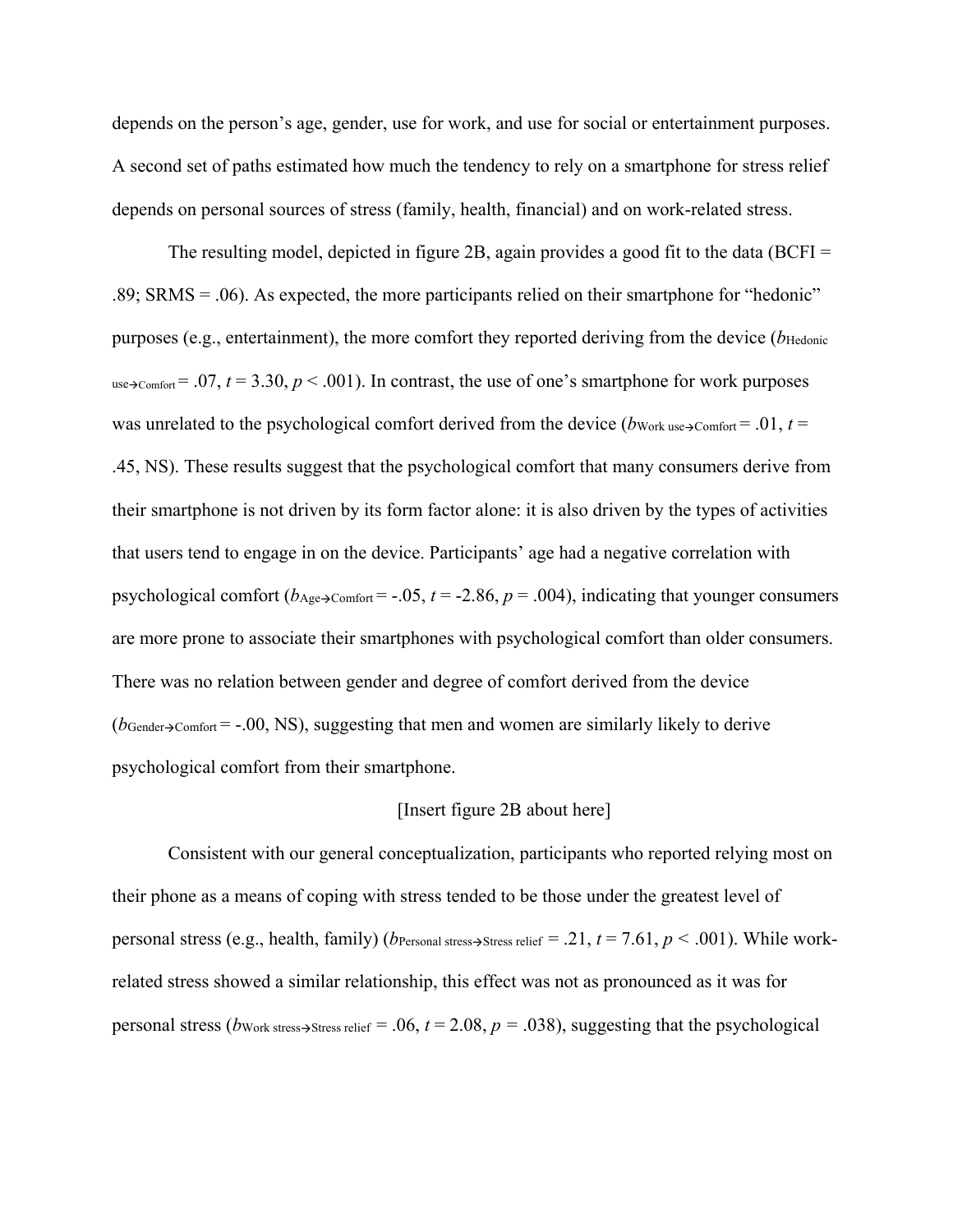comfort afforded by one's phone might better alleviate stress arising from personal issues than from work-related problems.

#### **STUDY 2**

 An obvious limitation of the first study is that the findings are correlational in nature, limiting our ability to draw causal conclusions. The purpose of the second study was therefore to test our general thesis—that an important role of smartphones is to provide psychological comfort when needed—in a controlled experimental setting. Specifically, we test the prediction that in moments of stress, consumers will show an increased tendency to seek out and engage with their smartphone (P2). To examine this, in study 2 we manipulated participants' level of stress and then unobtrusively filmed their behavior while they waited for the next part of the study. To the extent that smartphones indeed serve as a source of comfort for their owners, we predicted that compared to those under low stress, participants under high stress would be more likely to reach for and engage with their smartphones over other objects available in their vicinity as a means of coping with their discomfort.

## Method

*Design.* Seventy-eight students from a large U.S. east-coast university (69% women) were randomly assigned to one of two conditions of a single-factor, "high stress" versus "low stress," between-subjects design. The study was conducted in a controlled lab setting, with one participant per session, in sessions lasting 40 minutes. Participants were each paid \$12.

*Procedure*. The lab room was split into two separate areas: a "waiting area" containing a single chair, alongside a small table with newspapers, and a "survey area" containing a single desk and chair. Upon arrival, all participants were asked to place their belongings, including their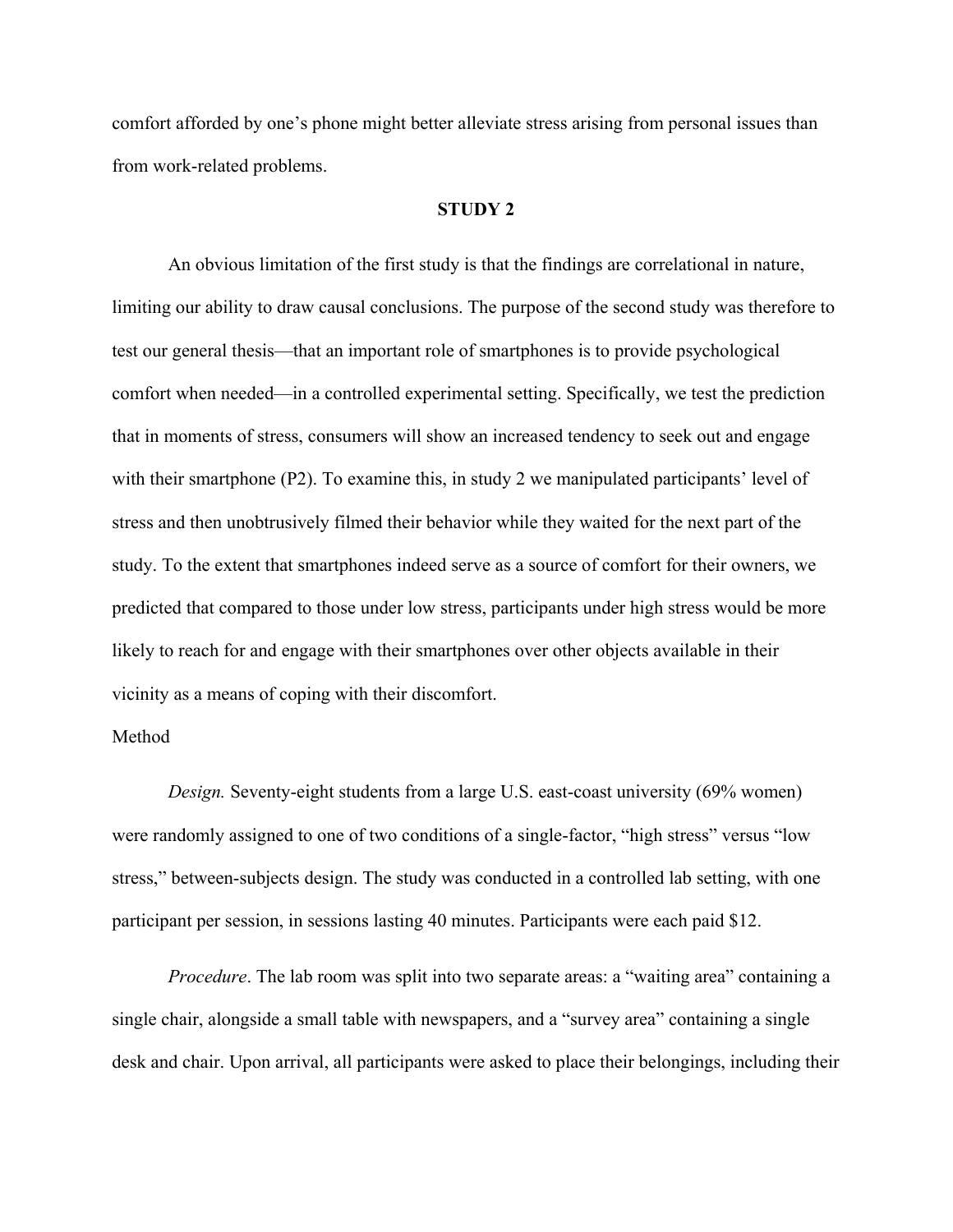"smartphone and anything else that could be distracting," in the waiting area. They were then led to the survey area, where they were asked to complete a series of paper-and-pencil tasks.

First, they were asked to rate their momentary feelings (with pencil and paper), including their level of felt comfort (measures described below). Next, depending on their assigned condition, participants completed a task designed to either increase their level of stress (in the high-stress condition) or not (in the low-stress condition). After the stress manipulation, participants were instructed to return to the waiting area and sit until the experimenter returned. All participants then sat alone in the waiting area for a predetermined amount of time while, unbeknownst to them, their behavior was surreptitiously filmed by a hidden camera located in a wall clock facing their chair. Upon the experimenter's return, participants were led back to the survey area, where they were asked to complete another paper-and-pencil questionnaire in which they reported their felt comfort for a second time and answered a series of control and demographic questions. They were then debriefed, asked for permission to use their data, and paid.

*Stress Manipulation.* The stress manipulation was adapted from the classic Trier Social Stress Test (see Kassam, Koslov, and Mendes 2009; Kirschbaum, Pirke, and Hellhammer 1993) and was administered on paper. Participants were randomly assigned to either a high-stress or low-stress condition. In the high-stress condition, participants were given five minutes to prepare in writing a speech about why they are the perfect candidate for a particular job, under the cover of a "Job Interview Preparation Study." They were led to believe that they would subsequently have to recite this speech from memory on camera so that a video analysis of their speech could be conducted at a later time. To boost the cover story, a video camera was placed in the survey area, facing participants as they prepared their speech. In contrast, in the low-stress condition, the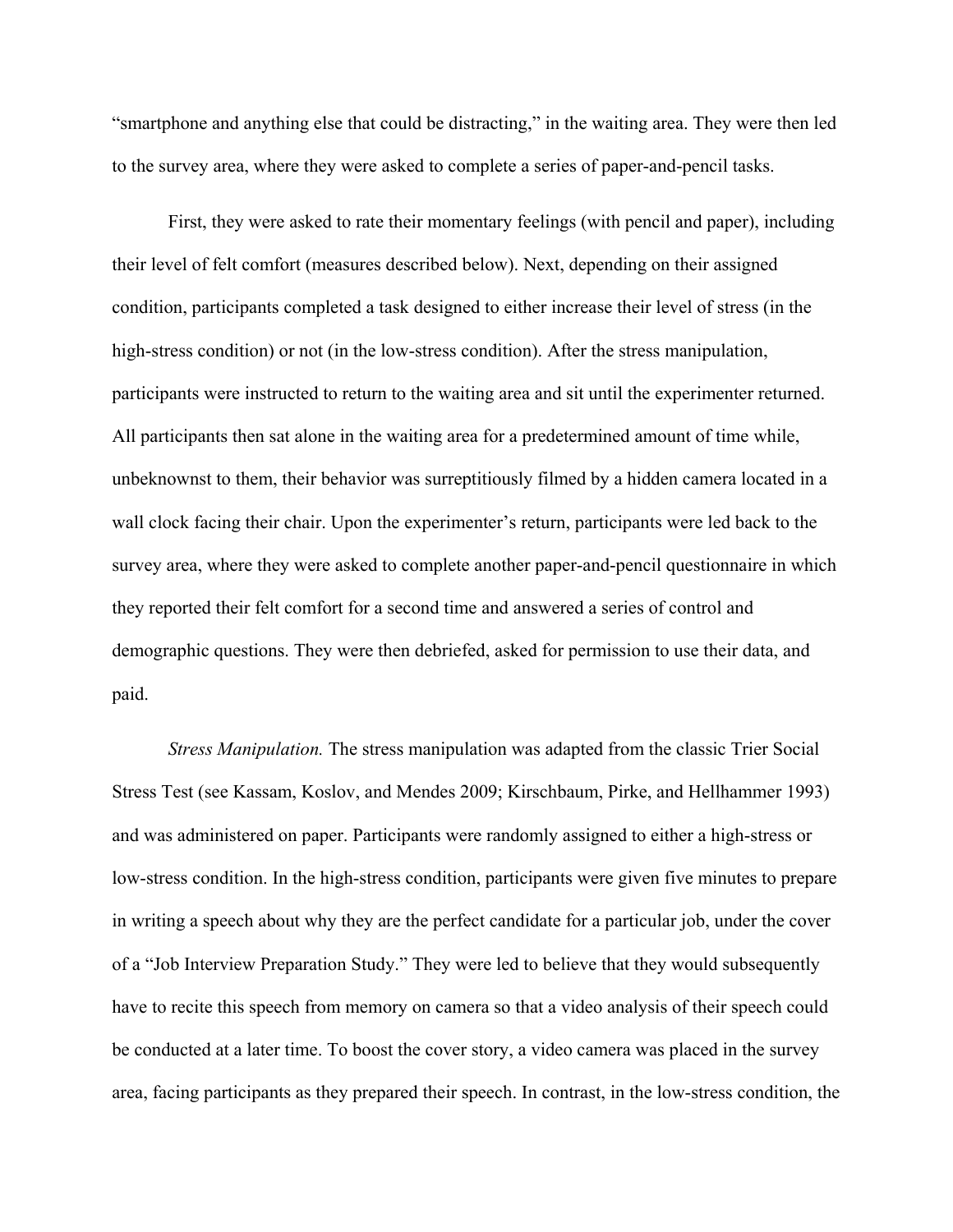task was positioned as a "Job Preparation Study." Participants in this condition were given five minutes to write about advice they would give to someone who was starting the same position as described in the high-stress condition. Unlike in the high-stress condition, participants in this condition were *not* led to believe that they would need to present their writing on camera, and correspondingly there was no visible camera in the survey area. The exact instructions used in the stress manipulations are reproduced in web appendix 4.

*Unobtrusive Measurement of Behavior*. After participants completed their assigned jobpreparation task, the experimenter asked them to sit in the waiting area for "about 10 minutes." In the high-stress condition, the alleged rationale for this waiting period was that a PhD student needed to review their speech to generate follow-up questions for them to answer on camera. In the low-stress condition, the alleged rationale was that the research assistant simply needed to transcribe their writing. In reality, during this 10-minute period, participants were unobtrusively filmed as they waited alone for the next part of the study.

During this time, participants had access to their personal belongings, including their smartphone and any other items that they had brought with them to the study (e.g., backpacks, books, laptop). In addition, two newspapers (*The New York Times* and *Wall Street Journal*) were intentionally placed on the small table beside the participant's chair, providing them the option of engaging with alternative stimuli. Newspapers were chosen because they are commonly available in waiting areas and therefore serve as a natural, externally valid object with which participants could potentially engage.

*Behavioral Dependent Measures*. The video footage of participants' behavior during the waiting period was subsequently coded by two independent judges who were blind to the study's hypothesis and to participants' conditions. The judges were instructed to code the footage for a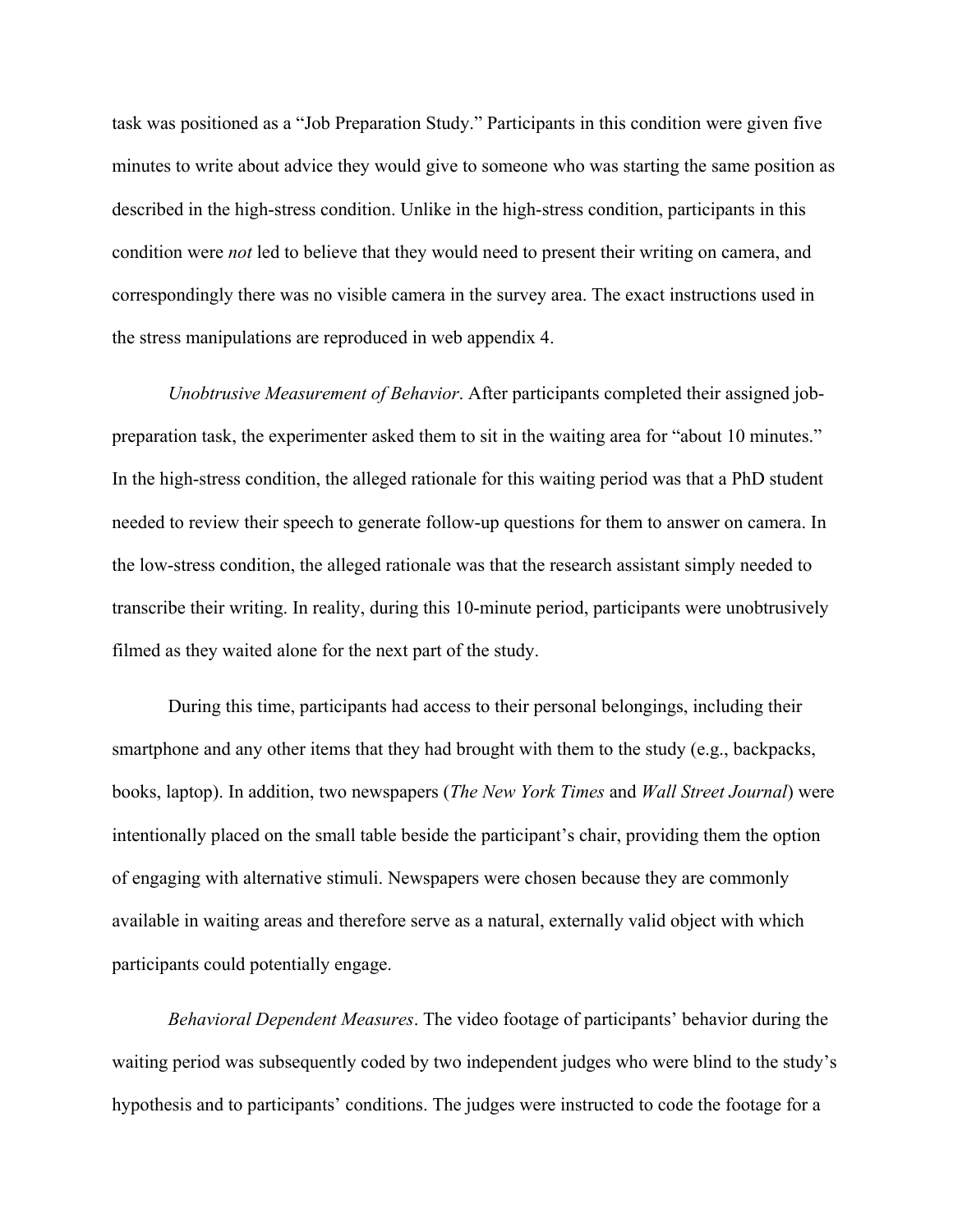set of objective aspects of the participant's behavior (e.g., what time the participant reached for the first object during the waiting period; what the first object was). From these observable indicators we calculated a battery of behavioral measures designed to capture participants' propensity to preferentially seek out and engage with their smartphone (e.g., the time elapsed before the participant first reached for his or her phone, if at all; the proportion of waiting time spent on their phone). Table 1 provides summary statistics of the key measured variables with respect to smartphone behavior across the two conditions.

*Felt Comfort and Other Measures.* Participants' level of felt comfort was assessed at two points in time: once upon arrival (time 1) and a second time after the waiting period (time 2). Specifically, participants were asked to rate their agreement with 13 statements about their momentary feelings (see web appendix 5), five of which focused on their felt comfort: "I feel relaxed," "I feel calm," "I feel at ease," "I feel a sense of comfort," and "I feel anxious" [reversecoded] (on a scale of 1: "Not at all" to 7: "Very much so") (e.g., Kolcaba and Kolcaba 1991; Marteau and Bekker 1992). Responses to these five items were averaged to create a felt-comfort measure for times 1 and 2. The change in felt comfort from time 1 ( $\alpha$  = .86) to time 2 ( $\alpha$  = .90) provided a check of the stress manipulation (albeit an imperfect one).

As control measures, participants additionally reported how frequently they use their phone per day, how long they have owned their current smartphone, specific behaviors surrounding the device (e.g., how much they paid for their phone case), and how emotionally connected they are to their phone (four items,  $\alpha = .70$ ). Participants were also asked to indicate the last time they used their smartphone and to describe what they did on their phone while in the waiting area (see web appendix 6). This latter measure was gathered to address the alternative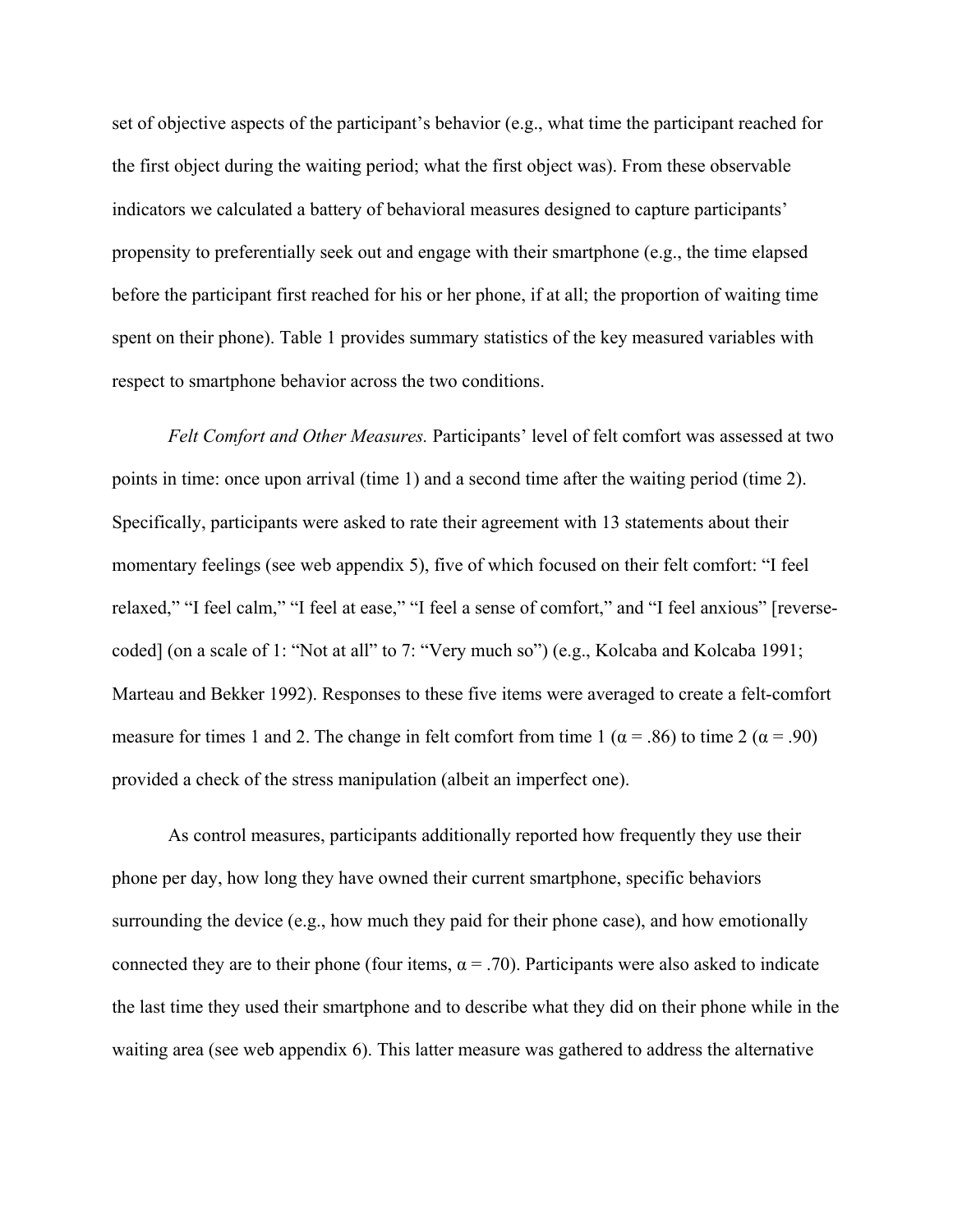explanation that it is *solely* the social functionality afforded by phones—rather than the phones themselves—that engender usage under stress.

### Results

 *Preliminary Analyses.* Upon debriefing, two participants (one in the high-stress condition) refused to have their data included in the study, and another five (two in the highstress condition) were excluded for not having their smartphone with them at the study, thus leaving 71 participants for analysis. Participants did not differ across conditions in terms of their momentary feelings upon arrival to the study; the number of daily hours spent on the device; the length of time they owned the device; emotional connection to their smartphone; reported behaviors involving their device; or demographics (all *F*-values < 1). This suggests that randomization across conditions was effective. As a tentative check of the stress manipulation, while participants in the two conditions reported similar levels of felt comfort at time 1 (*M*<sub>High-</sub>  $S_{\text{stress}} = 4.19$  vs.  $M_{\text{Low-Stress}} = 4.29$ ;  $F < 1$ ), at time 2 high-stress participants reported significantly lower levels of comfort ( $M = 3.44$ ) than did low-stress participants ( $M = 4.71$ ;  $F(1, 69) = 21.68$ ;  $\eta^2$  = .24; *p* < .001), suggesting that the manipulation was effective.

*Main Analyses.* Based on P2, we predicted that high-stress (vs. low-stress) participants would be more likely to seek out their smartphones over other available objects, and to exhibit greater engagement with the device. Consistent with this, the results showed that high-stress participants were indeed more likely to engage with their smartphone first, that is, before other available objects (63.9%), than were low-stress participants (34.3%;  $\chi^2(1) = 5.09$ ,  $p = .024$ ; see table 1). In addition, among participants who did reach for their phone at some point during the waiting period (72.2% in the high-stress condition and 60.0% in the low-stress condition), highstress participants reached for their phone much *sooner* than did low-stress participants (Poisson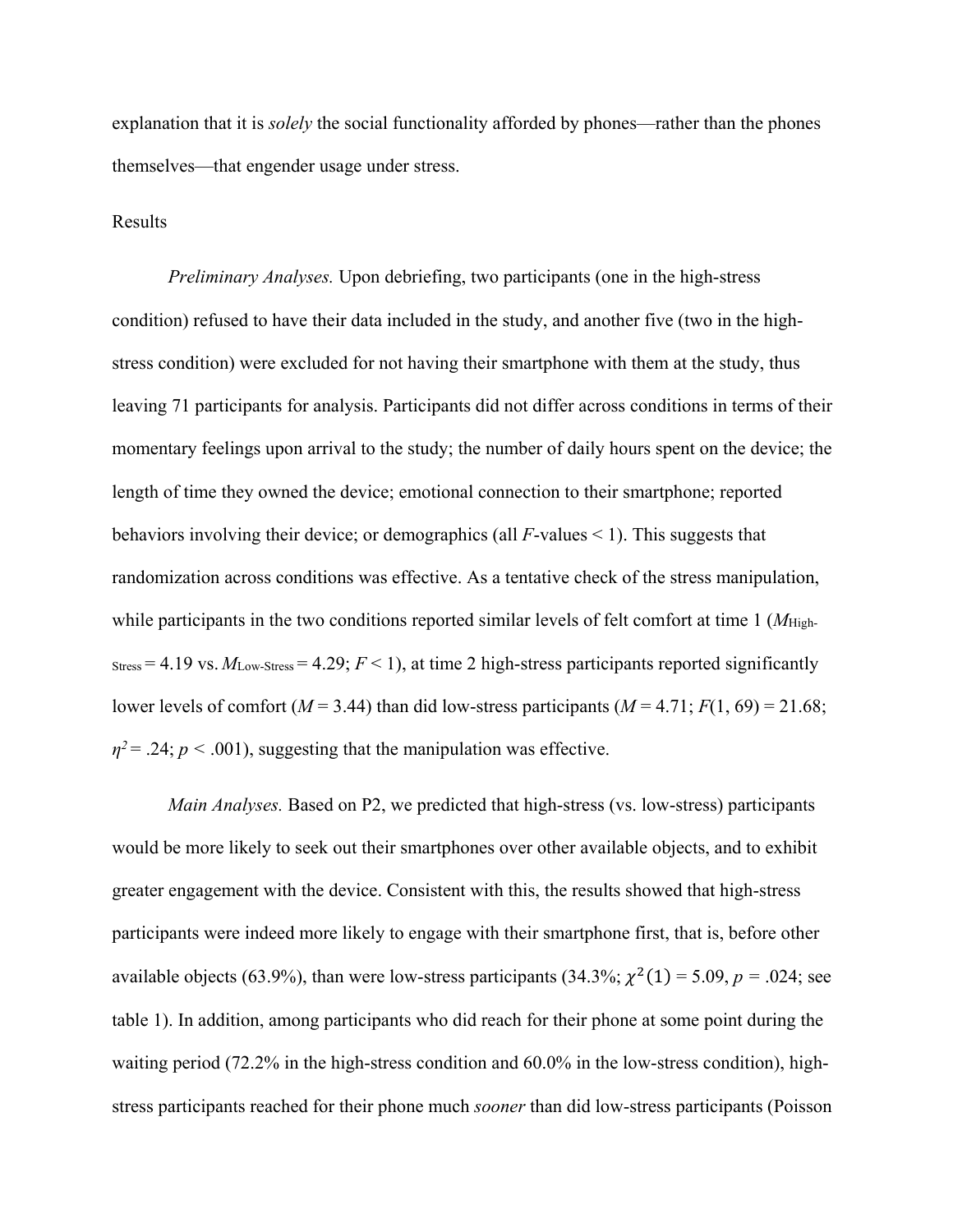regression β = -1.37, *p <* .001). Specifically, on average, high-stress participants reached for their phones only 23.9 sec after first sitting down, whereas low-stress participants waited 89.7 sec before first reaching for their phone.

 With respect to the degree of sustained attention on the device, we first tested for differences in the average time spent per interaction with one's smartphone during the waiting period. As predicted, high-stress participants spent significantly more time per interaction with their device (*M* = 299.32 seconds per interaction) than did low-stress participants on average (*M*  $= 165.54$  seconds; Poisson regression β = .37, *p* < .001). Relatedly, high-stress participants also showed greater engagement with their smartphone, spending a greater proportion of the total waiting time on their device ( $M = 51.3\%$ ) than low-stress participants ( $M = 31.3\%$ ;  $t = 1.96$ ,  $p =$ .054).

## [Insert table 1]

An additional analysis shows that high-stress participants were much more likely to reach for their smartphone first than for any of their other personal belongings (e.g., laptop, book) available during the waiting period ( $M = 13.9\%$ ;  $z = 3.56$ ,  $p < .001$ ), suggesting that smartphones have special status as an object of comfort relative to other personal belongings.

*Social Contact as an Alternative Explanation.* One possible alternative explanation is that high-stress (vs. low-stress) participants sought out and engaged with their smartphones not for their comforting effects *per se* but because they were in search of social contact—one of the many functions available on the device (e.g., writing a text message to a friend). Inconsistent with this account, high-stress participants were no more likely to make social contact on their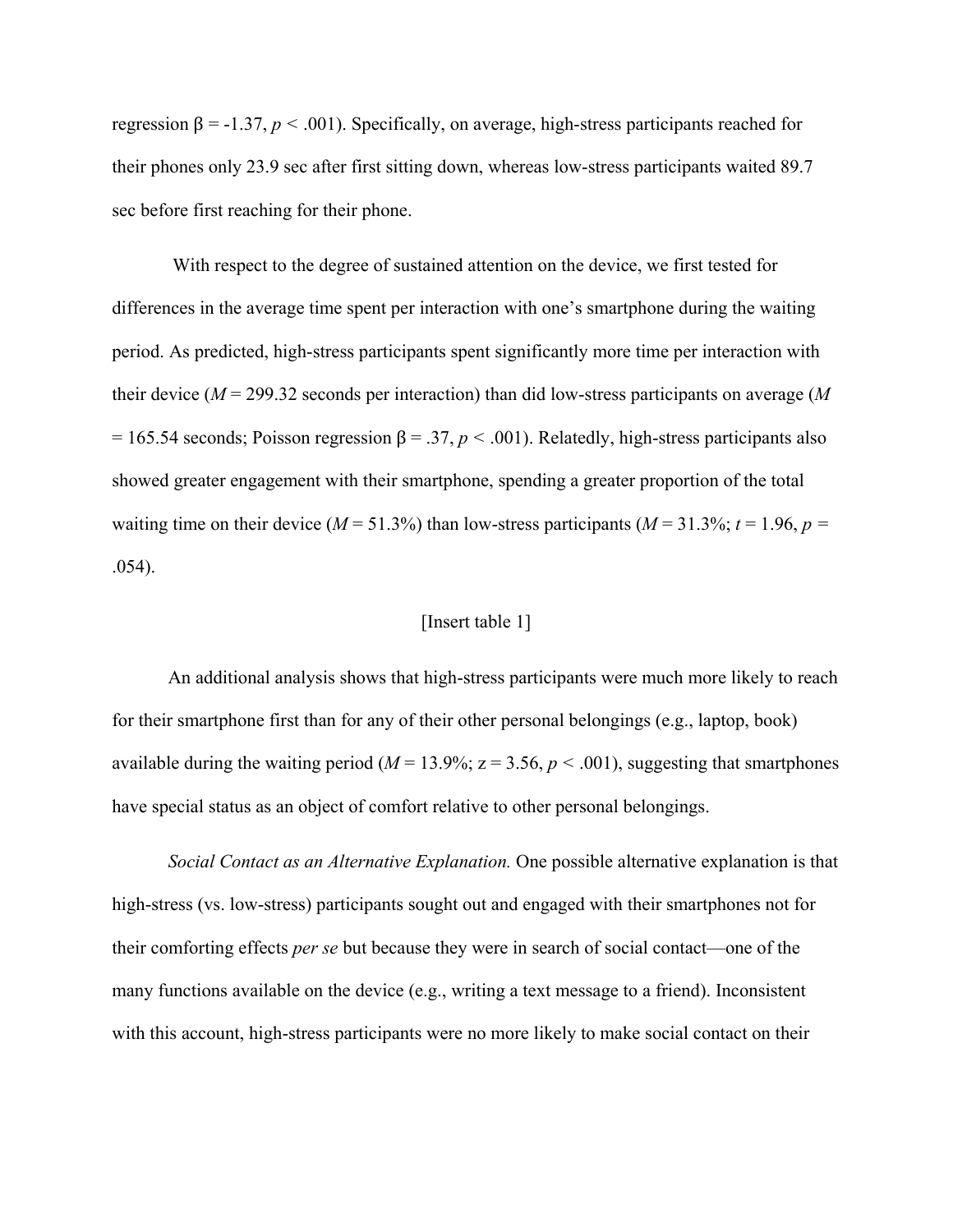phone during the waiting period (30.8%) than were low-stress participants who used their device  $(23.8\%; \chi^2(1) = 0.04, NS).$ 

#### Discussion

The findings of the first lab experiment support the prediction that moments of greater stress make consumers more likely to seek out and engage with their smartphone as a means of coping with their discomfort (P2). Specifically, it was found that compared to low-stress participants, high-stress participants were quicker to reach for their smartphone first, and they engaged with the device more intensely. In addition, high-stress participants preferentially sought out their phone over other personal objects they brought with them, such as items in their backpack (e.g., their laptop), as well as newspapers made available to them in the waiting area. This suggests that the palliative effect provided by one's smartphone is not equally afforded by *any* potential source of distraction (e.g., one's laptop, newspapers). The results also show that the tendency for participants to seek out their phones under greater stress cannot be accounted for by preexisting differences in participants' situational feelings upon arrival, general emotional connection to their smartphones, or demographic factors; nor did it appear to be driven by differences in the desire to engage in social contact.

# **STUDY 3**

The results of the first lab experiment confirmed that in moments of stress, consumers show an enhanced tendency to seek out and engage with their smartphone (even when other objects are at their disposal) (P2). The purpose of the next two studies was to examine in a controlled lab experimental setting whether engagement with one's smartphone does indeed provide psychological comfort when needed. Specifically, in study 3 we test the prediction that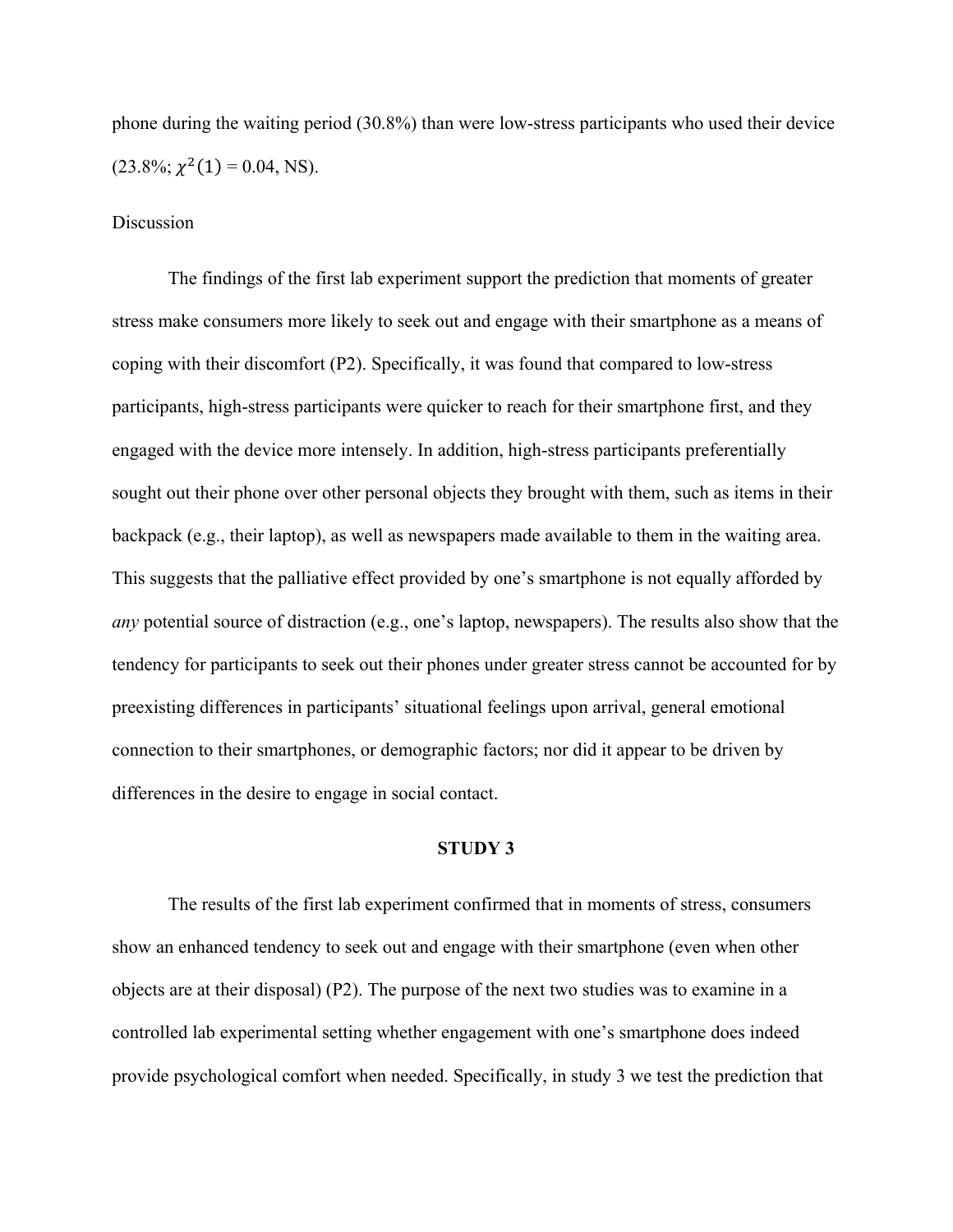even brief engagement with one's smartphone can provide relief from a stressful situation—more so than engaging with another personal device with comparable functionality: one's laptop (P3A). Laptops provide a meaningful comparison as a control condition for several methodological, theoretical, and substantive reasons. From a methodological standpoint, laptops and smartphones can be used to perform many of the same activities, which allows us to hold constant the task and information consumed across conditions. In addition, laptops and smartphones have similar ownership and usage rates among US consumers, which helps address possible alternative explanations related to device familiarity. (Tablets such as iPads, which exhibit lower ownership and usage rates among US consumers, were not selected for this reason.) From a theoretical standpoint, laptops and smartphones share many functionalities (e.g., browsing, social media, email), which is helpful in testing the idea that the special relationship that consumers form with their smartphone cannot be solely explained by its functionalities. At the same time, laptops differ from smartphones in several ways that are theoretically meaningful with respect to our conceptualization, namely, they are less portable, less haptic, and potentially less personal than smartphones (see P1). Finally, from a substantive standpoint, the comparison with laptops is a natural one, often discussed by marketers and firms as part of the "mobile revolution."

In this study, all participants first underwent a stress induction and were then instructed to browse the same webpage either on their smartphone in one condition, or on their laptop in the other condition. Participants' momentary feelings were measured at three points during the study session: (1) prior to the stress induction, (2) after the stress induction but before participants used their assigned device, and (3) after participants used their assigned device.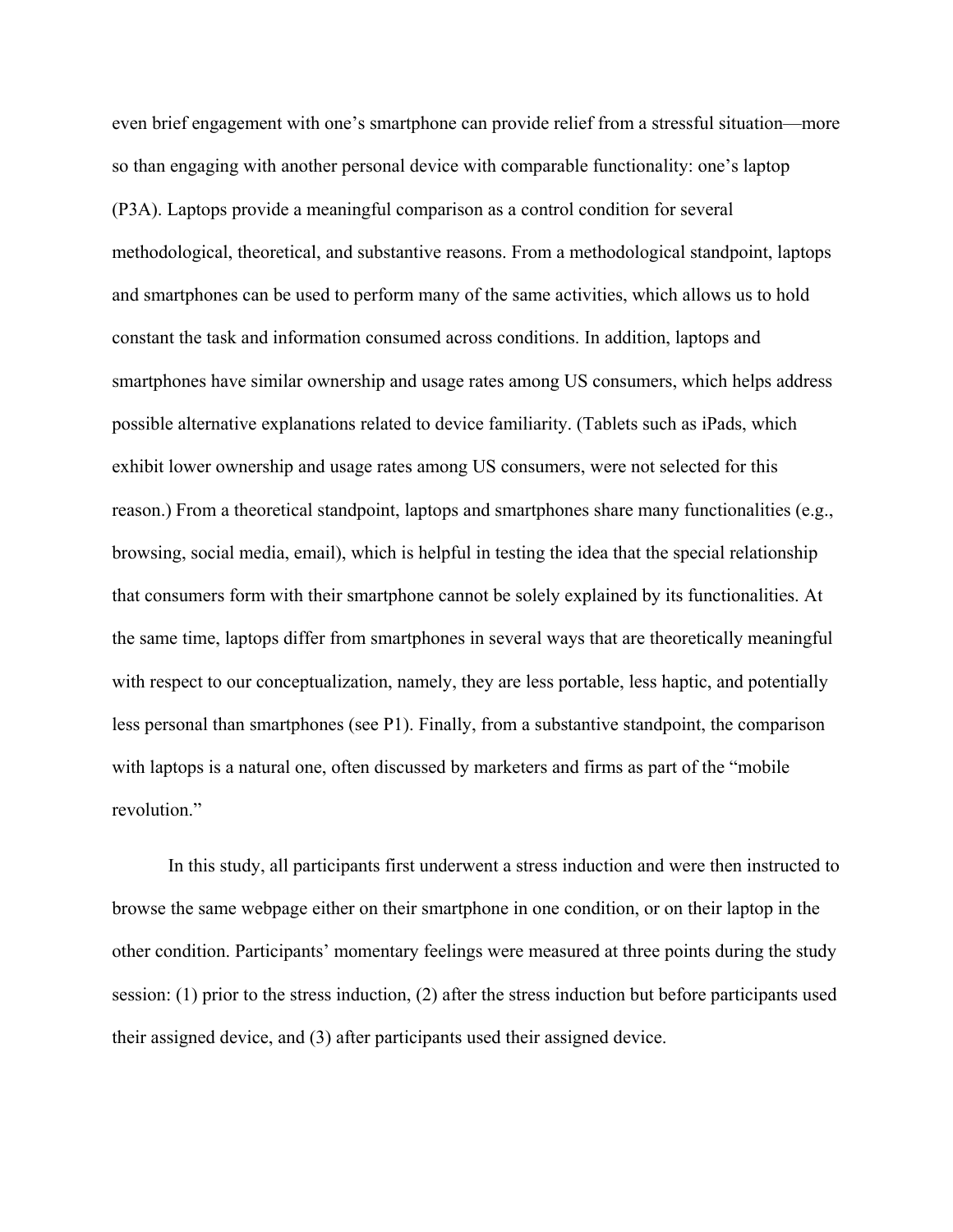We predicted that participants who used their smartphone would show greater recovery from discomfort due to stress than participants who performed the same task on their laptop. We additionally predicted that smartphone usage would be uniquely associated with enhanced feelings of comfort as opposed to other emotions. In other words, we expected smartphone use to enhance feelings of psychological comfort in particular rather than positive emotions in general (e.g., satisfaction).

### Method

Fifty students from the same university participant pool as in study 2 were randomly assigned to the conditions of a 2 (device: smartphone vs. laptop)  $\times$  3 (time: time 1 vs. time 2 vs. time 3) mixed design, with device as a between-subjects factor and time as a within-subject factor. We note here that, given that participants needed to be run one at a time per session, the sample size of study 3 was constrained by available lab resources; nevertheless, the withinsubject nature of the mixed design lent reasonable power to the analysis. Specifically, an *a priori* power analysis using SAS PROC GLMPOWER concluded that the design study had an 85% chance of correctly rejecting a false null hypothesis of no time-by-device interaction at  $p = .05$ (assuming a standard deviation and serial correlation of measures of .6, and an expected poststress difference between devices of .5).

All participants were required to bring both their smartphone and their laptop with them to the session. To control for potential distractions posed by the presence of other participants, the study was administered one participant at a time. To ensure that the presence of the devices would not impact participants' feelings prior to the device manipulation, upon arrival participants were asked to put their smartphone and laptop in the adjacent cubicle. They each received \$8 for 30 minutes of participation.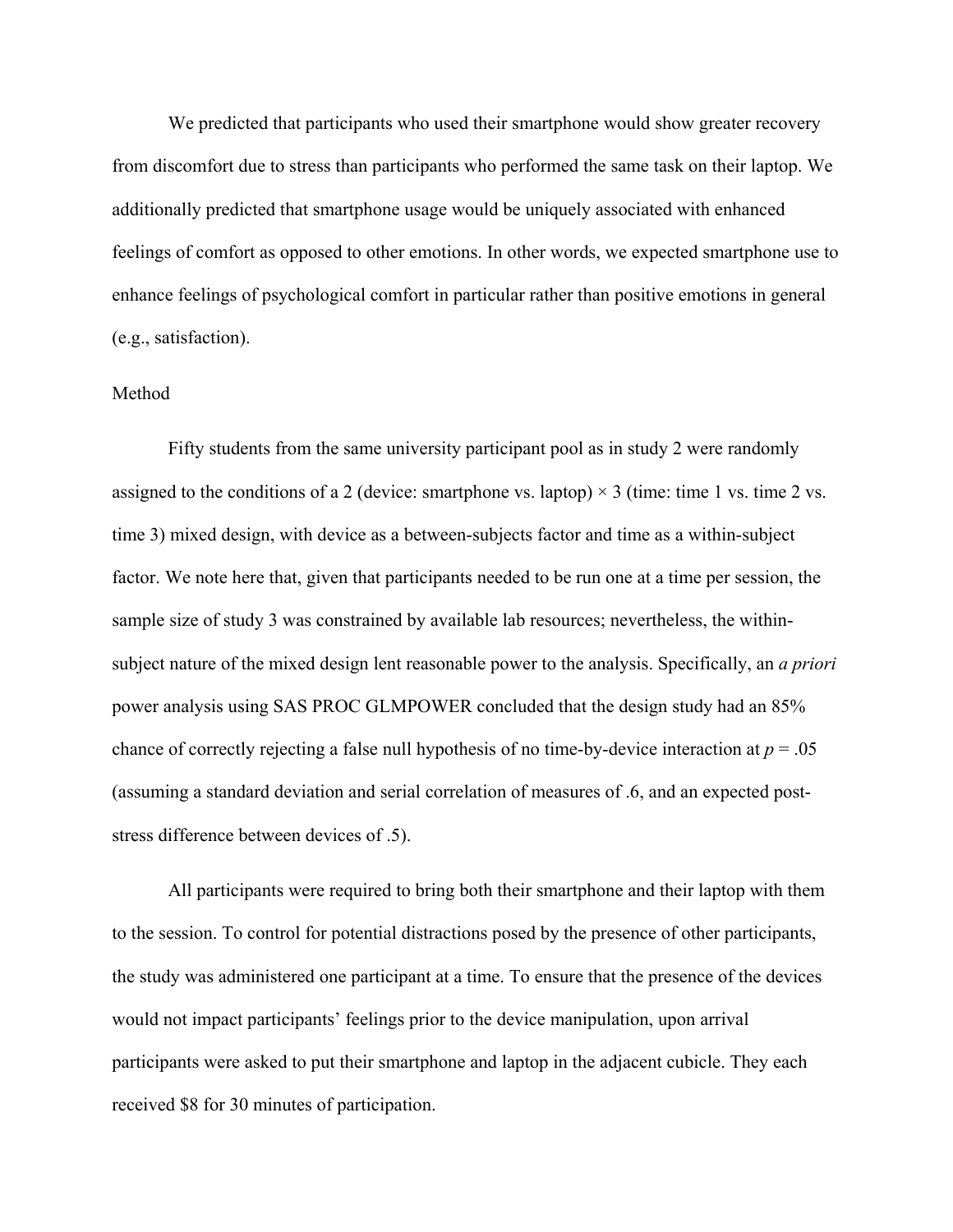*Felt Comfort Measure (Time 1).* At the beginning of the study, participants were told that they would be participating in two (allegedly) unrelated studies that were combined for greater efficiency. Before beginning the "first" study, participants were asked to rate their agreement with the same 13 statements about their momentary feelings as in study 2 (see web appendix 5), including the five statements focusing on participants' felt comfort ("I feel relaxed," "I feel calm," "I feel at ease," "I feel a sense of comfort," and "I feel anxious" [reverse-coded]). Responses to these five items were averaged to create a measure of felt comfort at time 1 ( $\alpha$  = .88) as part of the main dependent variable. To test the prediction that it is felt comfort in particular that is enhanced by smartphone (vs. laptop) use rather than other types of feelings in general, the remaining nine statements were included to assess a variety of other momentary emotions.

*Stress Induction.* Next, all participants completed "study 1," which was cast as a task performance study but actually served as a stress induction. To induce stress among participants, we used a standard stress procedure in the literature, which consists of administering a series of cognitive tasks under time constraints (e.g., Boyes and French 2010). Based on two pretests, one of them with students from the same pool as the main study, we selected three sets of cognitive tasks for the stress induction: (a) 15 GMAT math problems, (b) 18 Remote Associates Test items (RAT, Mednick and Mednick 1967), and (c) 18 anagrams. The three sets of tasks were presented in increasing order of task difficulty, as were the individual items within each set. Participants in the main study carried out the tasks on paper and were given 3 minutes to complete each task, which pretests had shown was greatly insufficient. To intensify the stressful aspects of the overall procedure, the experimenter set a timer to ring loudly every minute. Pretest results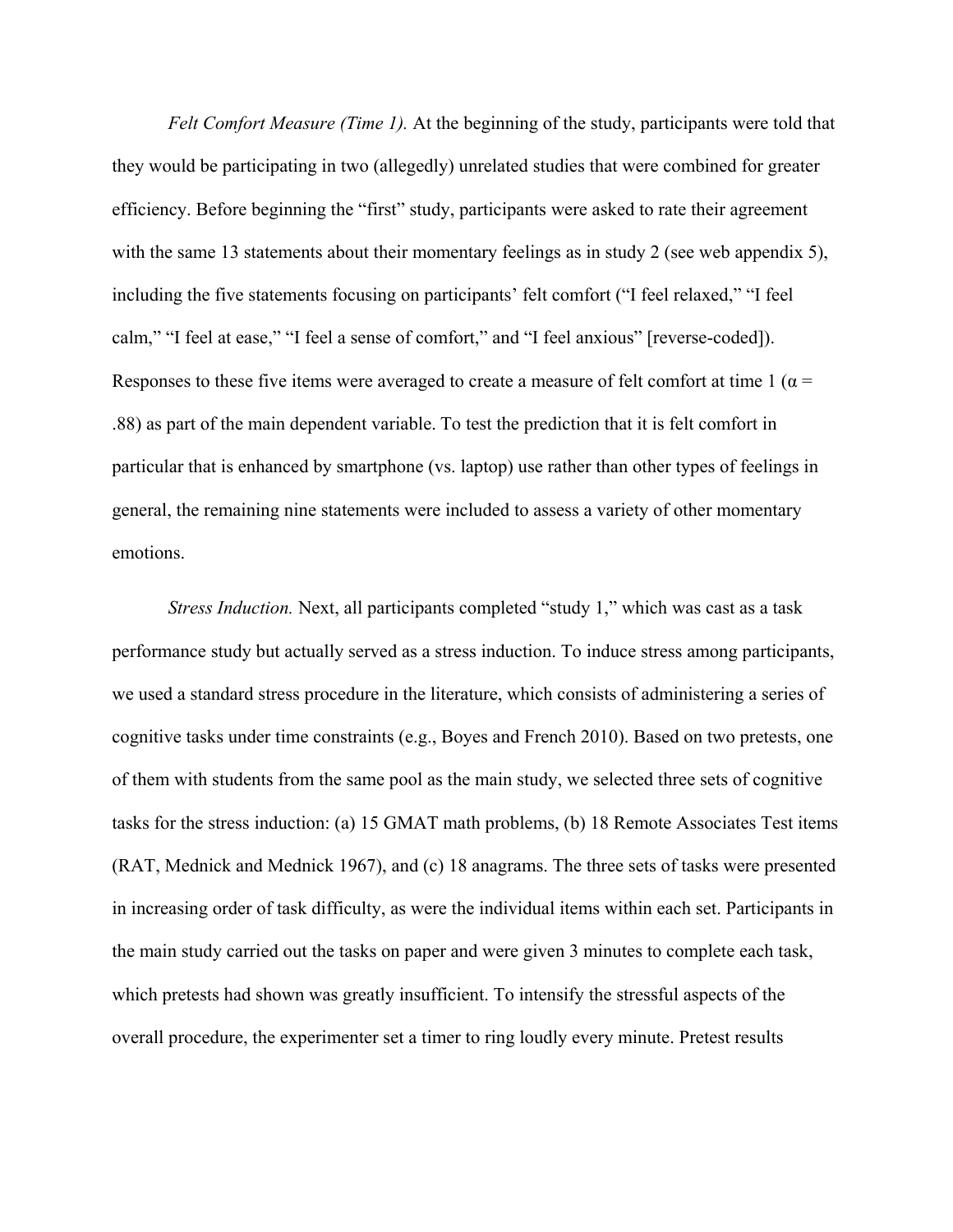indicated that the overall procedure was effective in inducing stress among participants. The problem sets are reproduced in web appendix 7.

*Felt Comfort Measure (Time 2).* After completing the stress induction, participants were again asked to report their momentary feelings on the same items as at time 1, with responses to the five comfort-related items averaged into an index of felt comfort at time 2 ( $\alpha$  = .85). Changes in felt comfort from time 1 to time 2 served as a check of the stress induction.

*Device Manipulation.* Next, participants completed "study 2," which was ostensibly about social media but in fact administered the device manipulation. Participants were randomly assigned to browse a specific social media site either on their smartphone in the experimental condition, or on their laptop in the control condition. To minimize the possibility that any effects observed might be driven by differences in the content consumed across conditions, all participants were asked to browse a page called "Things Fitting Perfectly into Other Things" on Tumblr. This specific webpage was chosen for two reasons. First, Tumblr has comparable interfaces across its mobile and web-based formats, and second, this particular Tumblr blog displays simple images with minimal or no text, making the content similarly amenable to browsing on both laptop and smartphone devices. As a check, at the end of the study participants across conditions were asked to rate how user-friendly they found the browsing experience to be. All participants were given five minutes to browse the site "Things Fitting Perfectly into Other Things," allegedly in order to search for images that they particularly liked on the page.

*Felt Comfort Measure (Time 3).* After five minutes had passed, the experimenter instructed participants to stop browsing and handed out the final set of questions that measured participants' felt comfort after using their assigned device. Participants responded to the same questions presented at times 2 and 3, yielding a third five-item index of felt comfort ( $\alpha = .78$ ).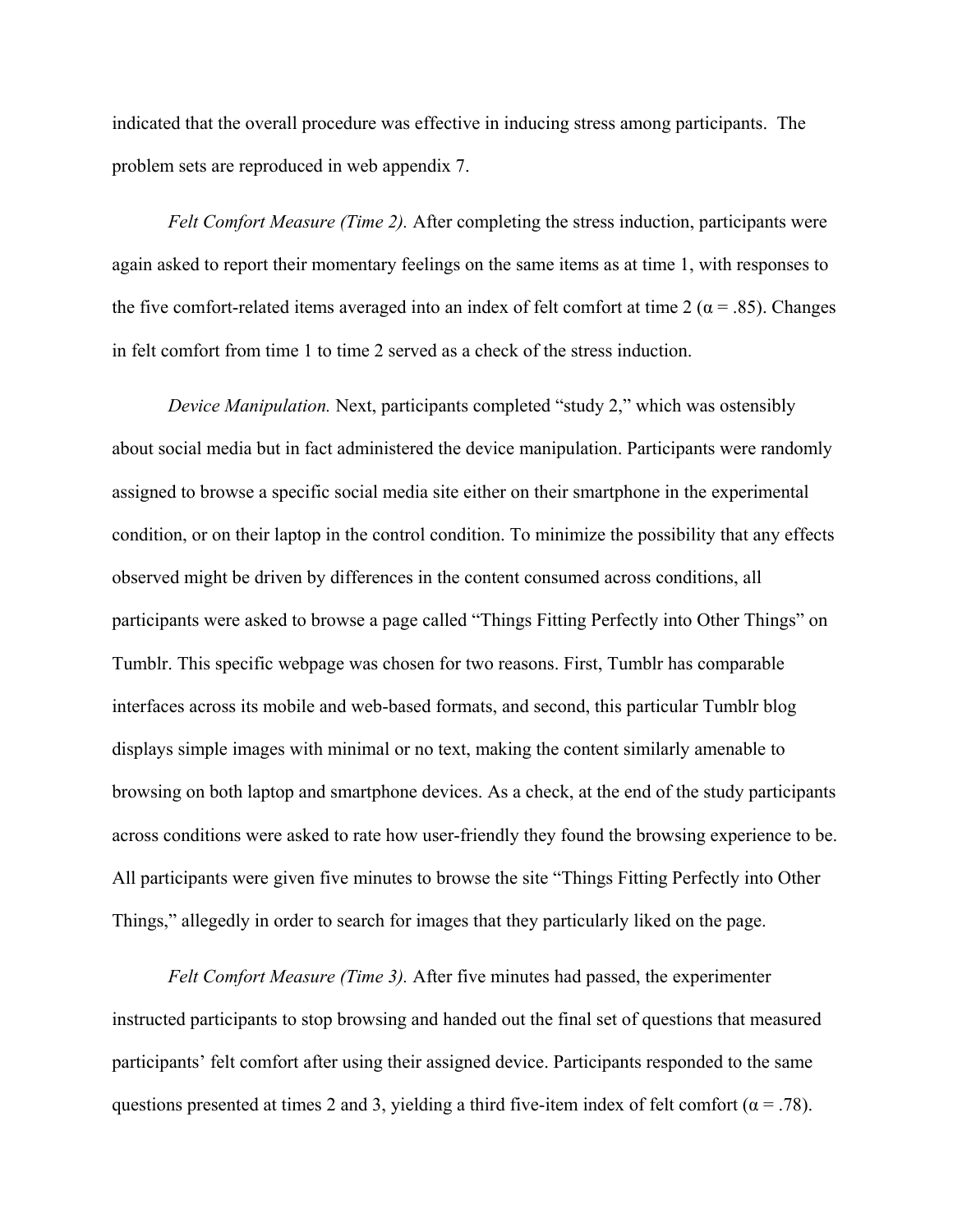Increases in felt comfort from time 2 to time 3 were interpreted as relief from stress following device usage, which was the primary focus of the study.

Finally, participants were asked to indicate their preexisting familiarity with the Tumblr site (whether they had a Tumblr account prior to the study) and how user-friendly they found the Tumblr application or website to be on a scale of 1 ("Not user-friendly at all") to 5 ("Very userfriendly"). They also answered a series of control questions about demographics, frequency of smartphone use (i.e., average number of hours spent on the device per day), as well as the perceived difficulty of the stress-induction tasks (i.e., how difficult they found each of the three problem sets to be, and how much more time they would have liked to complete the tasks) (see web appendix 8).

# Results

*Preliminary Analyses.* The results confirmed no differences between device conditions in terms of participants' demographics, smartphone usage frequency, and preexisting familiarity with Tumblr. Of the 13 items assessing momentary feelings at time 1 (prior to the stress induction), only one, felt frustration, indicated an unexpected initial difference between conditions, with participants in the smartphone condition reporting a marginally higher level of frustration upon arrival ( $M = 2.60$ ) than those in the laptop condition ( $M_{PC} = 1.88$ ;  $F(1, 48) =$ 3.96, *p* = .051; see web appendix 9 for all means). However, none of the five items assessing the dependent measure of interest, felt comfort, showed any initial difference.

A check of the stress induction confirmed a significant decrease in participants' felt comfort from time 1 (upon arrival;  $M = 4.87$ ) to time 2 (immediately following the stress induction;  $M = 3.54$ ;  $F(1, 48) = 93.08$ ;  $\eta^2 = .66$ ;  $p < .001$ ). Importantly, between time 1 and time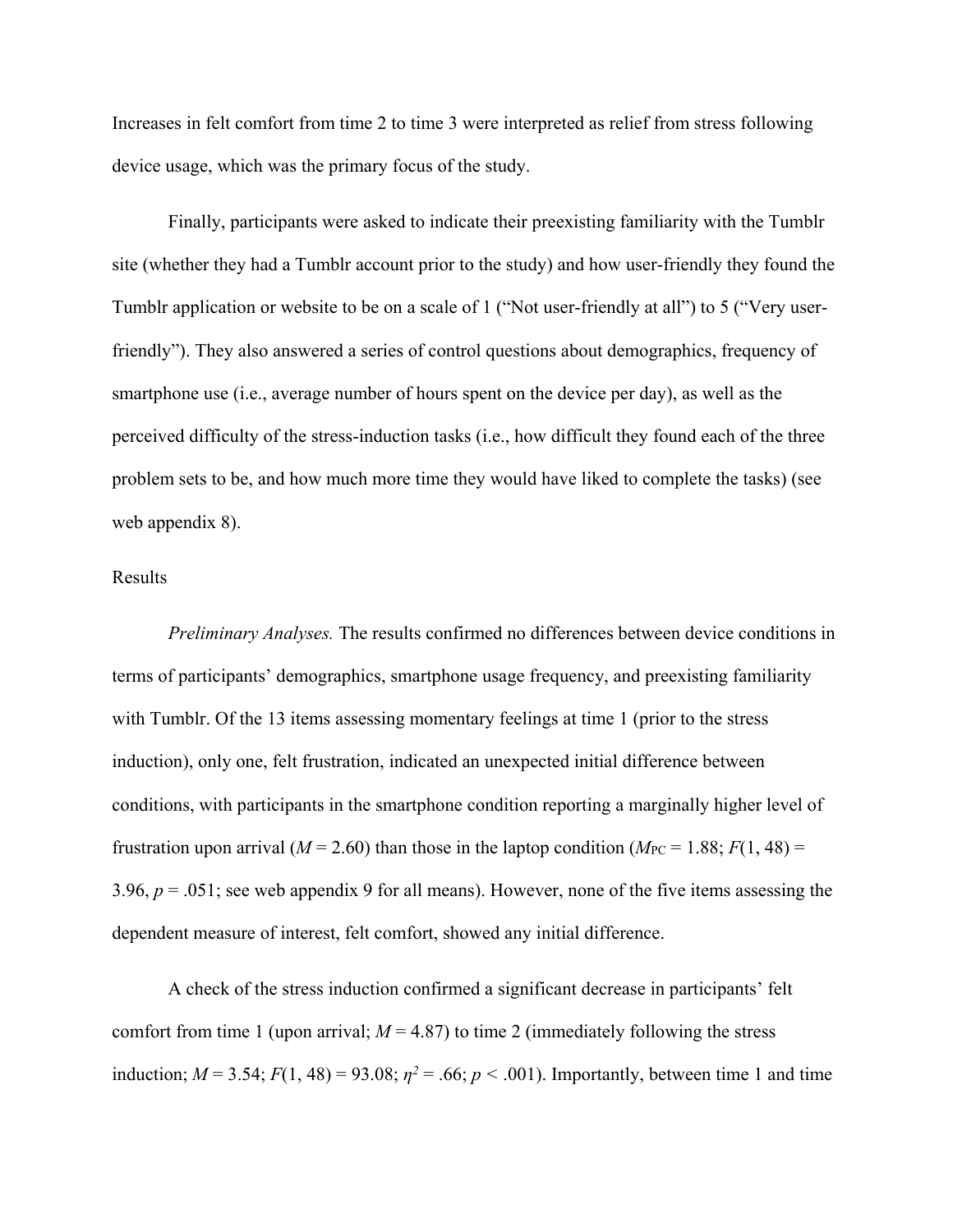2, there was no time  $\times$  device interaction ( $F$  < 1), confirming that the stress induction had parallel effects across conditions. There were no significant differences across conditions in the reported difficulty of each stress-induction task (largest  $F(1, 48) = 2.16$ , NS), the additional amount of time participants would have liked in order to complete the tasks  $(F(1, 48) = 2.84, NS)$ , or in the number of questions attempted in each task (all *F*-values < 1). These latter findings suggest that the randomization was largely effective in equating participants across conditions prior to the device-usage manipulation.

*Stress Relief Due to Device Usage.* To test the prediction that using one's smartphone provides greater relief from stress than using another personal device with comparable functionality (one's laptop), measures of participants' felt comfort at times 1, 2, and 3 were submitted to a mixed ANOVA with time as a within-subject factor and device as a betweensubjects factor. A significant main effect of time  $(F(2, 96) = 64.80; \eta^2 = .57; p < .001)$  showed a decrease in participants' felt comfort from time 1 ( $M = 4.87$ ) to time 2 ( $M = 3.55$ ), as reported earlier  $(F(1, 48) = 83.40; \eta^2 = .63; p < .001)$ , followed by an increase in felt comfort from time 2 to time 3 ( $M = 5.11$ ;  $F(1, 48) = 98.64$ ;  $\eta^2 = .64$ ;  $p < .001$ ).

More importantly, this effect was qualified by a significant time  $\times$  device interaction  $(F(2, 96) = 4.16; \eta^2 = .04; p = .018)$ . Focusing on changes in comfort between time 2 and time 3, a planned interaction contrast reveals, as predicted, a greater increase in felt comfort from time 2 to time 3 among participants who used their smartphone ( $M_{Time\ 2} = 3.37$  vs.  $M_{Time\ 3} = 5.33$ ;  $F(1, 1)$ 24) = 68.32;  $\eta^2$  = .74;  $p < .001$ ) than among participants who browsed the same content on their laptop ( $M_{Time\ 2} = 3.73$  vs.  $M_{Time\ 3} = 4.88$ ;  $F(1, 24) = 31.67$ ;  $\eta^2 = .57$ ;  $p < .001$ ; interaction contrast:  $F(1, 48) = 6.55$ ;  $\eta^2 = .04$ ;  $p = .014$ ).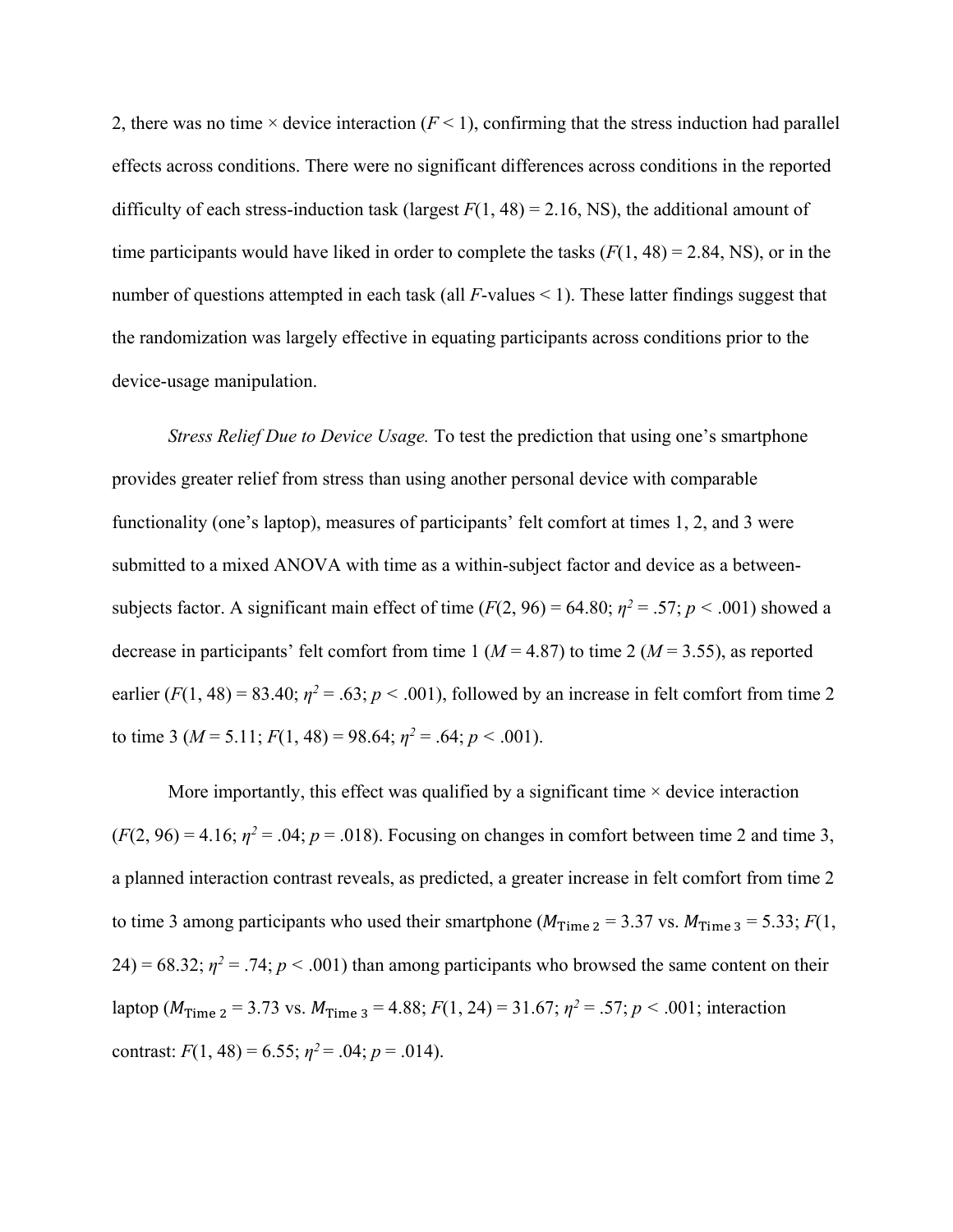In fact, participants in the smartphone condition reported even greater comfort at time 3 ( $M = 5.33$ ) than they did at time 1 ( $M = 4.77$ ;  $F(1, 24) = 7.97$ ;  $\eta^2 = .25$ ;  $p = .013$ ), whereas participants in the laptop condition only returned to the same level of felt comfort at time 3 (*M* = 4.89) as they reported at time 1 ( $M = 4.97$ ;  $F < 1$ ; interaction contrast:  $F(1,48) = 5.23$ ;  $\eta^2 = .09$ ; *p* = .027). Therefore, not only did the use of their smartphone help participants recover from stress better than did the use of their laptop, it actually raised participants' overall sense of comfort over and above the initial state they were in prior to the stress induction.

Mixed ANOVAs of *other* feelings measured at times 1, 2, and 3 show main effects of time on feelings of confidence, satisfaction, focus, frustration, happiness, and sadness (largest  $F(2, 96) = 52.04$ ,  $p < .001$ ; see web appendix 6 for all means). However, none of these effects was moderated by the type of device (largest  $F(2, 96) = 1.40$ , NS), suggesting that it is feelings of comfort (and stress alleviation) in particular that smartphones enhance, rather than positive affect in general.

#### Discussion

 The results of study 3 support the proposition that consumers not only preferentially seek out their smartphone in moments of stress (as shown in study 2), they also derive psychological comfort from their device when needed. Specifically, the study shows that compared to the use of another personal device with comparable functionality, the mere use of one's smartphone to perform the same brief task is sufficiently comforting to provide relief from a recent stressful experience. The results of this experiment are noteworthy in three respects. First, methodologically, the fact that the task and associated content (the web page) were held constant across conditions means that any observed difference in comfort and stress relief cannot be attributed to mere differences in information consumed across devices. Second, from a more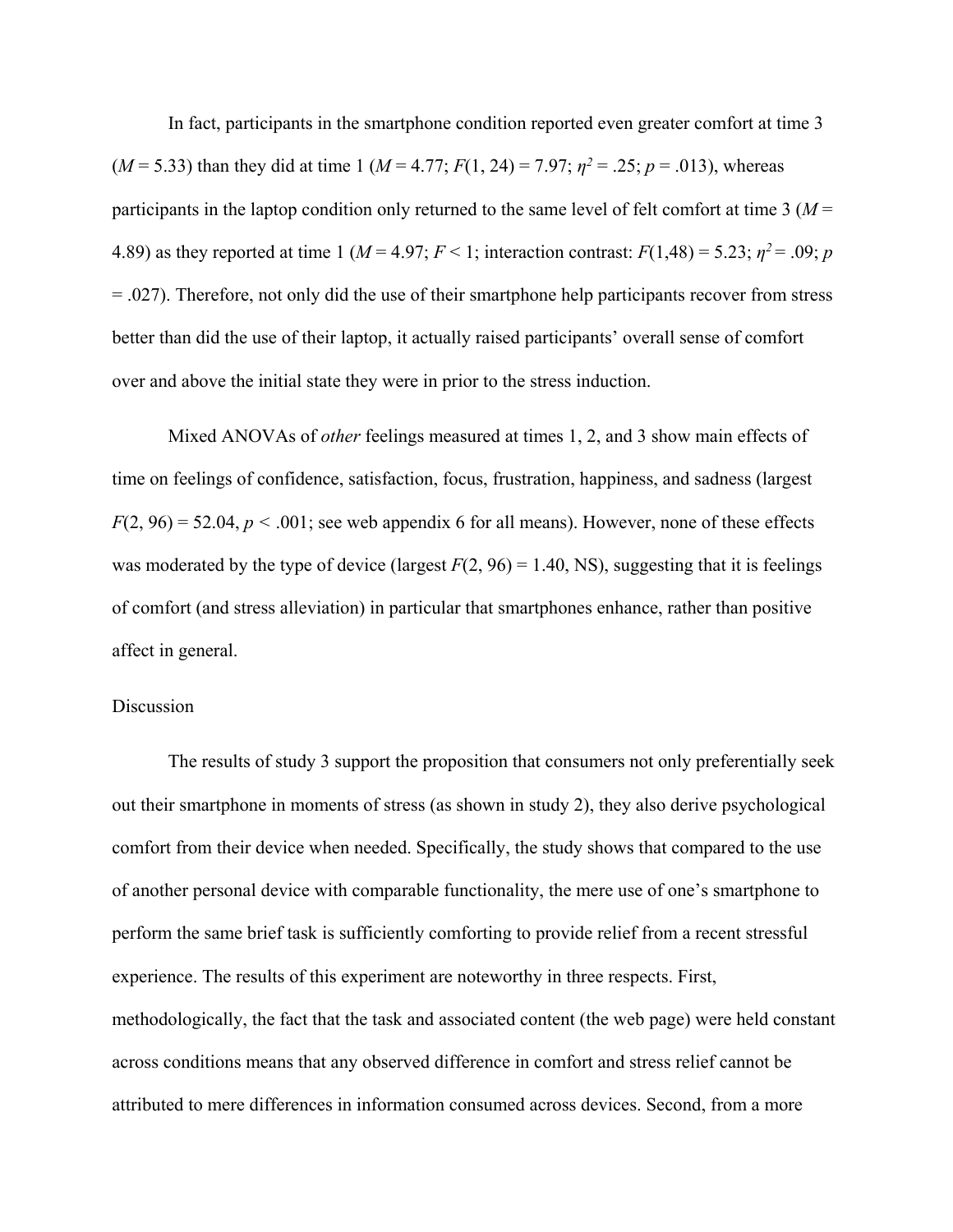theoretical perspective, the fact that the effects cannot be attributed to differences in content means that the observed sense of comfort arises from the device itself. Third, the fact that the sense of comfort and stress relief provided by the use of one's smartphone exceeds that afforded by the use of one's laptop—a device with comparable functionalities—is consistent with a general view that the relationship that consumers have with their smartphone is a special one that cannot be strictly reduced to the device's functional value.

#### **STUDY 4**

Although personal laptops provide a natural point of comparison for testing whether smartphones serve as distinct sources of comfort for owners, a limitation of study 3 is that laptops may have been less stress-relieving for reasons that are unrelated to our theorizing. For example, while laptops differ in terms of two of the theorized drivers of psychological comfort their portability and haptic nature (P1)—it is possible, for example, that consumers may use their laptop more for work and less for leisure than their smartphone**,** or that the effects are driven in part by differences in their physical form that are not accounted for by our theory. Thus, a more stringent test of our theorizing would hold the type of device constant.

The purpose of the final lab experiment is to show that the use of one's own smartphone to engage in a given activity helps alleviate stress to a greater extent than the use of an otherwise similar smartphone belonging to someone else (P3B). Such a finding would lend support to our theorizing in several ways. First, it would provide further evidence that the comfort that people derive from interacting with their smartphone does not strictly arise from the sheer functionalities available on the device. Second, it would provide support for our proposition that the psychological comfort derived from smartphones is driven in part by the highly personal nature of the device (P1).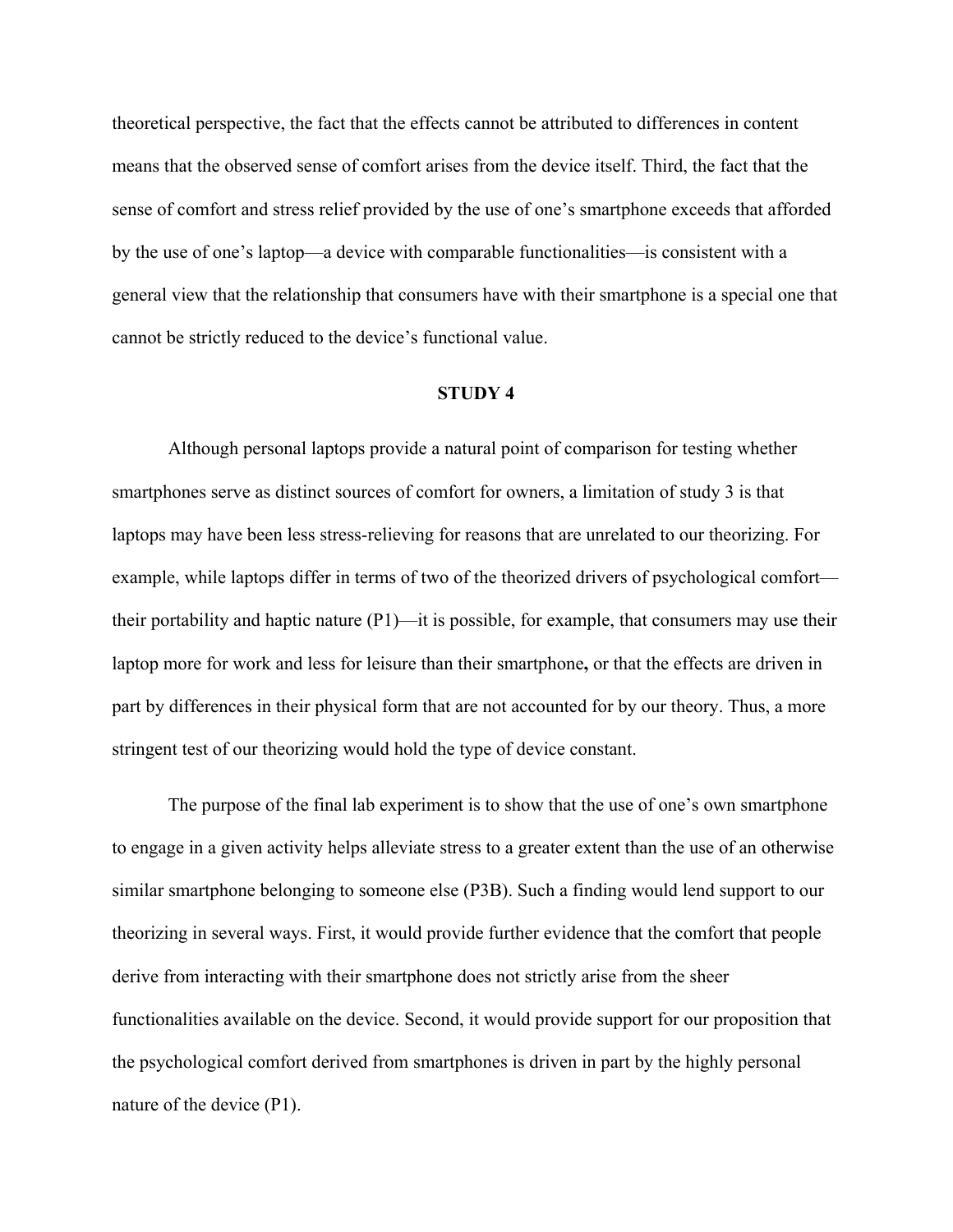The general design of this study was similar to that of study 3. All participants first underwent a stress induction and then were asked to browse the same content on a smartphone. In one condition, it was their own smartphone; in the other condition, it was an otherwise similar phone belonging to the lab. We predicted that compared to participants engaging in the task on the lab's smartphone, participants engaging in the same task on their own smartphone would derive greater psychological comfort and thus exhibit greater recovery from stress.

### Method

Seventy-five participants from a different university than in studies 2 and 3 (71% women) were randomly assigned to the conditions of a 2 (ownership: own smartphone vs. lab smartphone)  $\times$  3 (time: time 1 vs. time 2 vs. time 3) mixed design, with ownership as a betweensubjects factor and time as a within-subject factor. The effect sizes observed in study 3 provided guidance for determining the sample size for study 4, which was planned using SAS's PROC GLMPOWER. Assuming means and standard deviations similar to those observed in study 3 as well as the same mixed design, we sought a sample size that would have a 90% probability of correctly rejecting the null hypothesis of no interaction between device and time 2-to-3 at  $\alpha$  = .05. The final sample size of 75 had an *a priori* power of .93.

The study was again conducted in a controlled lab setting, one participant at a time, in sessions lasting 30 minutes for which participants were paid \$10. All participants were required to bring their smartphone to the lab. They were led to believe that they were completing two separate surveys combined for greater efficiency. As part of "study 1," which was cast as a task performance study, participants were first asked to report their momentary feelings along the same 13 items as in studies 2 and 3 (see web appendix 5), plus an additional item measuring felt stress ("I feel stressed"). The five comfort-related items from the prior studies and the additional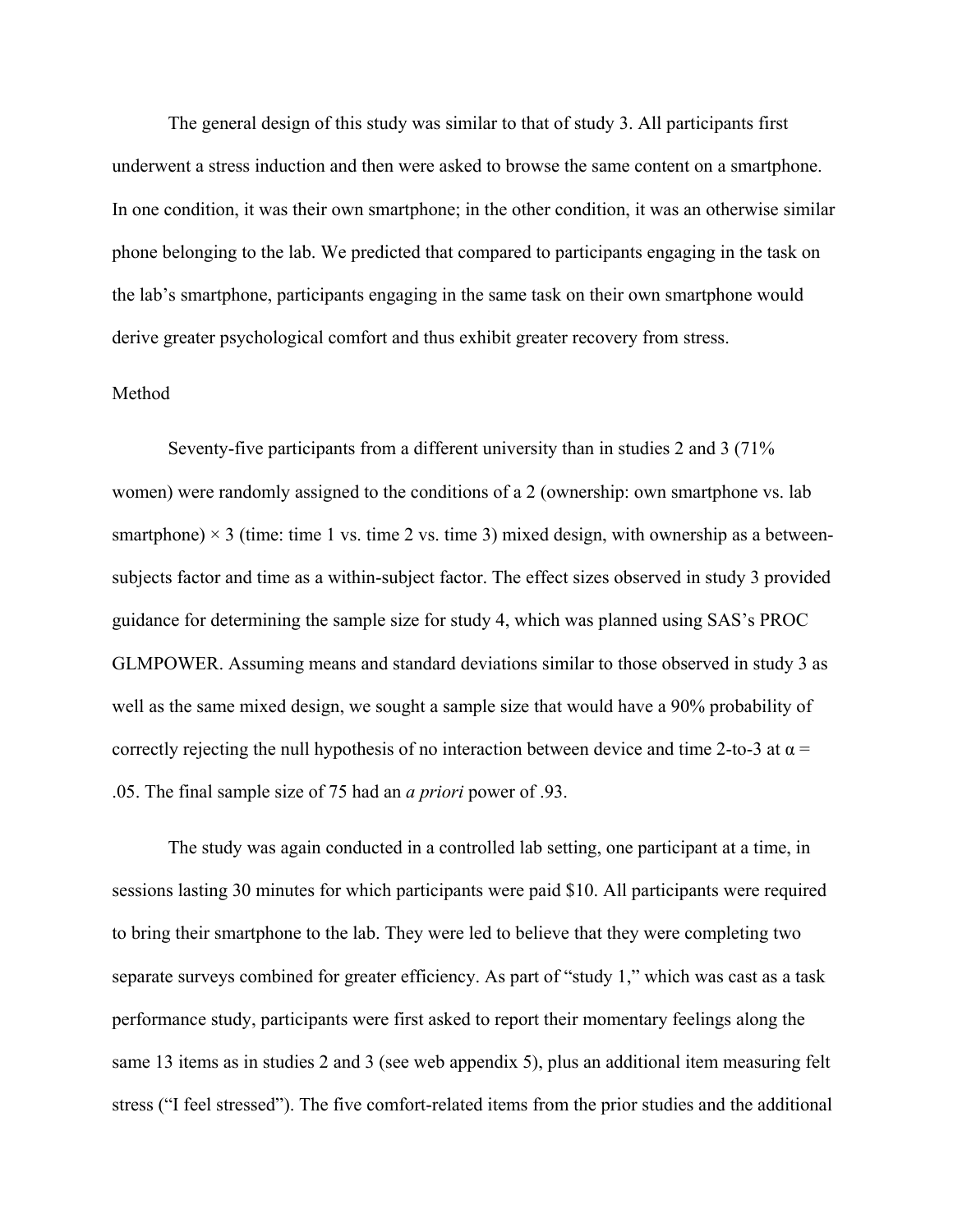stress-related item (reverse-coded) were combined to form a six-item index of felt comfort at time 1 ( $\alpha$  = .90).

All participants were then administered the same stress induction as were the high-stress participants in study 2. That is, under the cover of a "Job Interview Preparation Study," all participants were given five minutes to prepare in writing a speech about why they are the perfect candidate for a particular job, and were led to believe that they would have to recite this speech on camera. After completing the stress induction, participants were again asked to report their momentary feelings on the same items as at time 1, which was used to construct the sixitem index of felt comfort at time 2 ( $\alpha$  = .91). Changes in felt comfort from time 1 to time 2 served as a check of the stress induction.

Next, participants completed "study 2," ostensibly about the user-experience of different devices, which actually served as the ownership manipulation. Participants were led to believe that the experimenters were interested in "how users' reactions to the use of the lab's devices compare to their reactions to their own personal devices." Participants in the own-phone condition were asked to take out their smartphone to browse the "Things Fitting Perfectly" Tumblr page for five minutes (as in study 3), whereas participants in the lab-phone condition were asked to complete the same browsing task on the lab's smartphone—either on an iPhone 6 or Samsung Galaxy S5 (an exploratory survey revealed that these two smartphone models were the two most commonly owned models among the lab participant pool). To ensure that participants in the lab-phone condition did not need to search through an unfamiliar interface to locate the content, the Tumblr page was already open on the device in this condition.

After five minutes had elapsed, participants' momentary feelings were measured for a third time, providing an index of felt comfort at time 3 ( $\alpha$  = .88). Again, an increase in felt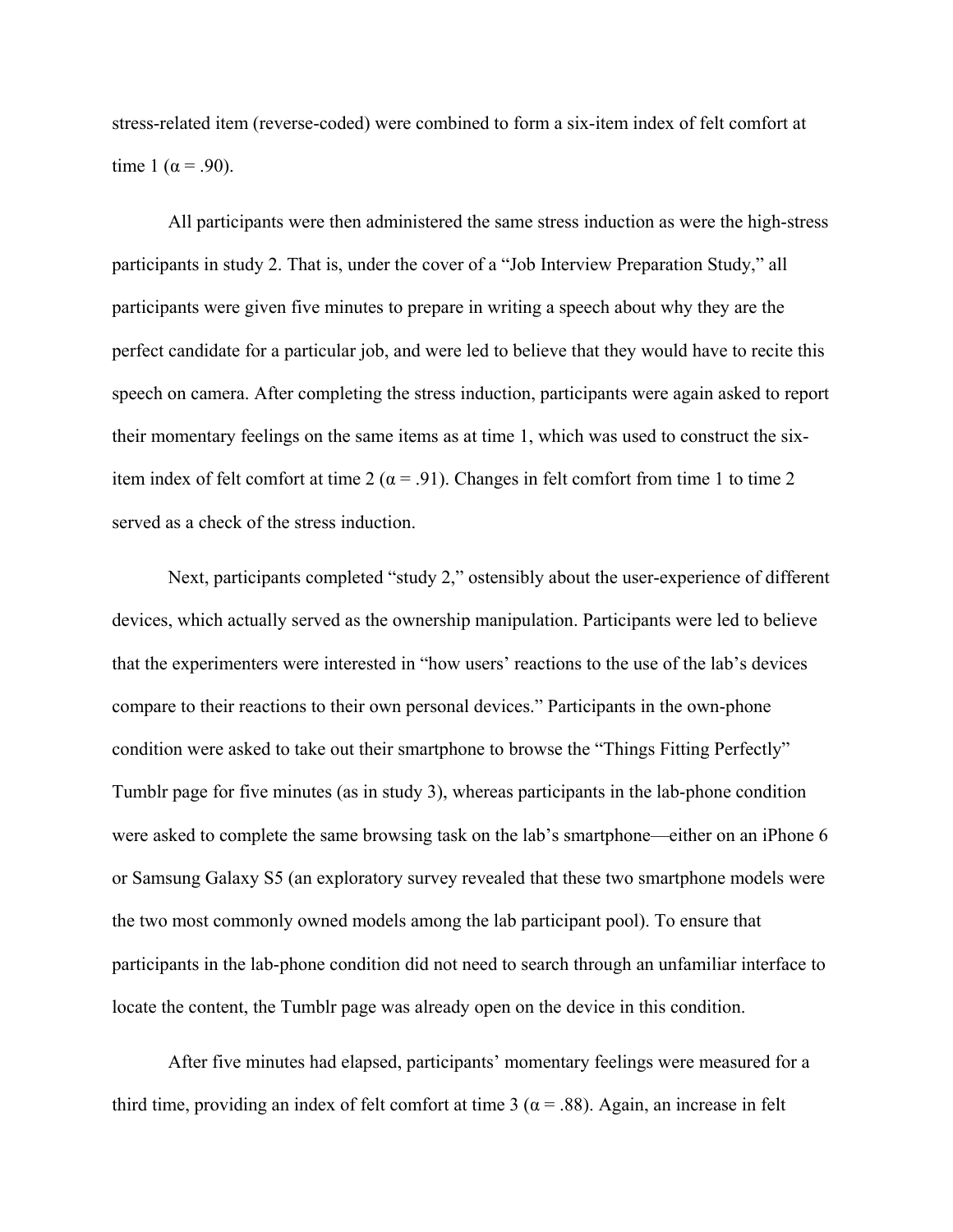comfort from time 2 to time 3 was interpreted as relief from stress following device usage, which was the primary focus of the study. Participants then responded to the same control questions about demographics and frequency of smartphone use (i.e., average number of hours spent on the device per day) as in study 3. Finally, lab-phone participants were additionally asked to rate how similar the lab's phone was to their own device along the following dimensions (on a scale of 1: "Completely different" to 7: "Exactly the same"): physical comfort, ease of use, brightness, and vividness/clarity (see web appendix 10). These four measures were combined to form a labphone similarity index ( $\alpha$  = .84).

# Results

*Preliminary Analyses.* As in study 3 there were no differences across conditions in terms of participants' demographics or smartphone usage frequency. In addition, there were no initial differences along any of the 14 items assessing momentary feelings at time 1 prior to the stress induction. Participants in the lab-phone condition reported perceiving the lab's device as similar to their own, with the mean perceived similarity significantly above the midpoint of the 7-point scale  $(M = 5.92; t(28) = 8.02, p < .001)$ . Finally, a check of the stress induction confirmed a significant decrease in participants' felt comfort from time 1 (upon arrival;  $M = 4.54$ ) to time 2 (immediately following the stress induction;  $M = 3.33$ ;  $F(1, 73) = 91.43$ ;  $\eta^2 = .52$ ;  $p < .001$ ; see web appendix 11 for all means).

*Stress Relief Due to Device Usage.* To test the central prediction that using one's smartphone provides greater relief from stress than an otherwise similar phone belonging to someone else, measures of participants' felt comfort at times 1, 2, and 3 were submitted to a mixed ANOVA with time as a within-subject factor and device as a between-subjects factor. A significant main effect of time ( $F(2, 146) = 98.33$ ;  $\eta^2 = .55$ ;  $p < .001$ ) showed that the decrease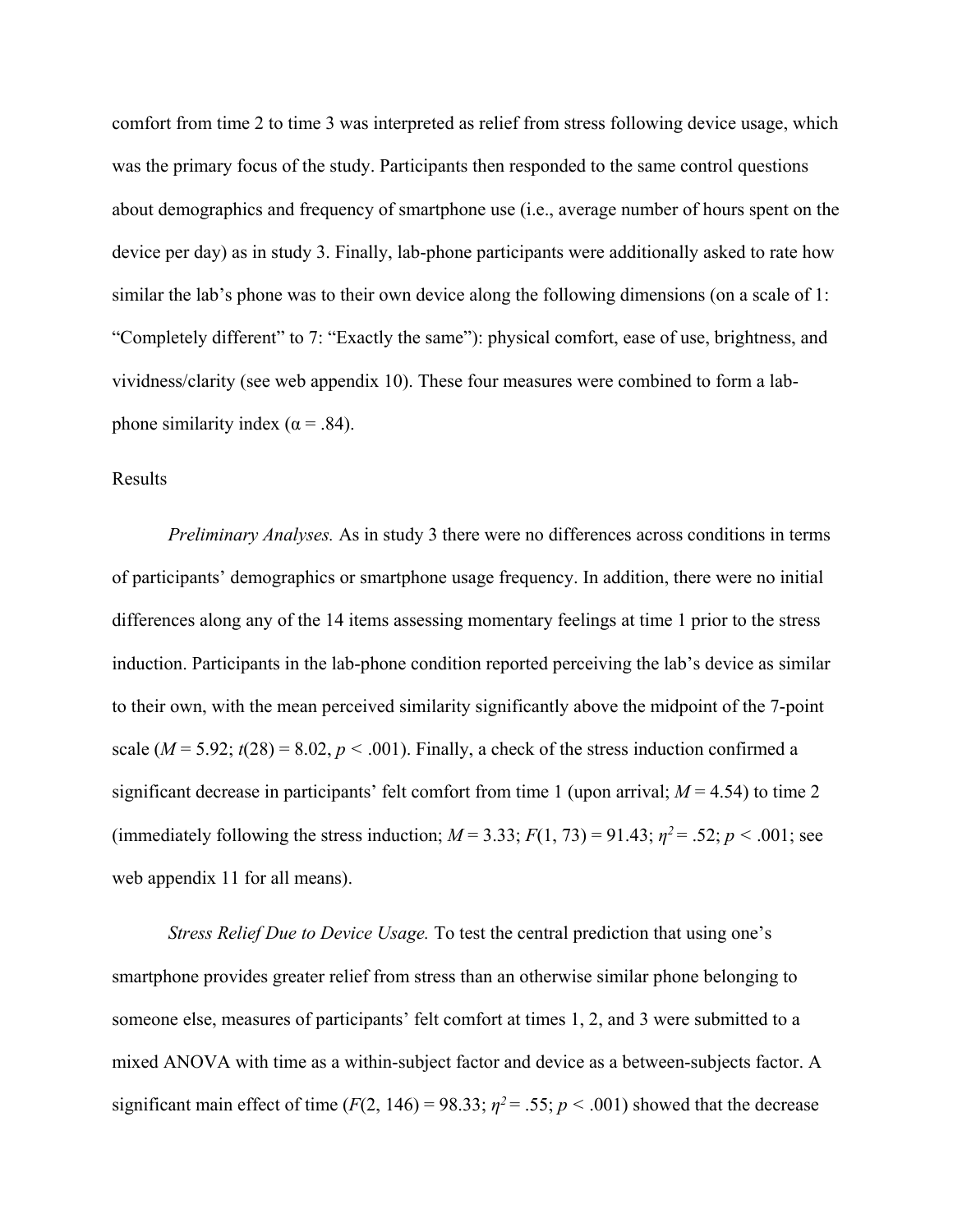reported above in participants' felt comfort from time 1 ( $M = 4.54$ ) to time 2 ( $M = 3.33$ ) was followed by an increase in felt comfort from time 2 to time 3 ( $M$ <sub>Time 2</sub> = 3.33 vs.  $M$ <sub>Time</sub> 3 = 5.25;  $F(1, 73) = 137.50; \eta^2 = .65; \rho < .001$ .

More importantly, as in study 3, this effect was qualified by a significant time  $\times$  device interaction ( $F(2, 146) = 8.15$ ;  $\eta^2 = .05$ ;  $p < .001$ ). Examining the interaction contrast for time 2 to time 3 ( $F(1, 73) = 12.24$ ;  $\eta^2 = .05$ ;  $p < .001$ ), we see that the results reveal a significantly greater increase in felt comfort among participants who used their own smartphone ( $M_{Time 2}$  = 2.90 vs.  $M_{\text{Time 3}} = 5.36$ ;  $F(1, 37) = 94.20$ ;  $\eta^2 = .72$ ;  $p < .001$ ) than among those who browsed the same content on the lab's smartphone ( $M_{Time\ 2} = 3.76$  vs.  $M_{Time\ 3} = 5.14$ ;  $F(1, 36) = 64.65$ ;  $\eta^2 =$ .64;  $p < .001$ ). These results thus provide a conceptual replication of those observed in study 3. In addition, on average, the degree of comfort reported immediately after use of the device was greater than that reported at the onset of the study ( $M_{Time\,3} = 5.25$  vs.  $M_{Time\,1} = 4.54$ ;  $F(1, 73) =$ 28.09;  $\eta^2$  = .27;  $p < .001$ ), although here the time-by-device interaction was not significant (Own-phone:  $M_{\text{Time 3}} = 5.36$  vs.  $M_{\text{Time 1}} = 4.51$ ; Lab-phone:  $M_{\text{Time 3}} = 5.14$  vs.  $M_{\text{Time 1}} = 4.57$ ; interaction:  $F(1, 73) = 1.07$ ;  $\eta^2 = .01$ ; NS).

One factor that potentially complicates this analysis, however, is that the effect of the stress manipulation was somewhat stronger for those in the own-phone condition compared to the lab-phone condition, such that participants in the own-phone condition reported lower comfort after the manipulation than those in the lab condition (time 2:  $M_{\text{own}} = 2.90$  vs.  $M_{\text{lab}} =$ 3.76;  $F(1, 73) = 8.50$ ;  $\eta^2 = .10$ ;  $p = .005$ ). While this difference would presumably make it *more* difficult to observe greater stress relief in the own-phone condition, to ensure that the effects were not influenced by the difference in the strength of the manipulation we re-analyzed the data in a mixed-model analysis using SAS Proc Mixed that controlled for differences in felt comfort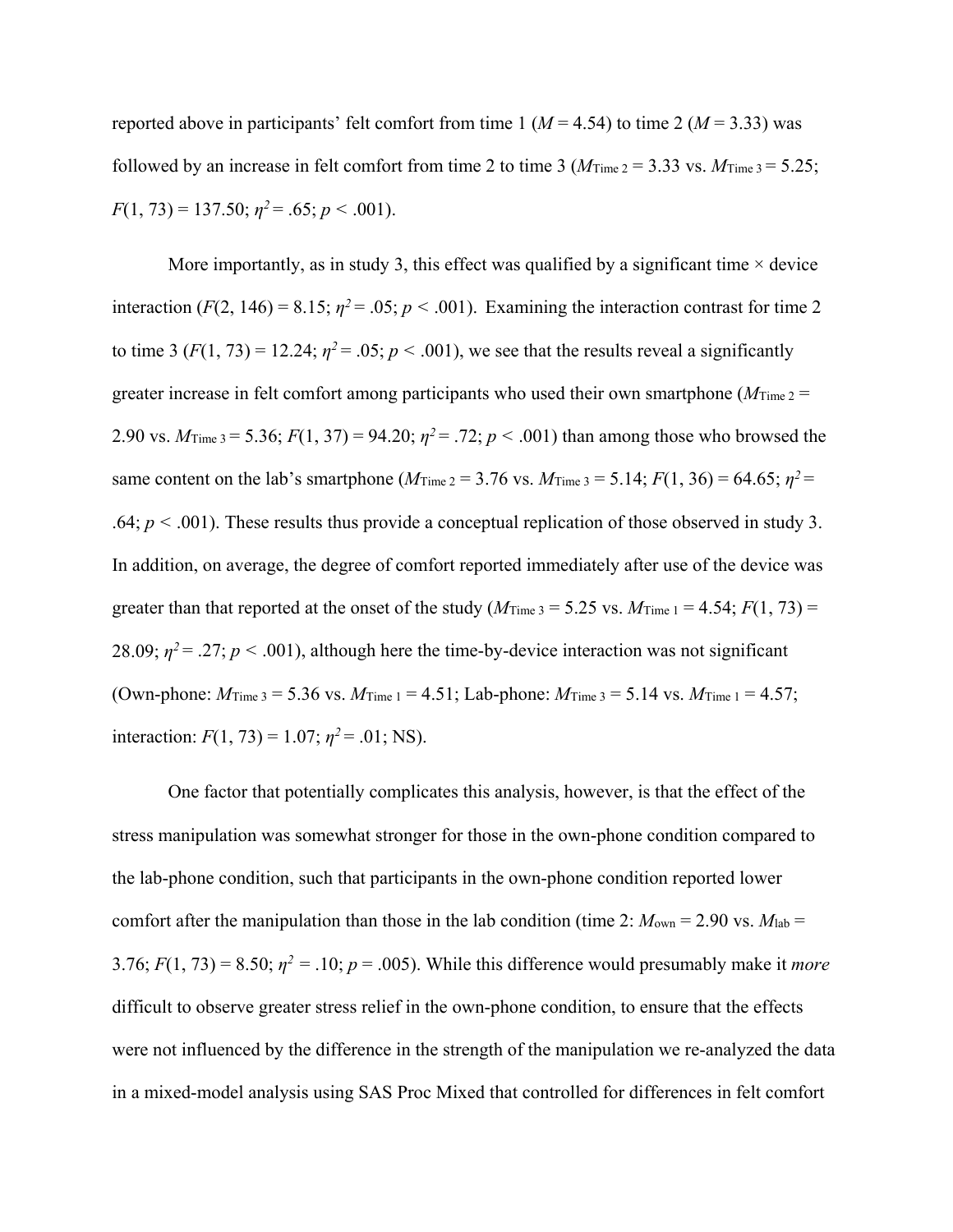at time 2, treating participants as a nested random effect. The analysis confirmed the original findings, again revealing a significant time-by-ownership interaction after controlling for time 2 differences  $(F(1, 73) = 15.75; \eta^2 = .04; p < .001)$ . Specifically, participants who used their own smartphone still experienced a greater rate of recovery from stress from time 2 to time 3  $(LSM_{Time\ 2} = 3.18 \text{ vs. } LSM_{Time\ 3} = 5.63; F(1, 37) = 133.43; \eta^2 = .89; p < .001$ ) relative to participants who engaged with the lab's smartphone ( $LSM$ Time  $2 = 3.47$  vs.  $LSM$ Time  $3 = 4.86$ ;  $F(1, 1)$  $36$ ) = 82.32;  $\eta^2$  = .27;  $p < .001$ ).

# Discussion

The results of this study conceptually replicate those of study 3 and extend them in an important way. They again show that the mere use of one's smartphone to perform a simple task for a few minutes is sufficiently emotionally comforting to provide relief from a recent stressful experience, replicating the results of study 3 within the smartphone (vs. laptop) condition. More importantly, the results additionally seem to suggest that the comforting effects of using a smartphone are stronger for one's own smartphone than for an otherwise similar smartphone belonging to someone else. This finding is consistent with our theory that the psychological comfort afforded by one's phone is partly driven by the personal nature of the device, which enables it to serve as a reassuring presence for owners and thus increase their sense of comfort (P1). Studies 3 and 4 tested all the proposed components of our theoretical model.

#### **General Discussion**

The purpose of this research was to develop a better understanding of the nature of the relationship that many consumers form with their smartphone—a device that in the span of only a few years has become one of the most ubiquitous and frequently used products amongst consumers, as well as the primary device through which online consumption activities take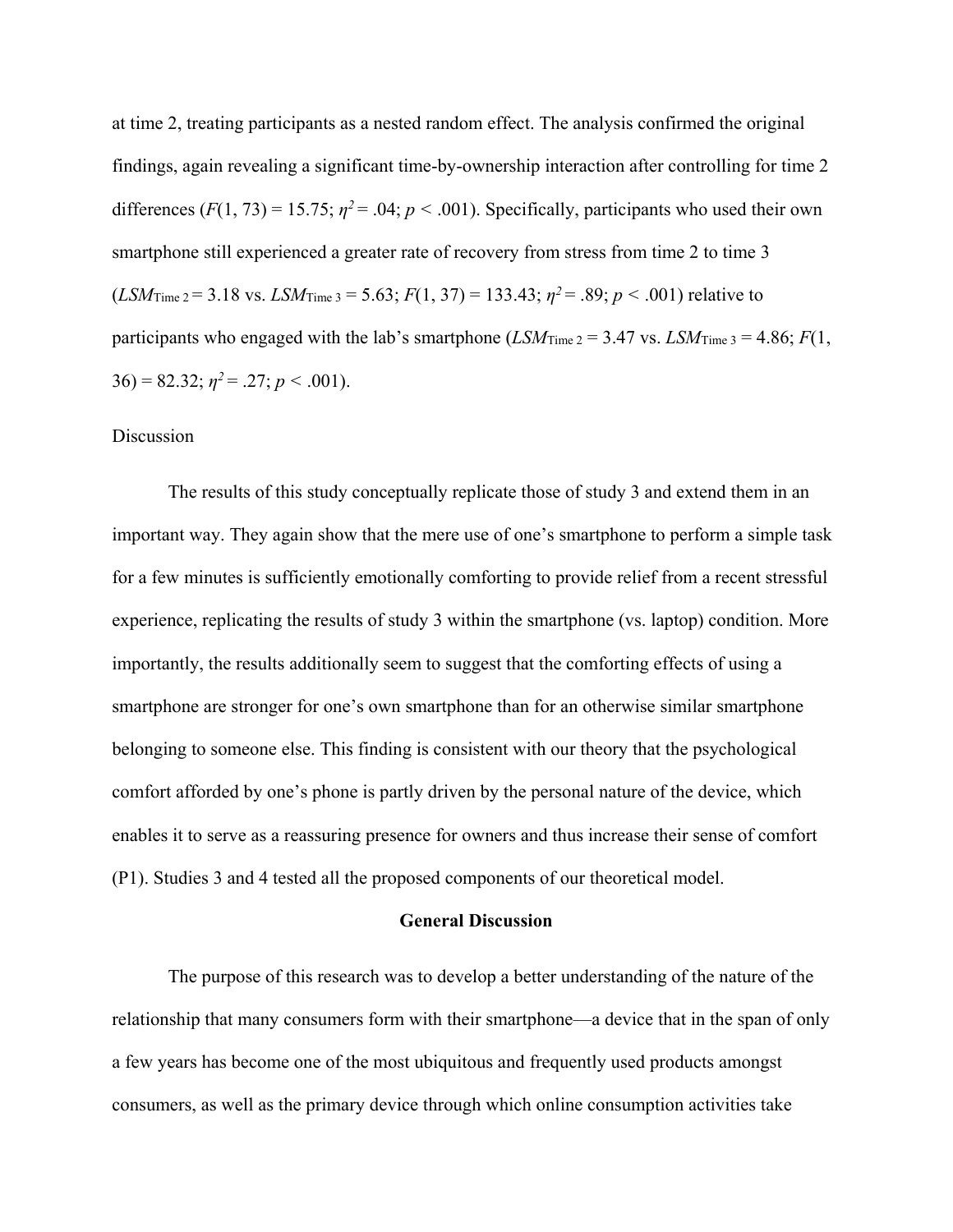place. While in recent years a descriptive literature has emerged on people's self-reported smartphone use (e.g., Bianchi and Phillips 2005; De-Sola Gutiérrez et al. 2016)*,* theoretical and experimental investigations into this relationship have been limited. In this work we provide one of the first theoretical accounts of many consumers' relationship with their smartphone, including the antecedents that underlie it as well as downstream consequences. Our central thesis is that, for many consumers, smartphones serve as more than just practical tools: Consumers also experience enhanced psychological comfort from engaging with their device, which allows it to serve as a palliative aid for owners during moments of stress—not unlike how pacifiers (and other attachment objects) provide psychological comfort to young children.

Also central to our theory is the proposition that smartphones afford feelings of comfort not just because of its functionalities, but rather because of a unique *combination* of properties: its role as a reassuring presence in the daily lives of consumers, which arises from its portability, highly personal nature, the sense of privacy it invokes when engaged, and the haptic pleasure users derive from handling their device. The role of the device as a reassuring presence, in turn, allows the device to enhance feelings of psychological comfort when engaged with.

In this article we report the results of four studies, including a large-scale field study and three controlled laboratory experiments, that lend support to these ideas. The first field study offered evidence for the proposed theoretical model about how the various properties of one's smartphone lead it to represent a source of psychological comfort, as well as the downstream consequences of this comfort. Next, a lab experiment showed that participants who underwent greater stress were more likely to seek out their phone and to show greater engagement with the device (even with other objects at their disposal), presumably as a means of coping with stress. The final two controlled lab experiments then provided direct evidence for the role of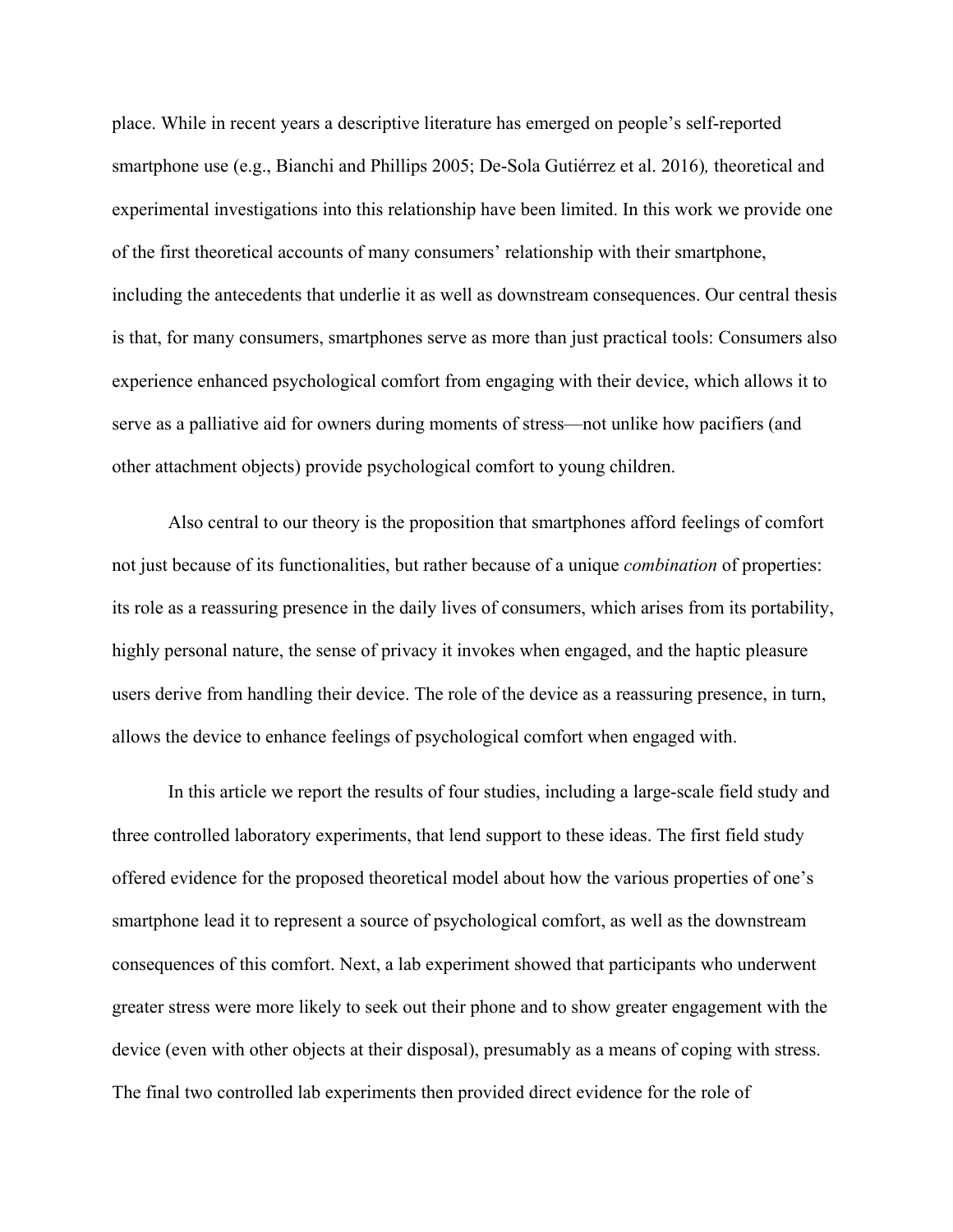smartphones as a source of psychological comfort, showing that participants who engaged with their smartphone reported a greater enhancement in comfort after stress relative to those using the same feature on their personal laptop (study 3) and even those using an otherwise similar smartphone belonging to someone else (study 4). An additional study reported in web appendix 1 (study 5) provides further support for our general thesis.

Might Other Conceptualizations Better Describe Consumers' Relationship to Their Smartphone?

As discussed at the outset of this paper, the majority of work on the topic of consumers' relationship to their phone has argued that it resembles a behavioral addiction (e.g., Alter 2017; De-Sola Gutiérrez et al. 2016; Hostetler and Ryabinin 2012). We believe, however, that "addiction" is an inadequate conceptualization of consumers' relationship to the device. While the term can be used to label a certain set of behaviors with the device, it is a strictly negativist framing of consumers' relationship to their phone and, more importantly, does not provide insight into the psychological mechanisms that give rise to this relationship. In this work we offer evidence that there is a positive emotional side to individuals' relationship with their phone, namely, its ability to serve as a source of comfort for many consumers. We posit that these associations of comfort apply to a broader segment of consumers than "addiction," which can be understood as a narrower behavioral phenomenon. Moreover, we propose and test a theory that explains the origins of this proposed relationship.

One question that might arise is whether the use of one's phone as a source of comfort results from its ability to serve as a means of distraction—something that could be similarly satisfied by a number of objects or substances (e.g., smoking or eating, as shown in study 5, web appendix 1). Consistent with this, participants in study 1 indicated that they often used their phone to distract themselves when they felt bored (*M =* 5.42 on a 7-point scale; significantly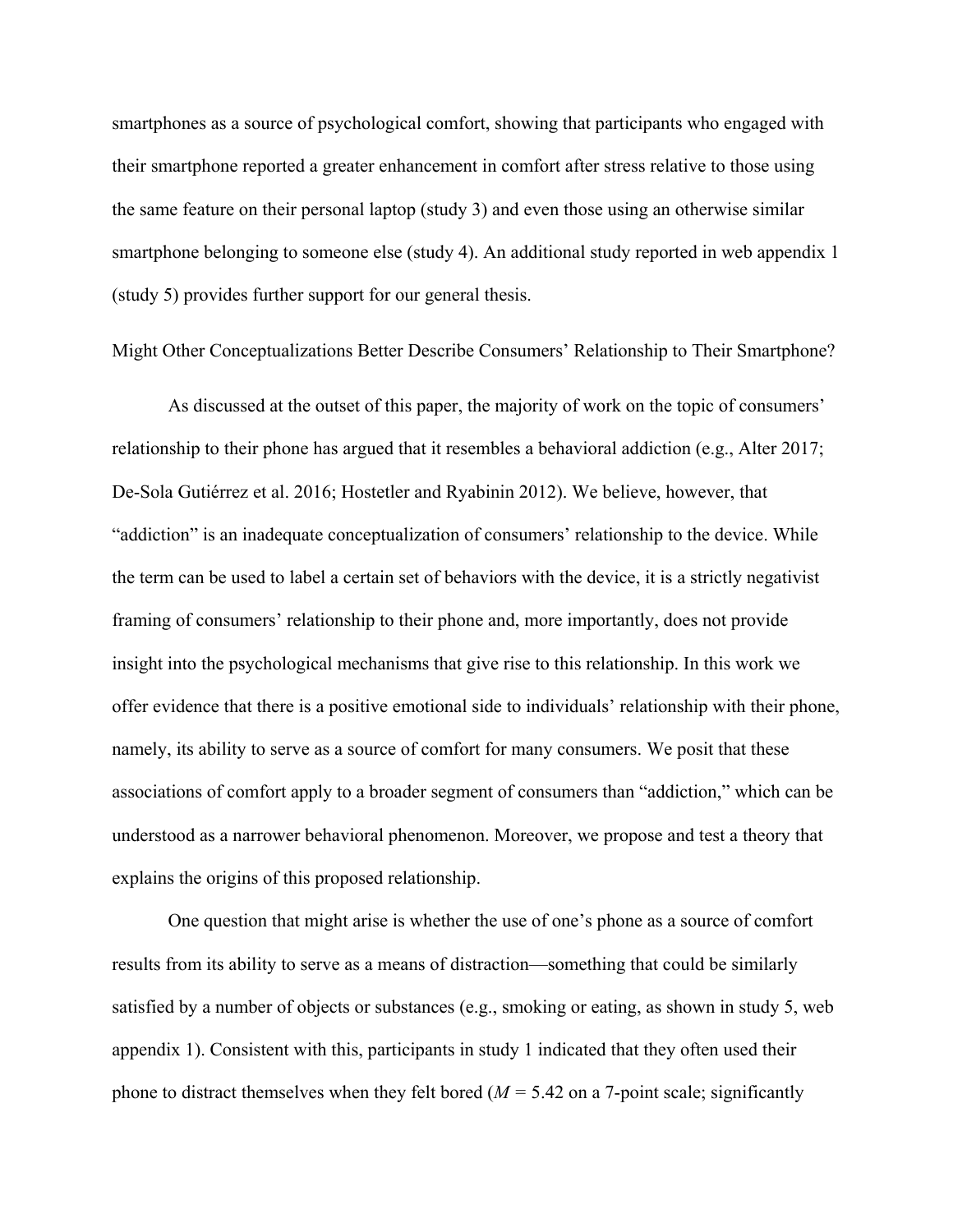above the midpoint:  $t(884) = 25.60, p < .001$ ). That said, our findings suggest that distraction is only *one* part of the story. In study 2, for example, participants who felt greater stress were more likely to seek out their smartphone over other objects at their disposal that could serve as a means of distraction (e.g., their laptop, newspapers). Likewise, in studies 3 and 4 we found, for example, that browsing the *same* distracting content (a particular Tumblr page) after a stress induction indeed helped participants recover from their discomfort, but that the rate of recovery was greater when participants browsed the same content on their smartphone than on other devices. Taken together, these results suggest that distraction alone cannot fully account for the palliative benefits afforded by the device.

More generally, another possible conceptualization of the nature of consumers' relationship with their smartphone is that they view the device not as a source of comfort *per se* but rather as an extension of themselves (e.g., Belk 1988; Schifferstein and Zwartkruis-Pelgrim 2008). To examine this possibility, in study 1 we asked participants to indicate (on a 7-point scale) the degree to which they thought of their smartphone or PC as an extension of themselves. We used a modified version of Ball and Tasaki's (1992) self-extension scale, which included the items: "My phone (PC) reminds me of who I am"; "If my phone (PC) was praised by others I would feel as if I were praised"; "If someone ridiculed my phone (PC) I would feel attacked"; and "If I lost my phone (PC) I would feel like I lost a little of myself" ( $\alpha$  = .87). The results are inconsistent with a self-extension account of consumers' relationship to their device. First, participants tended to disagree when asked if they saw their smartphone as an extension of themselves ( $M_{\text{Smartphone}} = 3.42$  out of 7; significantly below the scale midpoint;  $t(884) = -10.44$ , *p <* .001). Second, to the degree that they did view their phones as self-extension, it was to a lesser extent than their PC ( $M_{PC}$  = 3.70; contrast  $F(1, 1353) = 8.12$ ;  $p = .004$ ).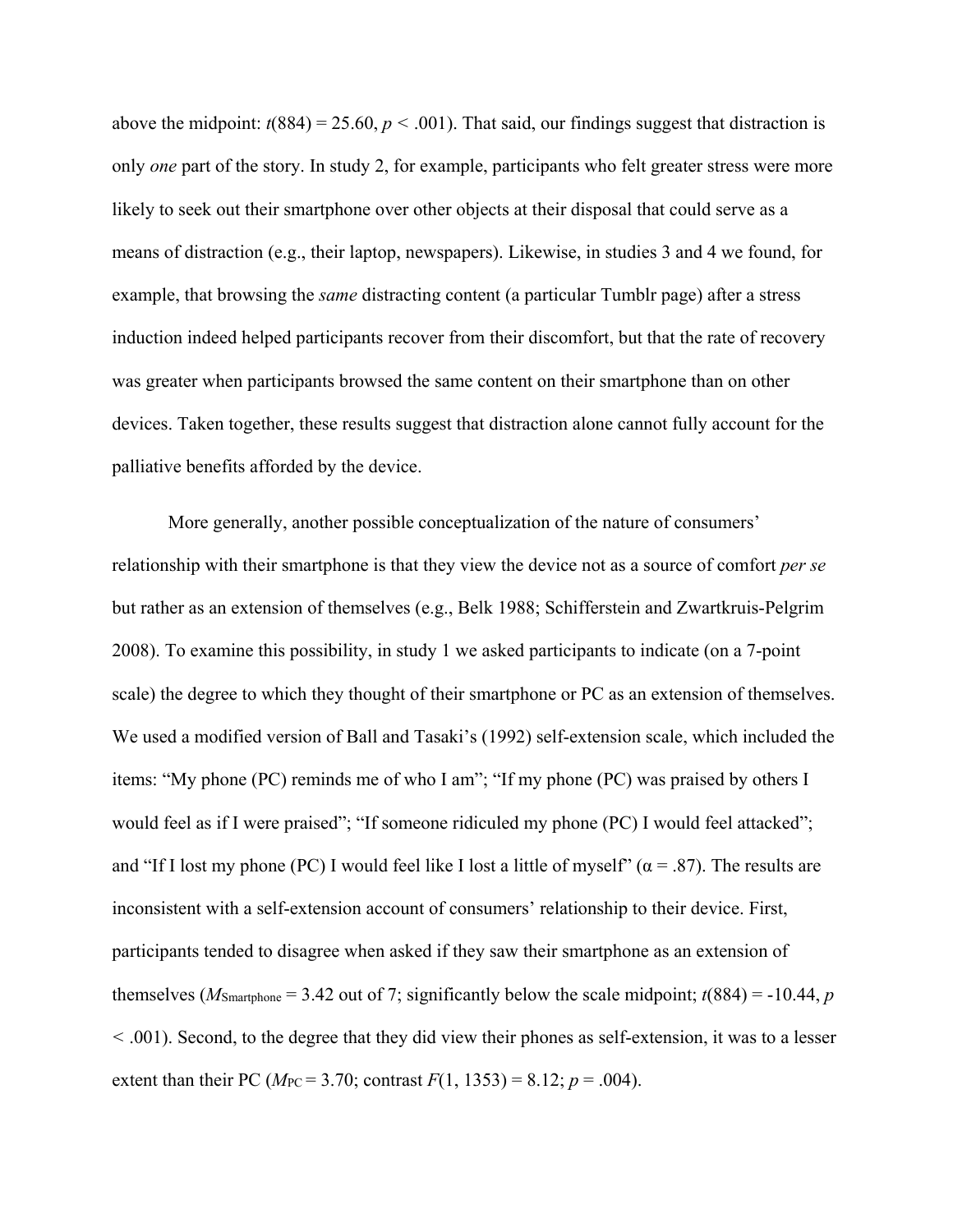Implications for Consumer Welfare and Practitioners

Our findings show that, in addition to deriving functional benefits from the device, phone owners seem to also derive emotional benefits that even Steve Jobs may have failed to foresee: a device with the capacity to provide comfort and relief in times of stress. In a field study reported in web appendix 1 (study 5), we provide real-world evidence that consumers particularly susceptible to stress—those who recently quit smoking—were more likely to show emotional and behavioral attachment to their phone, suggesting that the device may serve as a means of compensating for the stress relief previously afforded by cigarettes. The finding that people who recently quit smoking made greater use of their smartphone suggests that such behavior might actually be encouraged by health professionals as a means to reduce stress across a variety of contexts. While our results imply that adults can derive emotional benefits from engaging with their smartphone, as noted above, much of the extant research on people's relationship to the device has focused on the potential dark side to this attachment—the possibility that, for some, an emotional connection to their phone might develop into an apparent "addiction" to the device, with negative social and emotional consequences (e.g., Hostetler and Ryabinin 2012). An important area for future research, therefore, would be to better understand the conditions under which the comforting benefits of smartphone ownership might transform into an unhealthy dependence on the device and, just as critically, the kinds of design interventions that might be taken to diminish—rather than enhance—attachment in such cases.

Our results also bear important practical implications for firms and marketers, who over the past few years have been responding to the "mobile revolution" by diverting more of their budgets to mobile advertising (eMarketer 2016) and attempting to pursue "mobile-first" digital strategies (Kepes 2015). The findings shed light on the unique emotional mindset that consumers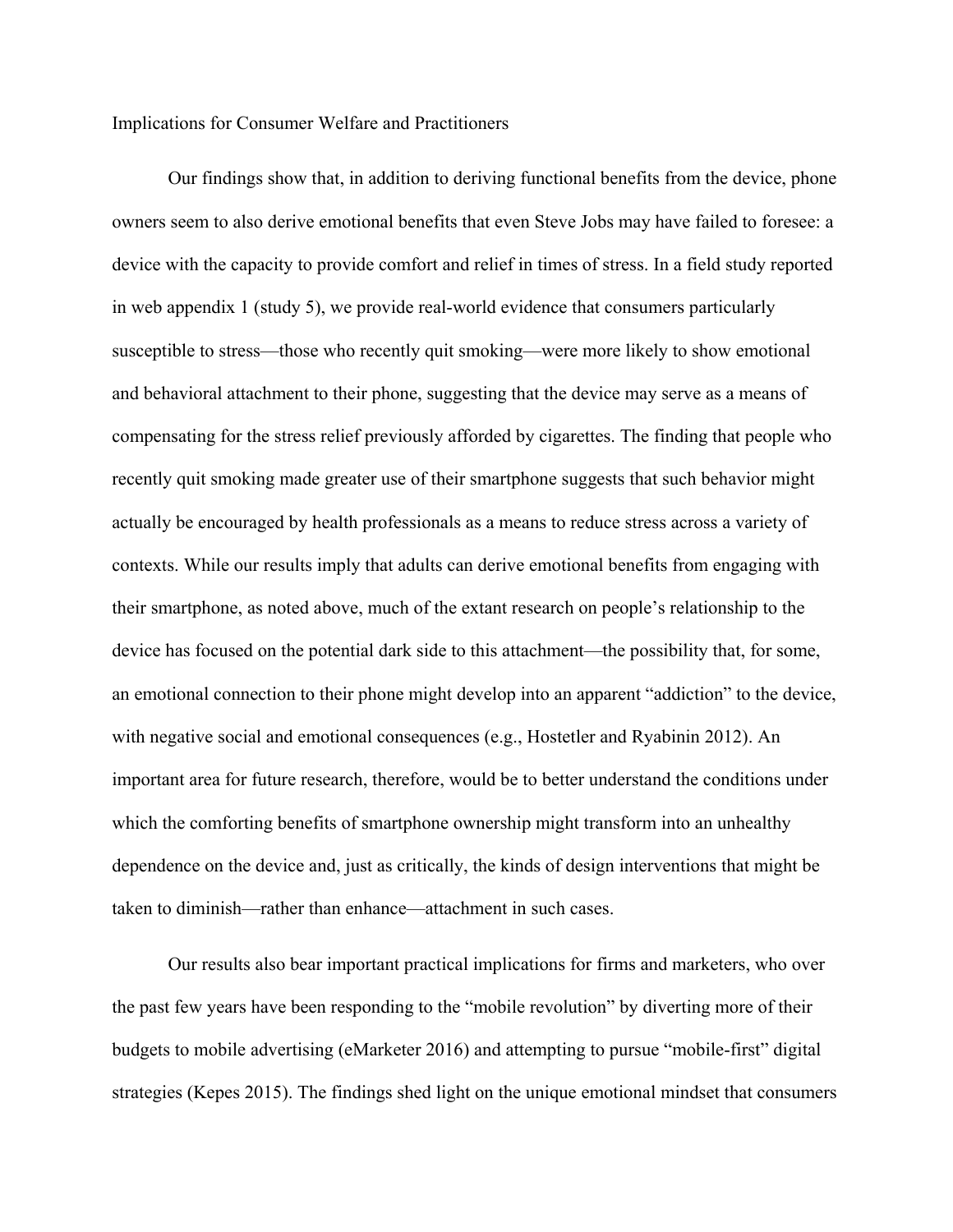experience while on the device. For one, whereas mobile phone companies focus their persuasive messaging almost exclusively on features available on the device (e.g., battery life, display resolution), our findings suggest that marketers might additionally emphasize the psychological feeling of comfort and reassurance that comes with having one's smartphone in hand. To the extent that people are more open to processing information when in a relaxed state (see Pham, Hung, and Gorn 2011), retailers could leverage this insight by investing more aggressively in beacons and other technology that enable them to reach customers on their smartphone in-store.

Finally, our theoretical model provides insights for smartphone brands that, for example, might be interested in understanding why consumers would be eager to upgrade their current phone even though the device serves as a source of comfort for them. Within our model, feelings of comfort are theorized to flow not just from mere ownership but also from the portability, customizability, and haptic nature of the device—attributes that tend to improve with each new generation of smartphone models. Thus, if a newer model offers more opportunities for personalization and a more ergonomic and haptic interface, for example, then our model would predict that consumers may be willing to abandon their current smartphone for a potentially more comforting one.

#### Limitations and Future Research

As one of the first theoretically driven attempts to understand the psychology that underlies consumers' relationship to their smartphone, our research was intentionally limited in scope. For example, study 1 showed that one of the antecedents of consumers' relationship to their phone is the haptic pleasure that arises from its use, which was further substantiated by the results of study 3 wherein participants derived more comfort from engaging with their smartphone than their PC, a less haptic personal device. An interesting avenue of future research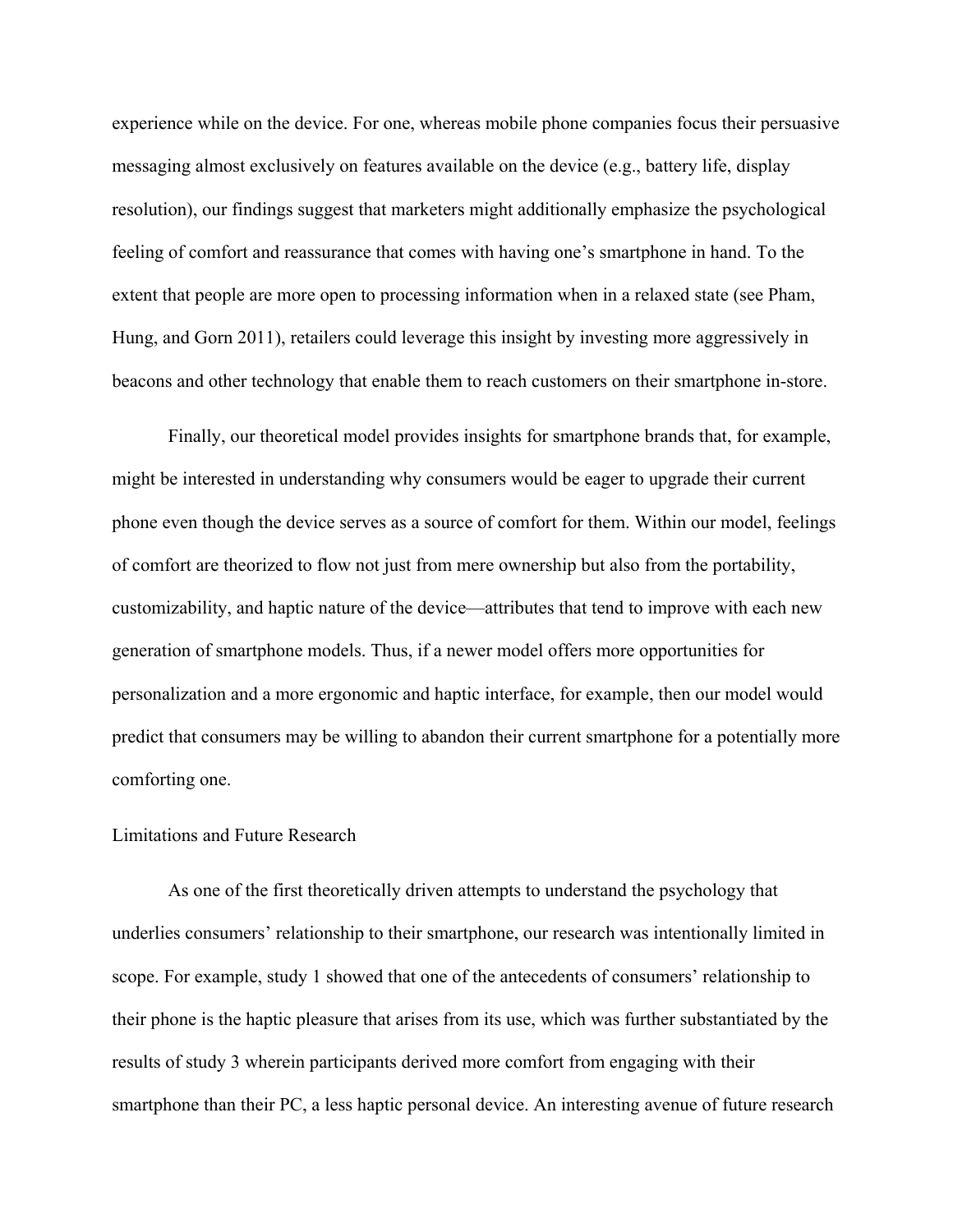would be to further explore the role of haptics in the effect—for example, whether similar psychological effects arise for other electronic devices that consumers have constant tactile contact with, such as "wearable tech" (e.g., Fitbits, Apple watches).

Future work could also investigate the relation of our findings to the literature on adult attachment theory, which has focused on people's style of attachments to close others. Notably, prior work has shown that people with insecure attachment (anxious or avoidant) tend to be more likely to rely on childhood attachment objects (such as a childhood teddy bear) in adulthood (Nedelisky and Steele 2009). While a full empirical examination of this issue is outside the scope of the current investigation, as an initial exploration of this issue in study 1 we examined the degree to which participants' attachment styles correlated with the extent to which they viewed their phone as a source of psychological comfort (using the six-item scale described in study 2). We thus asked participants in study 1 to respond to Hazan and Shaver's (1987) adult attachment style scale (using rewording suggested by Collins and Read 1990), which measures the degree to which individuals exhibit three styles of interpersonal attachments: secure attachment, characterized by trust and friendship; anxious attachment, characterized by fear of being abandoned or unloved; and avoidant attachment, characterized fear of closeness. The results supported the expected associations. Participants who exhibited more of an avoidant attachment style were most likely to rely on their phone as a source of comfort (*r* = .18, *p <* .001), followed by those exhibiting greater anxious attachment  $(r = .10, p = .003)$ . In contrast, there was only a weak association between secure attachment and degree of comfort derived from the device ( $r =$  $.06, p = .077$ ). These preliminary results suggest that people may rely on their smartphone as a surrogate for the comfort derived from interpersonal relationships, which is generally consistent with our broader conceptualization of smartphones as exhibiting similar properties as attachment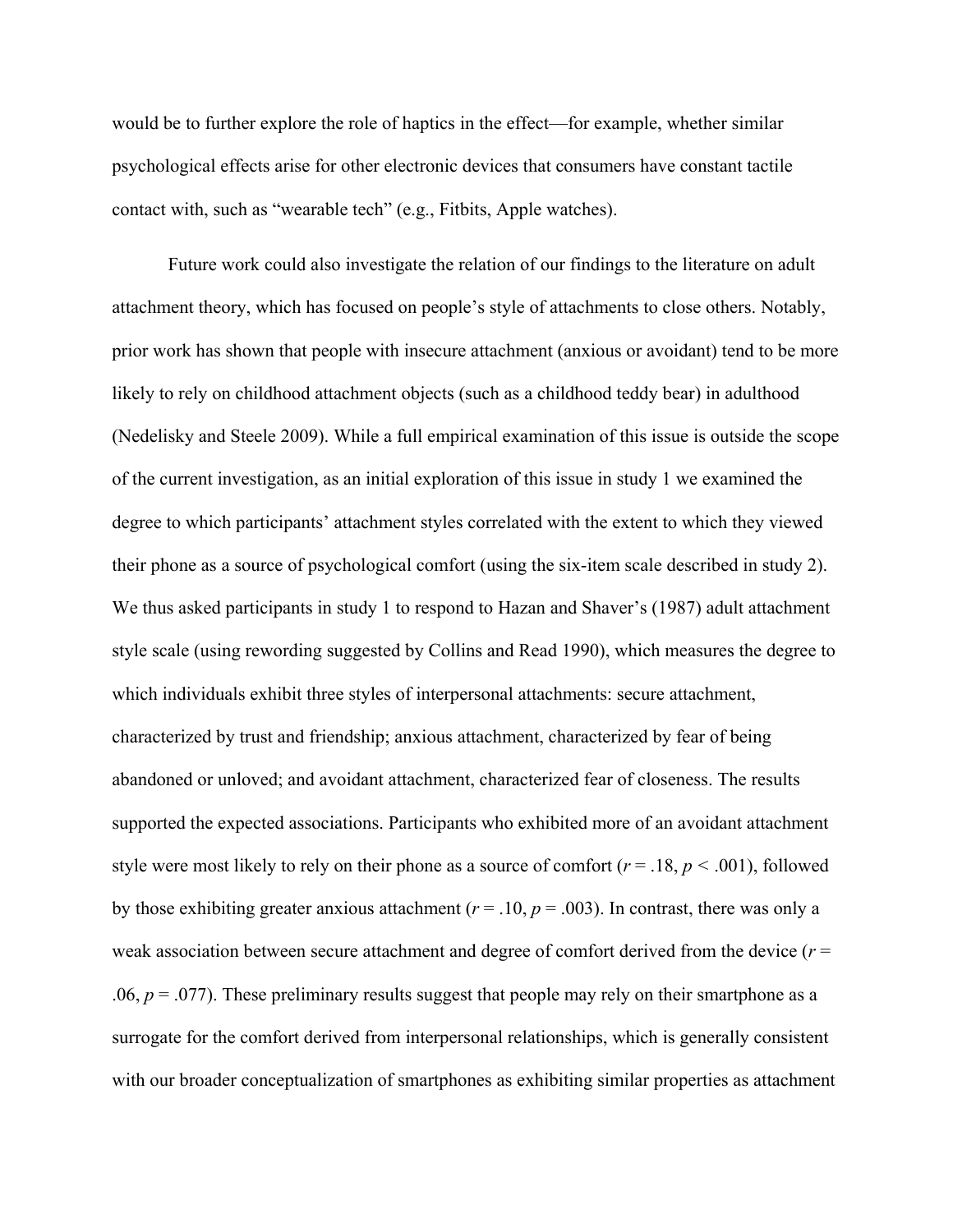objects. We see a more complete investigation of the relationship between people's attachment styles and the comfort they derive from their smartphone as a fruitful avenue for future research.

Moreover, we show that smartphones yield greater comfort by having all participants browse the same, relatively neutral content across devices (a particular page on Tumblr). We do not suggest, however, that this effect would hold across all types of content or activities. For example, in study 1 we show that people tend to derive greater comfort from their phone if they tend to use the device for more positive purposes such as social/entertainment, but derive relatively less comfort if they rely on it primarily for work. Future research could more directly test the boundaries of the effect, for example, by varying the valence of the content presented to participants across devices. Future work could also test for additional downstream consequences of the effects documented in this paper—for example, whether the increased feeling of comfort associated with smartphone use will lead certain persuasive messaging (e.g., messages with more comforting language or ads for comfort-related products) to be particularly effective when targeted to users on their smartphones. Finally, if consumers are indeed more easily persuaded by certain messaging on their smartphone, as previous work suggests (Pham et al. 2011), this can be seen as a potential threat to more vulnerable populations—most notably young people for whom the problem of "smartphone addiction" is seen as quite real (e.g., Walsh et al. 2011). Another area for future research might thus be to investigate whether the factors that drive attachment for younger segments of the population differ from those driving attachment among older consumers.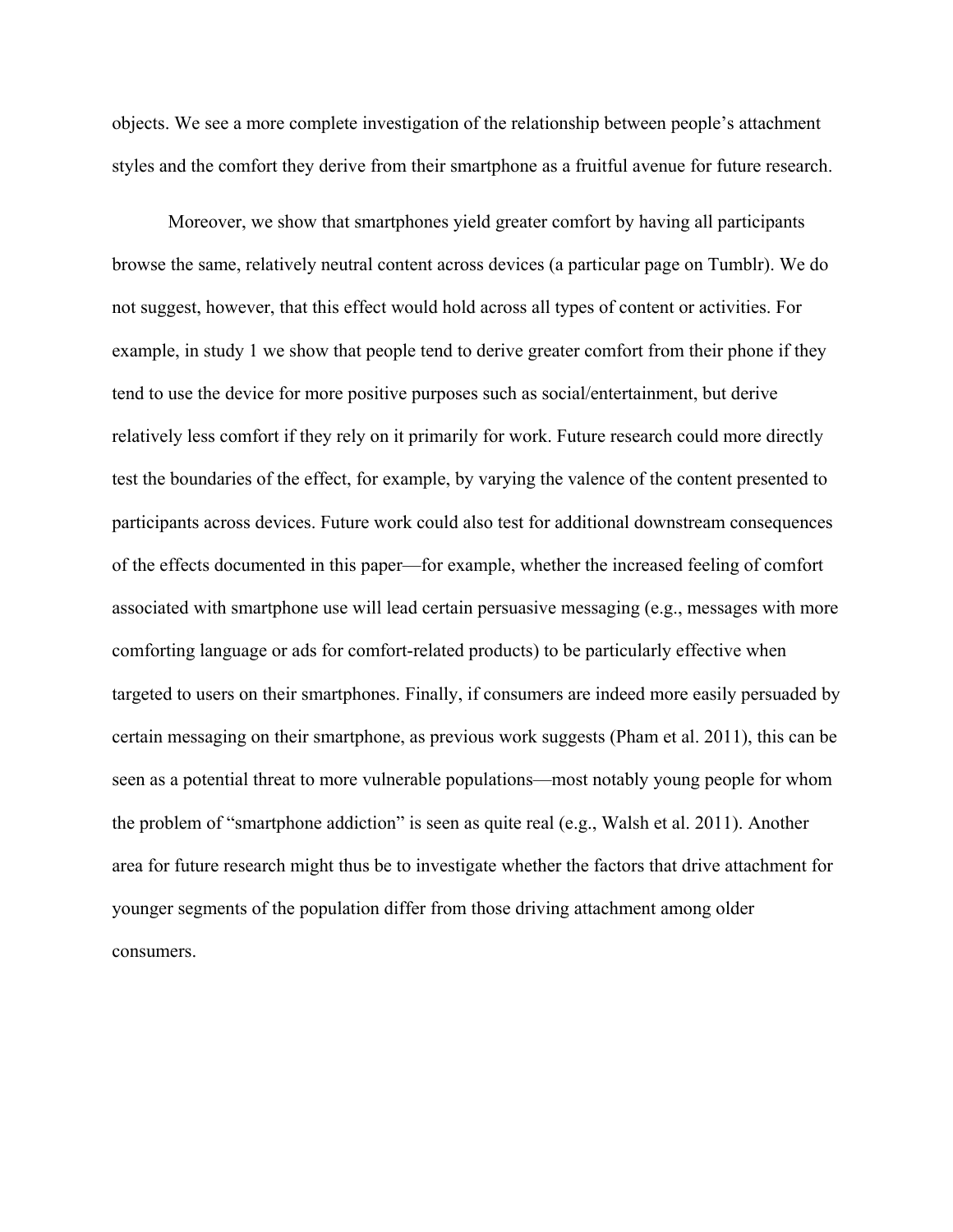#### **References**

- Albrecht, Ulrike, Nina Elle Kirschner, and Sabine M. Grüsser (2007), "Diagnostic Instruments for Behavioural Addiction: An Overview," *Psycho-social Medicine*, 4, Document 11.
- Alter, Adam (2017), *Irresistible: The Rise of Addictive Technology and the Business of Keeping Us Hooked.* New York: Penguin Press*.*
- Aoki, Kumikom and Edward Downes (2003), "An Analysis of Young People's Use of and Attitudes toward Cell Phones," *Telematics and Informatics,* 20 (4), 349–64.
- Aquino, Steven (2016), "iPhone 7 is the Future of Tactile Accessibility," *iMore*, October 2016, available at: https://www.imore.com/iphone-7-brings-accessibility-tactile-future.
- Bachar, Eytan, Laura Canetti, Esti Galilee-Weisstub, Atara Kaplan-DeNour, and Arieh Y. Shalev (1998), "Childhood vs. Adolescence Transitional Object Attachment, and its Relation to Mental Health and Parental Bonding," *Child Psychiatry and Human Development*, 28 (3), 149–67.
- Ball, Dwayne and Lori H. Tasaki (1992), "The Role and Measurement of Attachment in Consumer Behavior," *Journal of Consumer Psychology,* 1, 155–72.
- Belk, Russell (1988), "Possessions and the Extended Self," *Journal of Consumer Research*, 15 (2), 139–68.
- Bernroider, Edward W., Barbara Krumay, and Sebastian Margiol (2014), "Not Without My Smartphone! Impacts of Smartphone Addiction on Smartphone Usage," *Proceedings of the 25th Australasian Conference on Information Systems,* Auckland, New Zealand.
- Bianchi, Adriana and James G. Phillips (2005), "Psychological Predictors of Problem Mobile Phone Use," *CyberPsychology & Behavior*, 8 (1), 39–51.
- Bowlby, John (1969), "Attachment and Loss," *International Journal of Behavioral Development*, 33 (3), 470–78.
- Boyes, Mark E. and Davina J. French (2010), "Neuroticism, Stress, and Coping in the Context of an Anagram-Solving Task," *Personality and Individual Differences*, 49, 380–85.
- Busch, Fred, Humberto Nagera, Judith McKnight, and Guillermo Pezzarossi (1973), "Primary Transitional Objects," *Journal of the American Academy of Child Psychiatry,* 12 (2), 193–214.
- Cairns, Robert B. (1966), "Attachment Behavior of Mammals," *Psychological Review,* 73 (5), 409–26.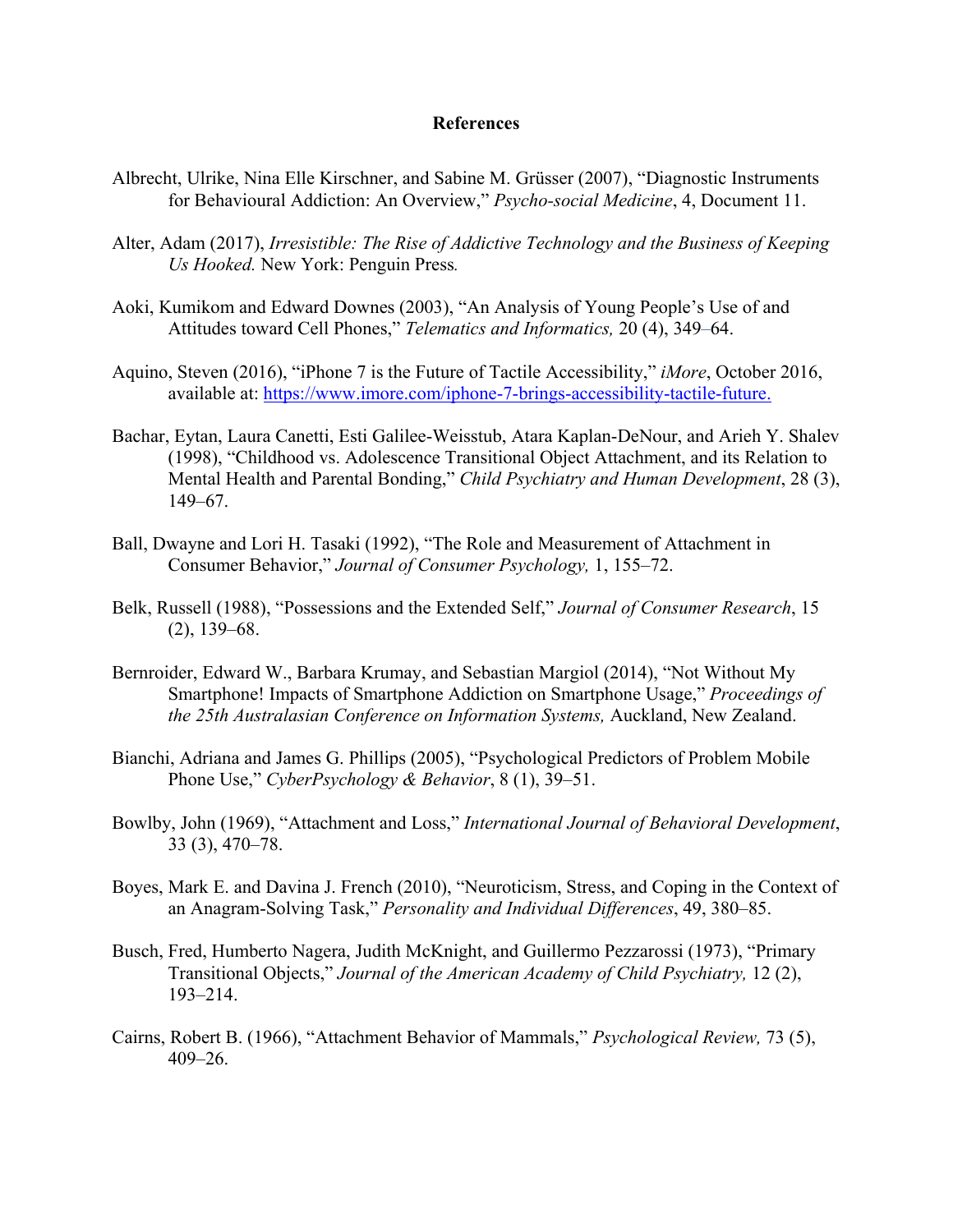- Cheever, Nancy A., Larry D. Rosen, L. Mark Carrier, and Amber Chavez (2014), "Out of Sight is Not Out of Mind: The Impact of Restricting Wireless Mobile Device Use on Anxiety Levels Among Low, Moderate and High Users," *Computers in Human Behavior*, 37, 290–97.
- Clayton, Russell B., Glenn Leshner, and Anthony Almond (2015), "The Extended iSelf: The Impact of iPhone Separation on Cognition, Emotion, and Physiology," *Journal of Computer-Mediated Communication*, 20 (2), 119–35.
- Cole, Sadie H. and Jill M. Hooley (2013), "Clinical and Personality Correlates of MMO Gaming: Anxiety and Absorption in Problematic Internet Use," *Social Science Computer Review*, 31 (4), 424–36.
- Collins, Nancy L. and Stephen J. Read (1990), "Adult Attachment, Working Models, and Relationship Quality in Dating Couples," *Journal of Personality and Social Psychology*, 58 (4), 644–63.
- De-Sola Gutiérrez, Jose, Fernando Rodríguez de Fonseca, and Gabriel Rubio (2016), "Cell-Phone Addiction: A Review," *Frontiers in Psychiatry*, 7, 175.
- eMarketer (2016), "Top 5 Stats to Know about US Mobile Usage" [available at https://www.emarketer.com/corporate/coverage/be-prepared-mobile].
- eMarketer (2019), "Average US Time Spent with Mobile in 2019 Has Increased," available at: https://www.emarketer.com/content/average-us-time-spent-with-mobile-in-2019-hasincreased.
- Forrester Research (2018), "Forrester Analytics: Mobile, Smartphone, and Tablet Forecast, 2018 to 2023 (Global)," available at: https://www.forrester.com/report/Forrester+Data+Mobile+And+Tablet+Commerce+Fore cast+2017+To+2022+US/-/E-RES143056
- Fullwood, Chris, Sally Quinn, Linda K. Kaye, and Charlotte Redding (2017), "My Virtual Friend: A Qualitative Analysis of the Attitudes and Experiences of Smartphone Users: Implications for Smartphone Attachment," *Computers in Human Behavior,* 75, 347–55.
- Grant, Jon, Marc Potenza, Aviv Weinstein, and David Gorelick (2010), "Introduction to Behavioral Addictions," *The American Journal of Drug and Alcohol Abuse,* 36, 233–41.
- Hazan, Cindy and Phillip Shaver (1987), "Romantic Love Conceptualized as an Attachment Process," *Journal of Personality and Social Psychology*, 52 (3), 511.
- Hoffman, Paul J. (1960), "The Paramorphic Representation of Clinical Judgment," *Psychological Bulletin,* 57 (2), 116–31.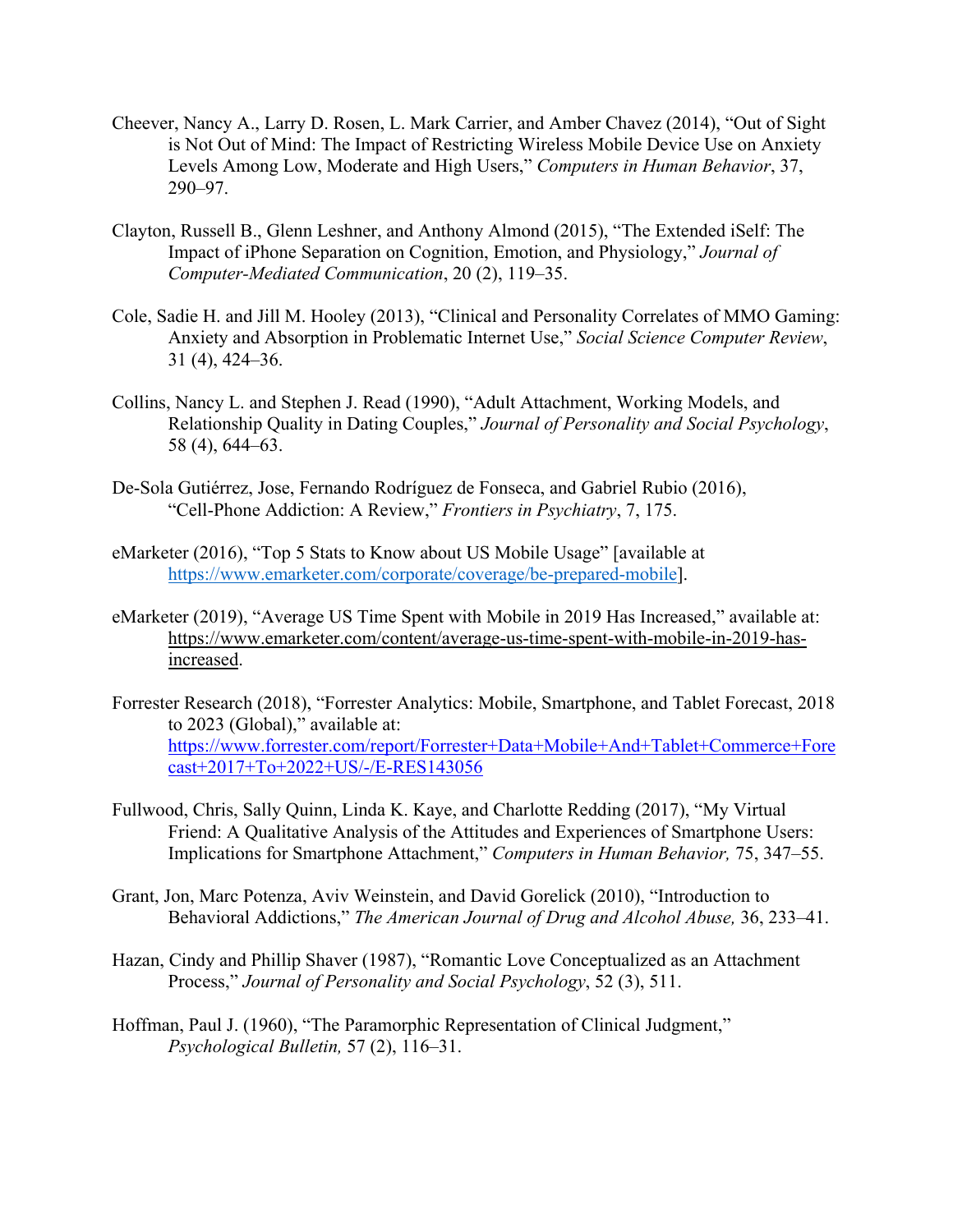- Hostetler, Caroline and Andrey Ryabinin (2012), "Love and Addiction: The Devil Is in the Differences: A Commentary on the Behavioral, Anatomical and Pharmacological Parallels between Social Attachment, Love, and Addiction," *Psychopharmacology*, 224, 27–29.
- Hunter, John F., Emily D. Hooker, Nicolas Rohleder, and Sarah Pressman (2018), "The Use of Smartphones as a Digital Security Blanket: The Influence of Phone Use and Availability on Psychological and Physiological Responses to Social Exclusion," *Psychosomatic Medicine*, 80 (4), 345–52.
- Igarashi, Tasuku, Tadahiro Motoyoshi, Jiro Takai, and Toshikazu Yoshida (2008), "No Mobile, No Life: Self-Perception and Text-Message Dependency Among Japanese High School Students," *Computers in Human Behavior*, 24, 2311–24.
- Joinson, Adam N. (2001), "Self‐Disclosure in Computer‐mediated Communication: The Role of Self‐Awareness and Visual Anonymity," *European Journal of Social Psychology*, 31 (2), 177–92.
- Kassam, Karim S., Katrina Koslov, and Wendy B. Mendes (2009), "Decisions Under Stress: Stress Profiles Influence Anchoring and Adjustment," *Psychological Science*, 20 (11), 1394–99.
- Keefer, Lucas A., Mark J. Landau, and Daniel Sullivan (2014), "Non-human Support: Broadening the Scope of Attachment Theory," *Social and Personality Psychology Compass*, 8 (9), 524–35.
- Kepes, Ben (2015), "Mobile First—What does it Really Mean," *Forbes*, April 10, available at: https://www.forbes.com/sites/benkepes/2015/04/10/mobile-first-what-does-it-reallymean/#467708b01ac8.
- Kirschbaum, Clemens, K. M. Pirke, and Dirk Hellhammer (1993), "The 'Trier Social Stress Test'—A Tool for Investigating Psychobiological Stress Responses in a Laboratory Setting," *Neuropsychobiology*, 28, 76–81.
- Kolcaba, Katharine and Raymond J. Kolcaba (1991), "An Analysis of the Concept of Comfort," *Journal of Advanced Nursing*, 16, 1301–10.
- Lehman, Elyse Brauch, Susanne A. Denham, Margo H. Moser, and Sally L. Reeves (1992), "Soft Object and Pacifier Attachments in Young Children: The Role of Security of Attachment to the Mother," *Journal of Child Psychology and Psychiatry*, 33 (7), 1205– 15.
- Marteau, Theresa M., and Hillary Bekker (1992), "The Development of a Six‐Item Short‐form of the State Scale of the Spielberger State—Trait Anxiety Inventory (STAI)," *British Journal of Clinical Psychology*, 32 (3), 301–06.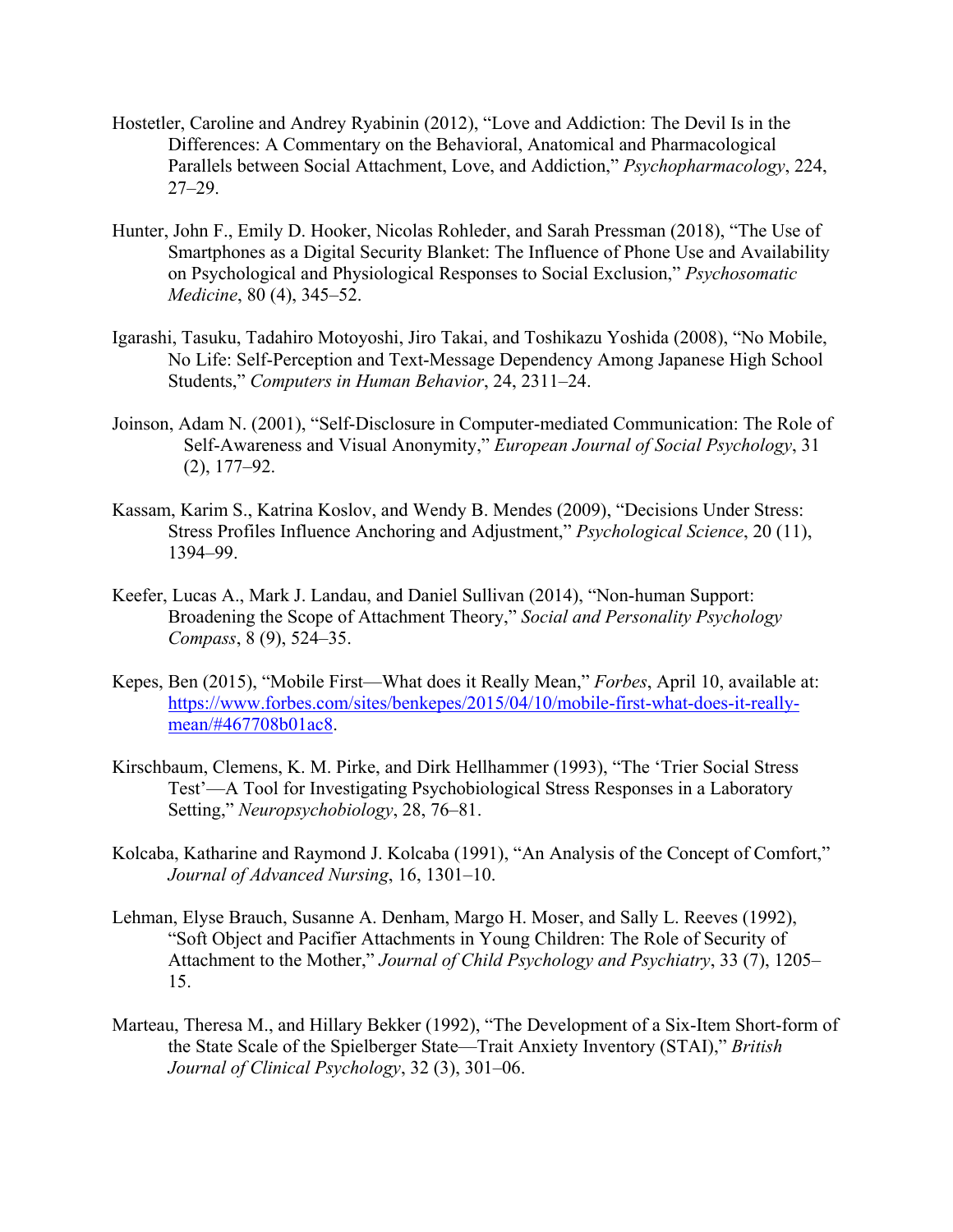- Mednick, Sarnoff A. and Martha T. Mednick (1967), *Examiner's Manual, Remote Associates Test: College and Adult Forms 1 and 2,* Houghton Mifflin, Boston, MA.
- Nedelisky, Anna and Miriam Steele (2009), "Attachment to People and to Objects in Obsessive-Compulsive Disorder: An Exploratory Comparison of Hoarders and Non-Hoarders," *Attachment & Human Development,* 11 (4), 365–83.
- Oulasvirta, Antti, Tye Rattenbury, Lygi Ma, and Eeva Raita (2012), "Habits Make Smartphone Use More Pervasive," *Personal and Ubiquitous Computing,* 16 (1), 105–14.
- Panova, Tanaya and Xavier Carbonell (2018), "Is Smartphone Addiction Really an Addiction?" *Journal of Behavioral Addictions,* 7 (2), 252–59.
- Panova, Tayana and Alejandro Lleras (2016), "Avoidance or Boredom: Negative Mental Health Outcomes Associated with Use of Information and Communication Technologies Depend on Users' Motivations," *Computers in Human Behavior*, 58, 249–58.
- Passman, Richard H. (1977), "Providing Attachment Objects to Facilitate Learning and Reduce Distress: Effects of Mothers and Security Blankets," *Developmental Psychology*, 13 (1), 25–28.
- Peck, Joanne and Terry L. Childers (2003), "To Have and To Hold: The Influence of Haptic Information on Product Judgments," *Journal of Marketing,* 67 (2), 35–48.
- Perrin, Andrew (2017), "10 Facts about Smartphones as the iPhone Turns 10," Pew Research Center, available at: https://www.pewresearch.org/fact-tank/2017/06/28/10-facts-aboutsmartphones/
- Pew Research Center (2019), Mobile Fact Sheet 2019. https://www.pewinternet.org/factsheet/mobile/.
- Pham, Michel T., Iris W. Hung, and Gerald J. Gorn (2011), "Relaxation Increases Monetary Valuations," *Journal of Marketing Research*, 48 (5), 814–26.
- Roberts, James A., Chris Pullig, and Chris Manolis (2015), "I Need My Smartphone: A Hierarchical Model of Personality and Cell-phone Addiction," *Personality and Individual Differences,* 79, 13–19.
- Schifferstein, Hendrik and Elly P. H. Zwartkruis-Pelgrim (2008), "Consumer Product Attachment: Measurement and Design Implications," *International Journal of Design,* 2  $(3), 1-13.$
- Schultz, Susan E., Robert E. Kleine, and Jerome B. Kernan (1989), "'These Are a Few of My Favorite Things': Toward an Explication of Attachment as a Consumer Behavior Construct," *Advances in Consumer Research*, 16 (1), 359–66.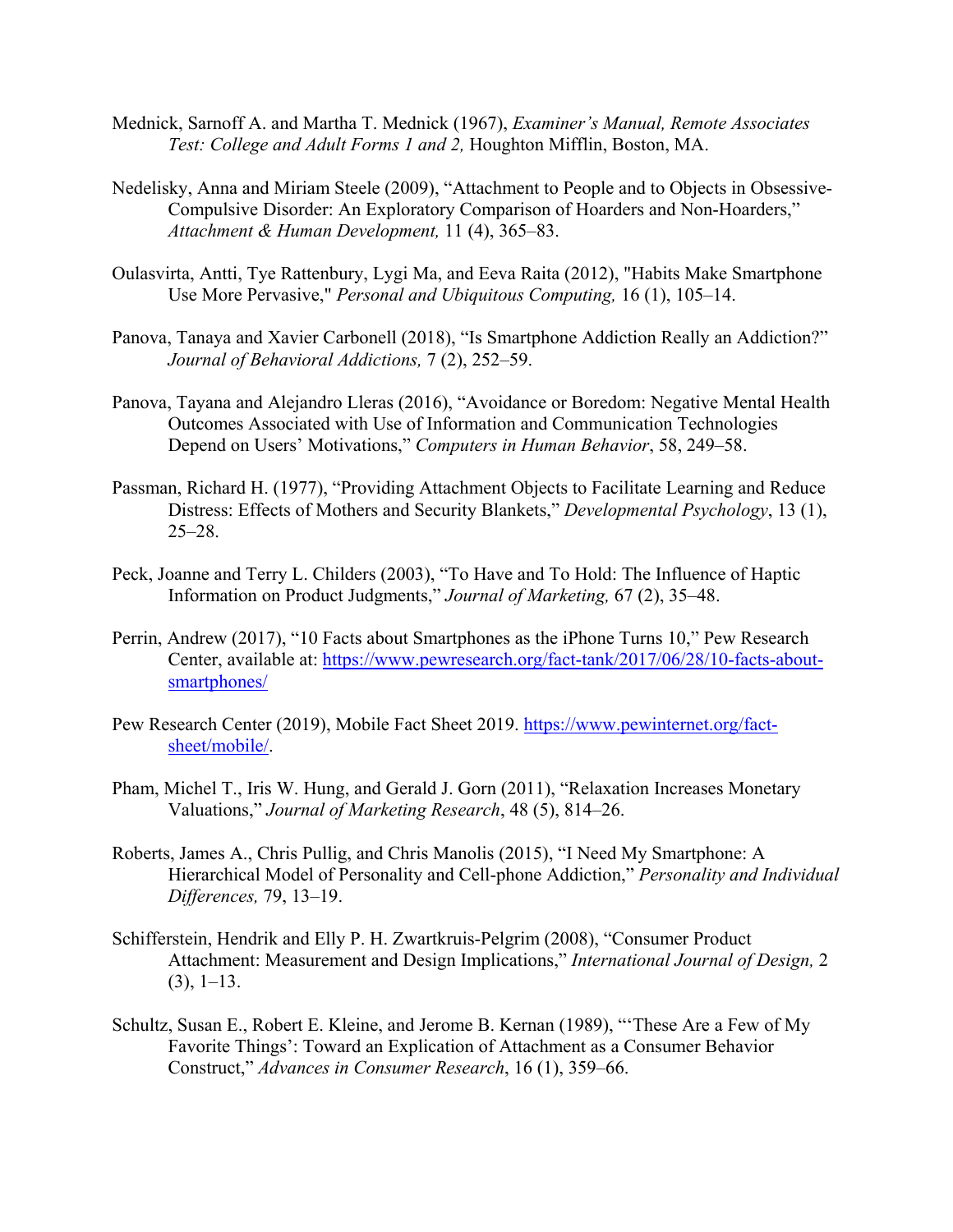- Shu, Suzanne B. and Joanne Peck (2011), "Psychological Ownership and Affective Reaction: Emotional Attachment Process Variables and the Endowment Effect," *Journal of Consumer Psychology,* 21 (4), 439–52.
- Trub, Leora and Babtiste Barbot (2016), "The Paradox of Phone Attachment: Development and Validation of the Young Adult Attachment to Phone Scale (YAPS)," *Computers in Human Behavior,* 64, 663–72.
- Vahedi, Zahra and Alyssa Saiphoo (2017), "The Association between Smartphone Use, Stress, and Anxiety: A Meta-analytic Review," *Stress and Health,* 34, 347–58.
- van Koningsbruggen, G. M., T. Hartmann, A. Eden, and H. Veling (2017), "Spontaneous Hedonic Reactions to Social Media Cues," *Cyberpsychology, Behavior, and Social Networking*, 20 (5), 334–40.
- Vaucelle, Cati, Leonardo Bonanni, and Hiroshi Ishii (2009), "Design of Haptic Interfaces for Therapy," *Proceedings of the 27th International Conference on Human Factors in Computing Systems (CHI '09*), ACM, 467–70.
- Wallendorf, Melanie and Eric Arnould (1988), "'My Favorite Things': A Cross-Cultural Inquiry into Object Attachment, Possessiveness, and Social Linkage," *Journal of Consumer Research,* 14 (4), 531–47.
- Walsh, Shari P., Katherine M. White, Stephen Cox, and Ross McD. Young (2011), "Keeping in Constant Touch: The Predictors of Young Australians' Mobile Phone Involvement," *Computers in Human Behavior,* 27 (1), 333–42.
- Ward, Adrian F., Kristen Duke, Ayelet Gneezy, and Maarten W. Bos (2017), "Brain Drain: The Mere Presence of One's Own Smartphone Reduces Available Cognitive Capacity," *Journal of the Association for Consumer Research*, 2 (2), 140–54.
- Wilmer, Henry H., Lauren E. Sherman, and Jason M. Chein (2017), "Smartphones and Cognition: A Review of Research Exploring the Links between Mobile Technology Habits and Cognitive Functioning," *Frontiers in Psychology*, 8, 605.
- Winnicott, Donald W. (1953), "Transitional Objects and Transitional Phenomena," *International Journal of Psycho-Analysis*, 34, 89–97.
- Yen, Ju-Yu, Chih-Hung Ko, Cheng-Fang Yen, Cheng-Sheng Chen, and Cheng-Chung Chen (2009), "The Association between Harmful Alcohol Use and Internet Addiction among College Students: Comparison of Personality," *Psychiatry and Clinical Neurosciences*, 63 (2), 218–24.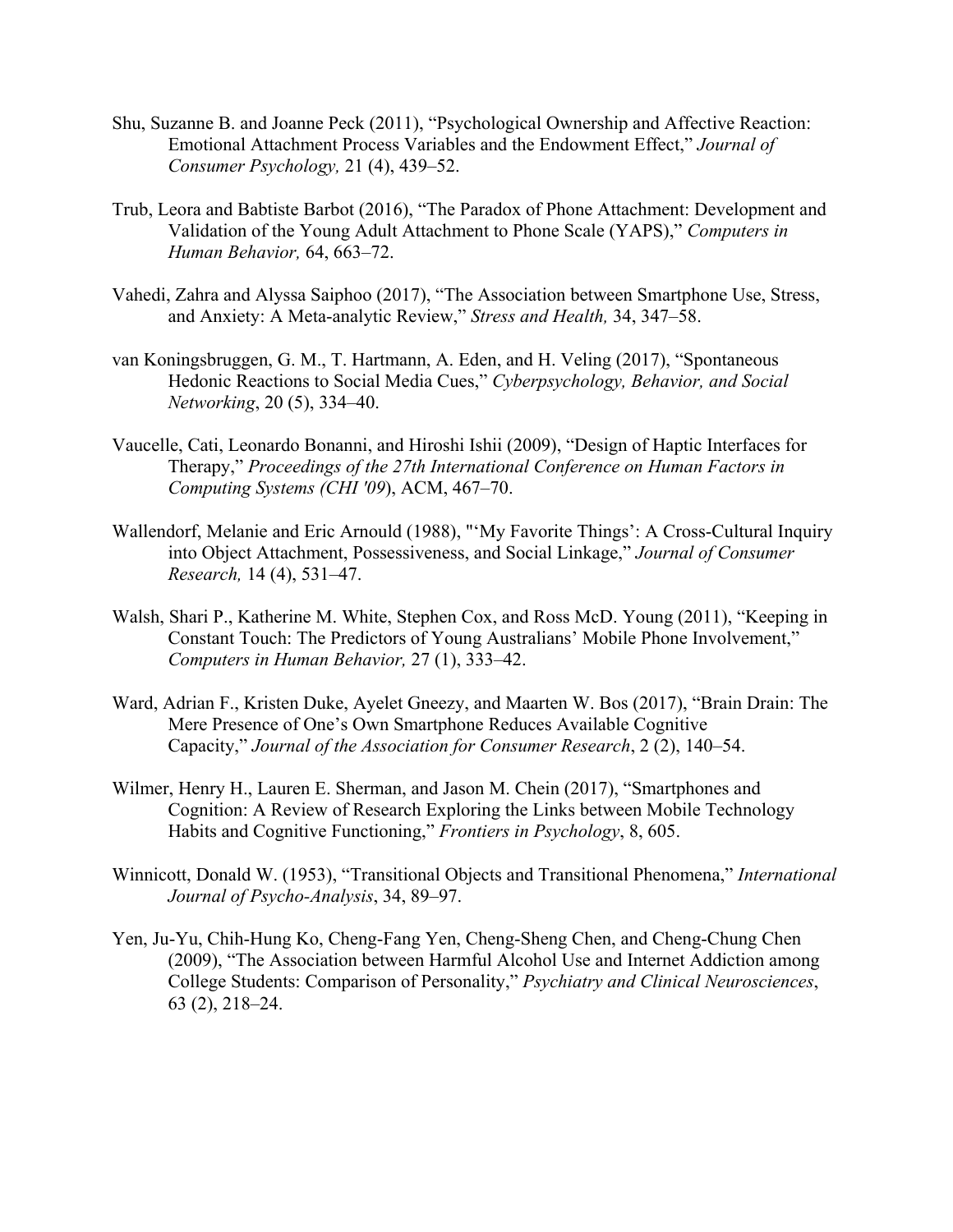# **TABLES**

## **Table 1**

# **Study 2: Frequencies, Means, and Interrater Reliabilities for All Behaviors During the Waiting Period**

|                                            | Interrater<br>reliability | All participants |                |            | Used smartphone at some point |                |            |
|--------------------------------------------|---------------------------|------------------|----------------|------------|-------------------------------|----------------|------------|
|                                            |                           | $(N = 71)$       |                |            | $(N = 47)$                    |                |            |
|                                            |                           | Low<br>stress    | High<br>stress | $p$ -value | Low<br>stress                 | High<br>stress | $p$ -value |
|                                            |                           | $(n = 35)$       | $(n = 36)$     |            | $(n = 21)$                    | $(n = 26)$     |            |
| Used smartphone at<br>some point           | $\alpha = .98*$           | 60%              | 72.2%          | $p = .28$  |                               |                |            |
| Likelihood of reaching<br>for phone first  | $\alpha = .93*$           | 34.3%            | 63.9%          | $p = .023$ | 57.1%                         | 88.5%          | $p = .014$ |
| Time until first reached<br>for smartphone | $\alpha = .99$            |                  |                |            | 89.69                         | 23.9           | p < .001   |
|                                            |                           |                  |                |            | sec                           | sec            |            |
| Proportion of time spent<br>on phone       | $\alpha = .97$            | 31.3%            | 51.3%          | $p = .054$ | 52.1%                         | 71%            | $p = .105$ |
| Average time per<br>interaction with phone | $\alpha = .96$            | 165.54           | 299.32         | p < .001   | 275.91                        | 414.44         | p < .001   |
|                                            |                           | sec              | sec            |            | sec                           | sec            |            |
| Number of interactions<br>with phone       | $\alpha = .89*$           | 0.89             | 0.92           | $p = .88$  | 1.48                          | 1.27           | $p = .3$   |

\* Means reported were calculated after two coders (blind to both condition and hypothesis) reconciled the measures they had originally disagreed on. Cronbach's alphas reported in the table reflect the interrater reliability *prior* to reconciliation of measures.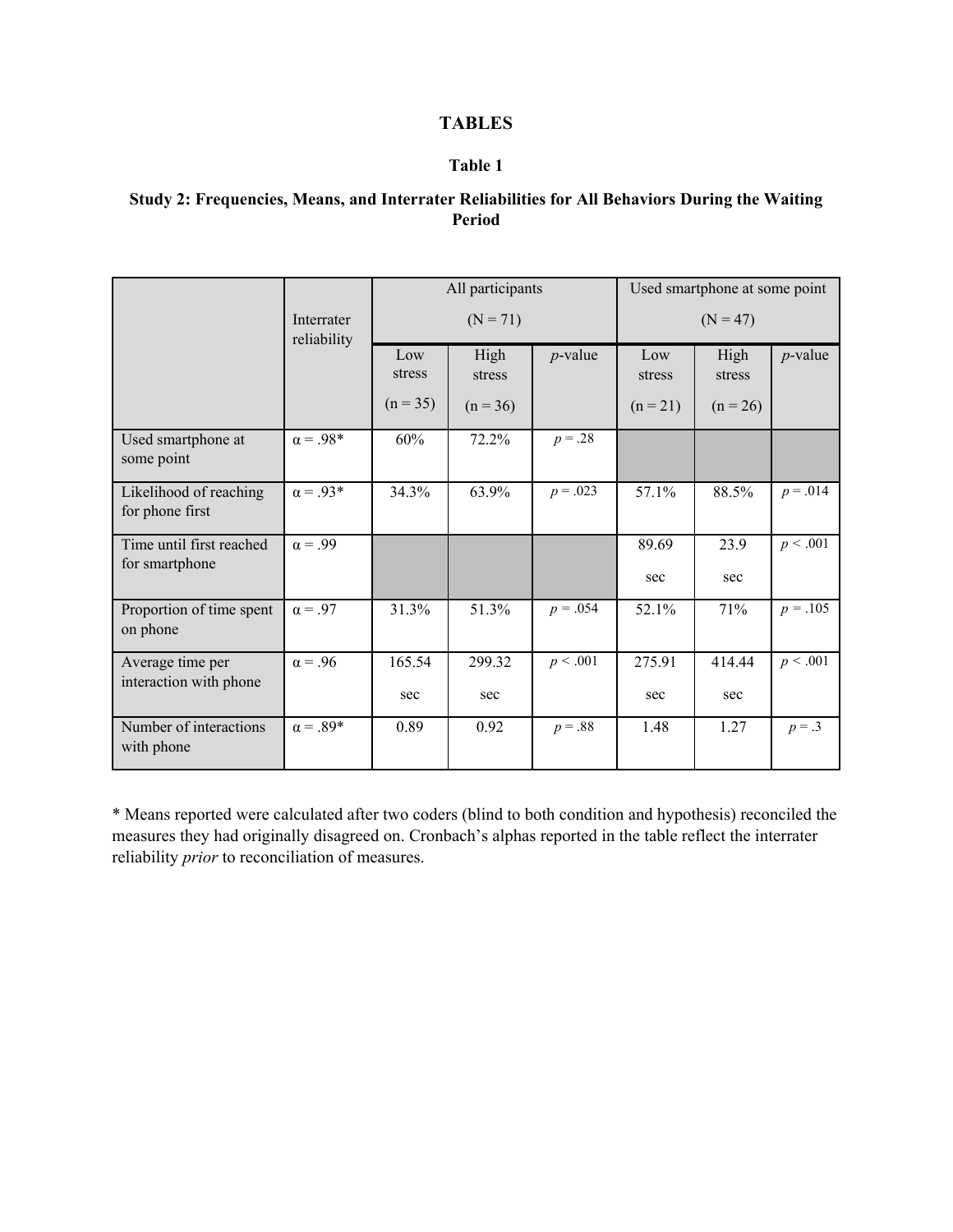# **FIGURES**

# **Figure 1**

**Conceptual Model: Smartphones as a Source of Psychological Comfort**